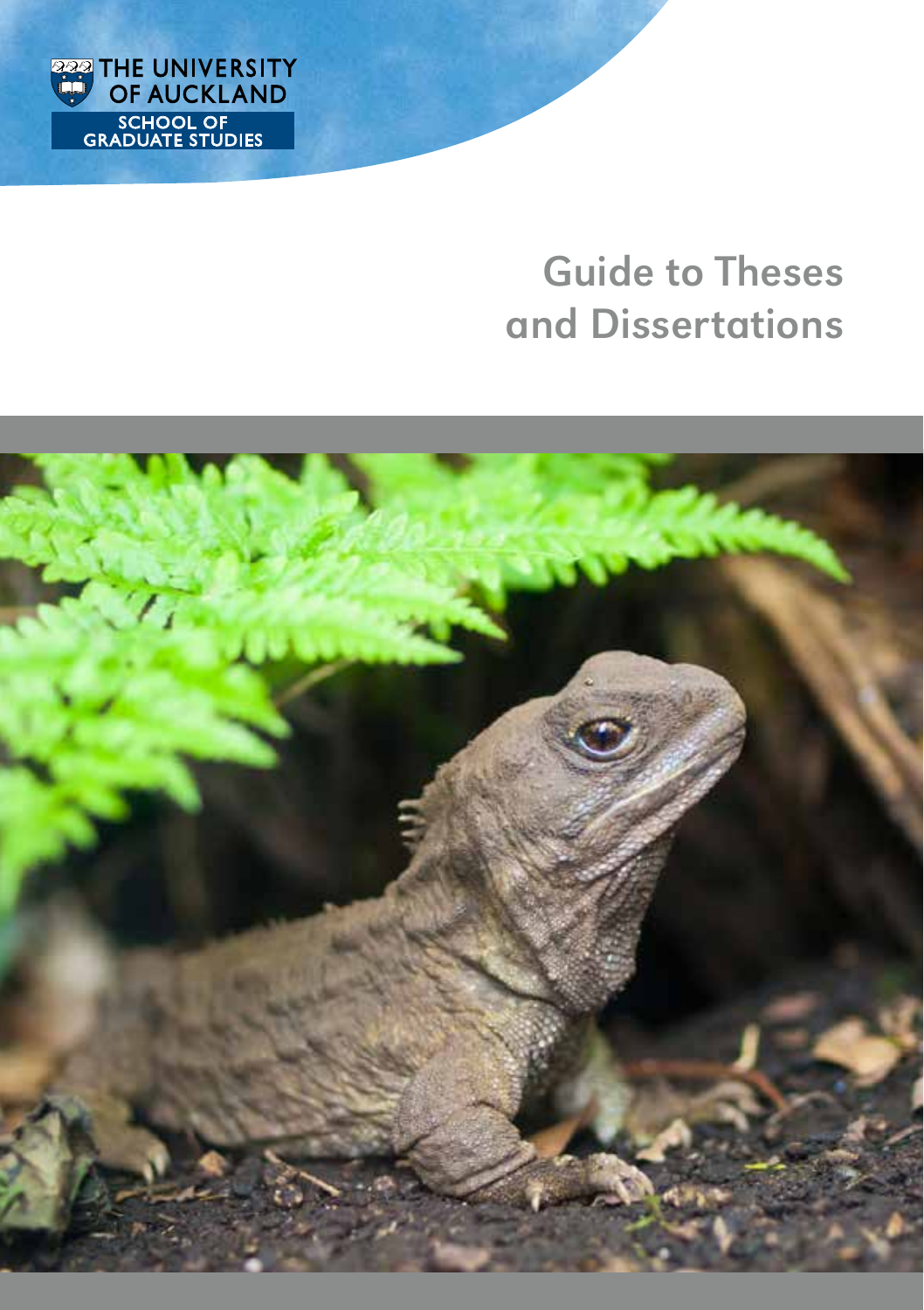# Guide to Theses and Dissertations

This document is a general guide to the presentation and submission of theses and dissertations and contains additional information about related policies and procedures. It should be read alongside the relevant regulations the thesis or dissertation candidate is registered under and the *[University of Auckland Calendar.](http://www.calendar.auckland.ac.nz/)*  The online version of the Calendar (www.calendar.auckland.ac.nz) remains the definitive source of information. In the event of any conflict between the relevant regulations and this guide, the regulations outlined in the online version of the Calendar will prevail.

Enquiries:

School of Graduate Studies ClockTower — East Wing 22 Princes Street, Auckland Phone: +64 9 373 7599 ext 81321 Fax: +64 9 373 7610 / ext 84310 (internal) Email: postgraduate@auckland.ac.nz Website: www.postgrad.auckland.ac.nz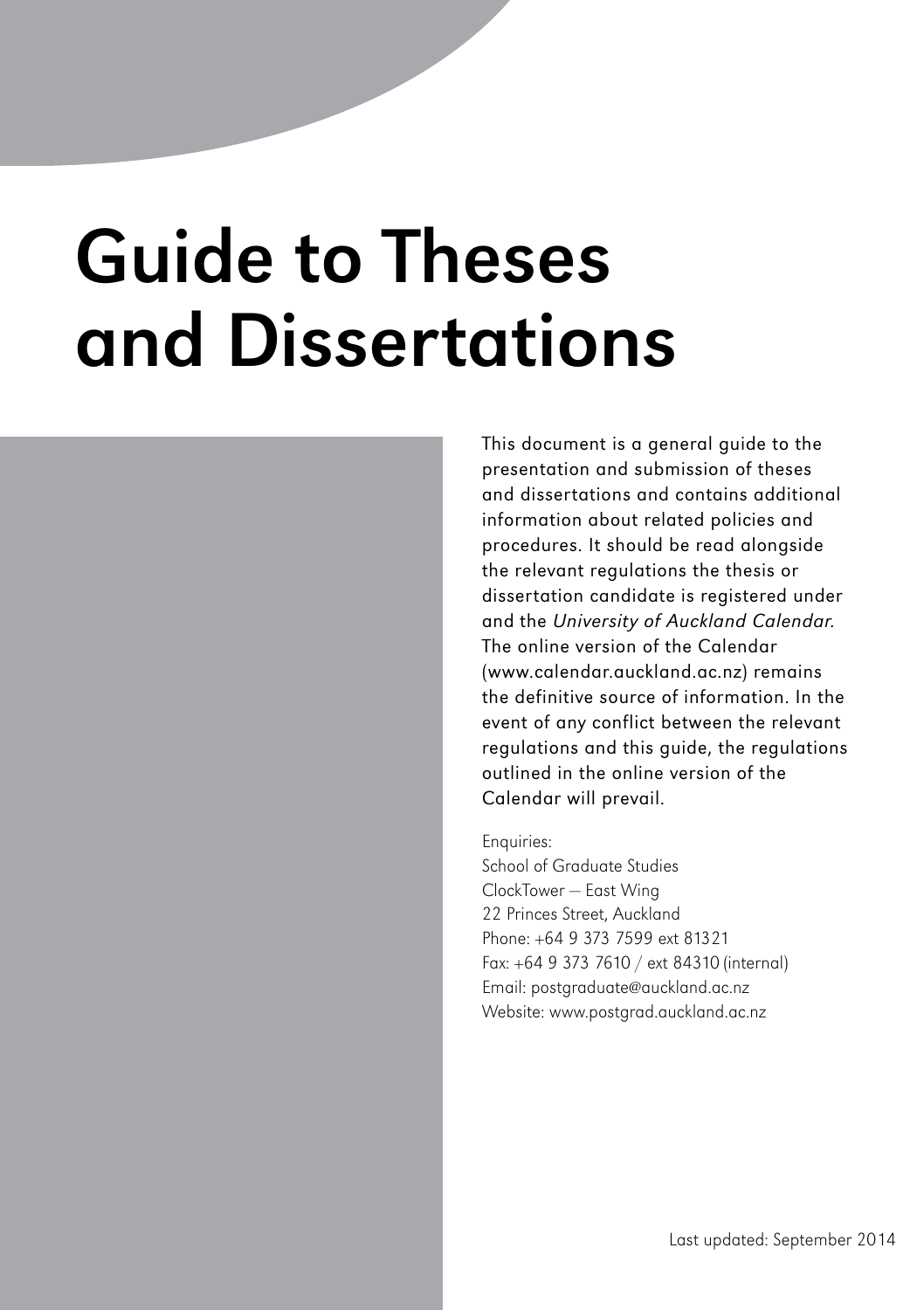# **Contents**

| $\mathbf{1}$ |                                                             |  |  |
|--------------|-------------------------------------------------------------|--|--|
| 2            | 2.1<br>2.2<br>2.3<br>2.4<br>2.5<br>2.6                      |  |  |
| 3            | 3.1<br>3.2<br>3.3<br>3.4<br>3.5<br>3.6<br>3.7<br>3.8<br>3.9 |  |  |
| 4            | 4.1<br>4.2<br>4.3<br>4.4<br>4.5<br>4.6<br>4.7<br>4.8<br>4.9 |  |  |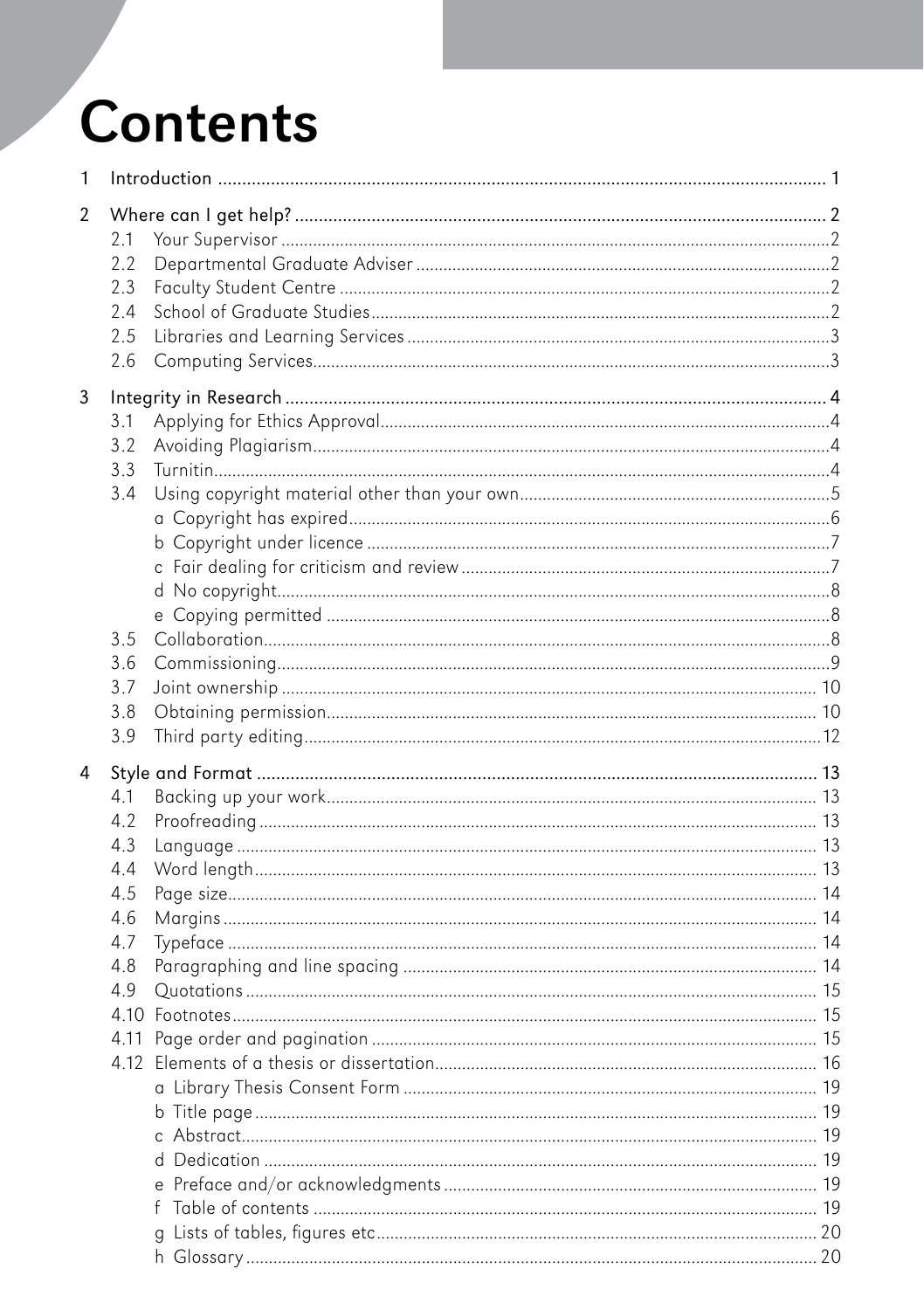|   | i                                                                                           |  |
|---|---------------------------------------------------------------------------------------------|--|
|   | Ť                                                                                           |  |
|   | k                                                                                           |  |
|   | $\overline{1}$                                                                              |  |
| 5 |                                                                                             |  |
|   |                                                                                             |  |
|   |                                                                                             |  |
|   |                                                                                             |  |
|   |                                                                                             |  |
|   |                                                                                             |  |
|   | $\Omega$                                                                                    |  |
|   | b                                                                                           |  |
|   |                                                                                             |  |
|   | $\Omega$                                                                                    |  |
|   | b.                                                                                          |  |
|   |                                                                                             |  |
| 6 |                                                                                             |  |
|   |                                                                                             |  |
| 7 |                                                                                             |  |
|   | 7.1<br>Deadlines for submission of a masters thesis, research portfolio or dissertation  26 |  |
|   | a<br>b                                                                                      |  |
|   | $\mathsf C$                                                                                 |  |
|   | d                                                                                           |  |
|   | 7.2 Doctor of Philosophy, Doctor of Medicine and Doctor of Education 27                     |  |
|   | a                                                                                           |  |
|   | b                                                                                           |  |
|   | C                                                                                           |  |
|   | d                                                                                           |  |
|   | e                                                                                           |  |
|   |                                                                                             |  |
|   | 7.4 Doctor of Fine Arts, Doctor of Music and Doctor of Musical Arts 29                      |  |
|   |                                                                                             |  |
| 8 |                                                                                             |  |
|   |                                                                                             |  |
|   |                                                                                             |  |
|   | $\Omega$                                                                                    |  |
|   |                                                                                             |  |
|   |                                                                                             |  |
|   |                                                                                             |  |
| 9 |                                                                                             |  |
|   |                                                                                             |  |
|   |                                                                                             |  |
|   |                                                                                             |  |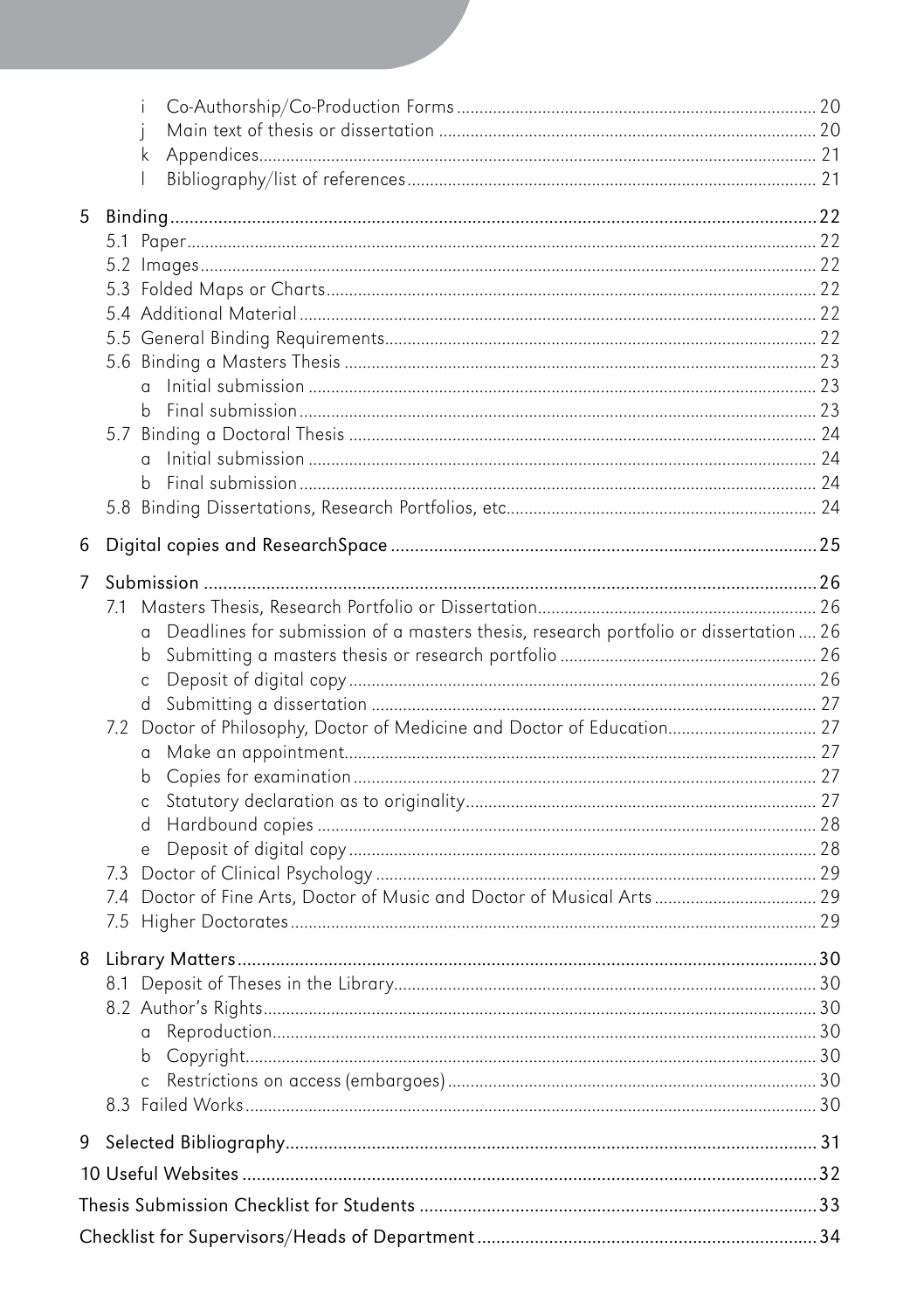# <span id="page-4-0"></span>1 Introduction

A thesis or dissertation is the written report of a research study undertaken in fulfilment or partial fulfilment of a graduate degree such as a doctorate, masters degree, bachelors (honours) degree, or a postgraduate diploma. It is an undertaking that allows you to explore areas or problems in detail, and develop and utilise your thinking and analytical skills. Your thesis or dissertation should demonstrate a capacity for independent thinking, contribute to existing scholarship and must meet international standards for such scholarly research.

Before embarking on your research, you should consult the current University of Auckland Calendar regulations applicable for your degree, the [Academic and General Statutes](http://www.calendar.auckland.ac.nz/regulations/academic/index.html)  [and Regulations](http://www.calendar.auckland.ac.nz/regulations/academic/index.html) (which include the [General Regulations — Masters Degrees](http://www.calendar.auckland.ac.nz/regulations/academic/general/masters.html), the [General](http://www.calendar.auckland.ac.nz/regulations/academic/general/doctorates.html)  [Regulations for Named Doctorates,](http://www.calendar.auckland.ac.nz/regulations/academic/general/doctorates.html) and the [Examination Regulations,](http://www.calendar.auckland.ac.nz/regulations/academic/examination.html) as well as the [Doctor of Philosophy and Higher Doctorates regulations\)](http://www.calendar.auckland.ac.nz/regulations/doctoral/index.html). These are available on the University of Auckland website: www.calendar.auckland.ac.nz.

PhD students should also refer to the *[Statute and Guidelines for the Degree of Doctor of](http://www.auckland.ac.nz/uoa/cs-pg-doc-phd-statute)  [Philosophy \(PhD\).](http://www.auckland.ac.nz/uoa/cs-pg-doc-phd-statute)*

Policy and Guideline documents for thesis and dissertation candidates can be found at: www.auckland.ac.nz/uoa/home/for/current-students/cs-current-pg/cs-current-pg-policies.

If you are undertaking a named doctorate, please refer to the *[University of Auckland](http://www.calendar.auckland.ac.nz/)  [Calendar](http://www.calendar.auckland.ac.nz/)* (www.calendar.auckland.ac.nz).

All research students should consult the [Student Charter:](http://www.auckland.ac.nz/uoa/pid/lang/en/cs-student-charter) [www.auckland.ac.nz/uoa/pid/](http://www.auckland.ac.nz/uoa/pid/lang/en/cs-student-charter) [lang/en/cs-student-charter.](http://www.auckland.ac.nz/uoa/pid/lang/en/cs-student-charter) The [Student Charter](http://www.auckland.ac.nz/uoa/pid/lang/en/cs-student-charter) represents a philosophical understanding between the University and its students, and is aimed at preventing problems before they occur. It provides information about student rights and responsibilities, and clarifies the responsibilities of the University.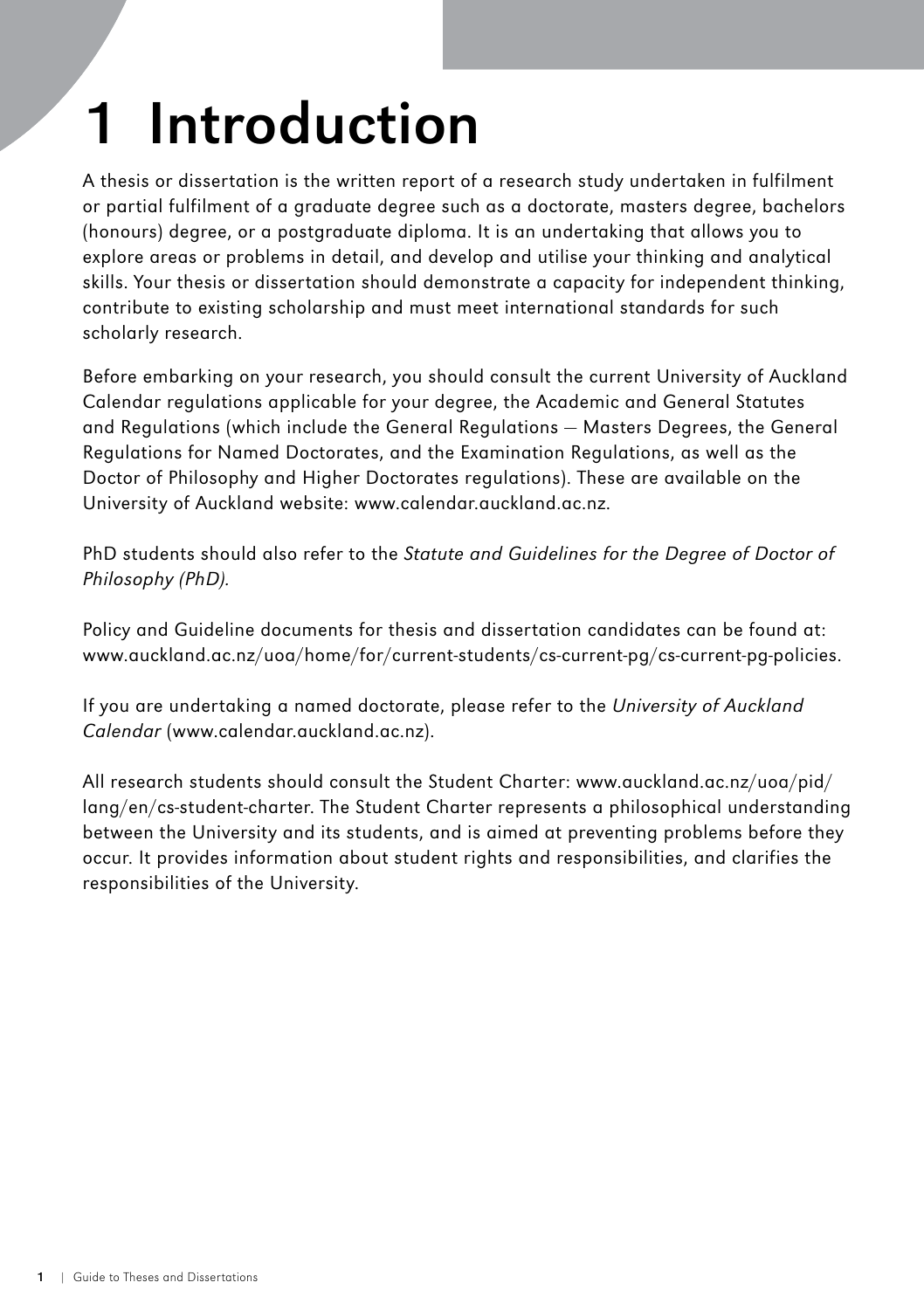# <span id="page-5-0"></span>2 Where can I get help?

If you require assistance with the presentation and submission of your thesis or dissertation, your supervisors and department/faculty are your principal sources of support. However, several other service divisions at the University are also able to assist you. Sources of support are outlined below.

# 2.1 Your Supervisor

The responsibility for the submission of your thesis is yours ([Senate Guidelines on Thesis Supervision](http://www.auckland.ac.nz/webdav/site/central/shared/for/current-students/postgraduate-students/documents/policies-guidelines-forms/senate-guidelines-thesis-supervision.pdf)  www.auckland.ac.nz/uoa/cs-pg-doc-theses-dissertations); however, the decision as to when it is ready is crucial, and you should seek and heed guidance from your supervisor. The final stage of the thesis is demanding and you are likely to need supervisory support and expertise as you prepare to submit.

# 2.2 Departmental Graduate Adviser

The Departmental Graduate Adviser is another expert who may be able to give you advice about departmental or disciplinary requirements for the presentation of your thesis or dissertation. Should any difficulties arise at the completion phase that you cannot resolve with your supervisor, the Departmental Graduate Adviser is able to give advice and direction.

# 2.3 Faculty Student Centre

Staff at Faculty Student Centres can help you plan your programme and clarify the requirements of your degree. See www.auckland.ac.nz/uoa/faculty-student-centres for information about your Faculty Student Centre.

# 2.4 School of Graduate Studies

The School of Graduate Studies and postgraduate student advisers are located at the Graduate Centre. Staff can advise you on regulations, doctoral/masters administration, examination processes, thesis submission, dispute and appeals procedures, and the role of the Board of Graduate Studies.

The Graduate Centre is located in the East Wing of the ClockTower, 22 Princes St, City Campus and is open from 8.30am to 5pm each weekday. Telephone 373 7599 ext 81321, email postgraduate@auckland.ac.nz, or alternatively visit the website (www.postgrad.auckland.ac.nz).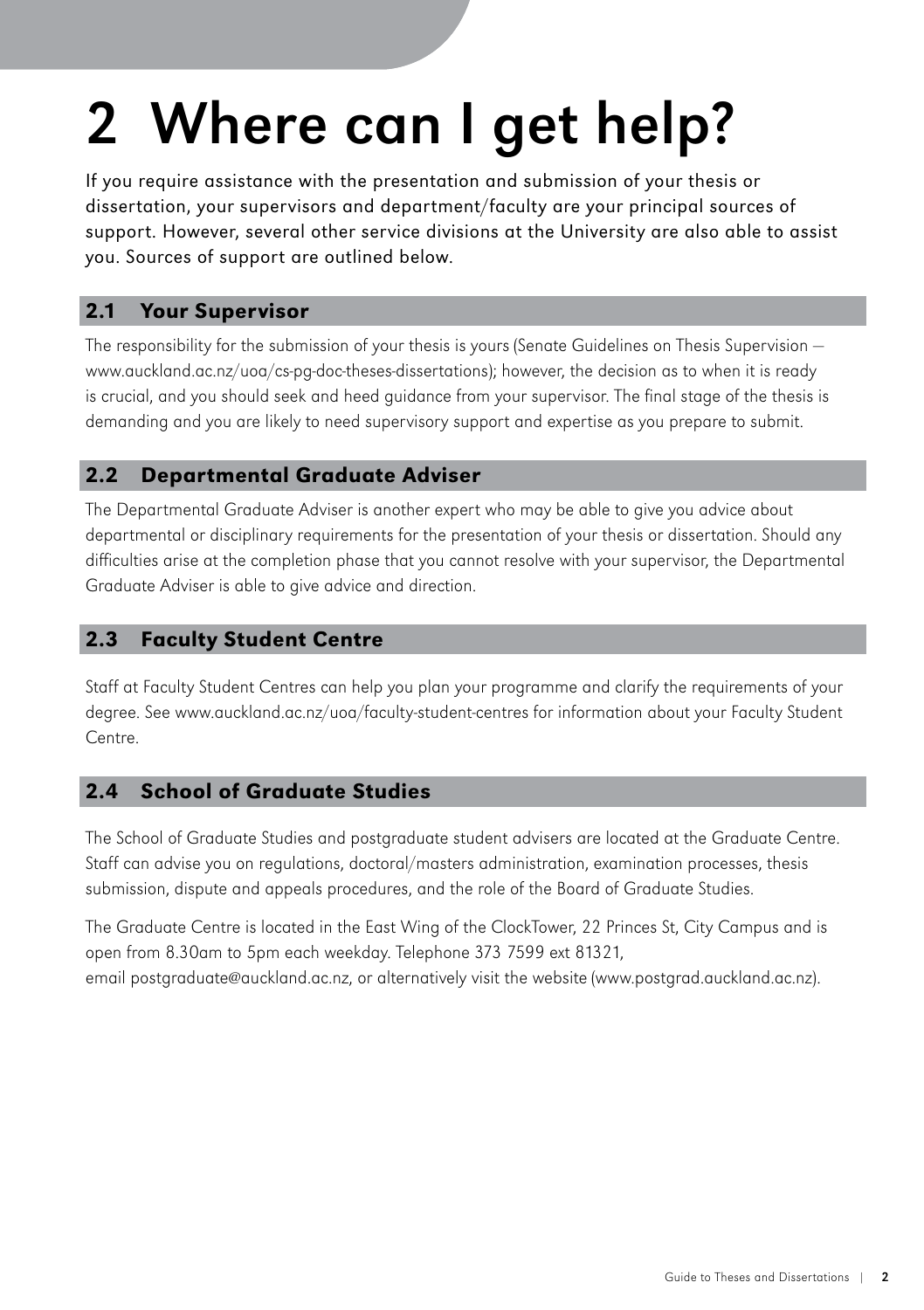# <span id="page-6-0"></span>2.5 Libraries and Learning Services

Libraries and Learning Services staff can assist with literature searching, writing theses and dissertations and many other areas of postgraduate study.

Contact a [Subject Librarian](http://www.library.auckland.ac.nz/services/research-teaching-and-learning/subject-librarians) or visit the website www.library.auckland.ac.nz to get help with literature searching. The Theses and Dissertations page, [www.library.auckland.ac.nz/thesis/](http://www.library.auckland.ac.nz/thesis/) provides advice on how to search for local and international theses.

The Student Learning Services team provides workshops, online resources and advice on most aspects of the thesis and dissertation writing process, including research and data analysis, critical analysis in the literature review, self-management, computing and presenting at conferences. Details of the postgraduate courses and resources provided by [Student Learning Services](http://www.library.auckland.ac.nz/student-learning/) can be found at www.library.auckland.ac.nz/student-learning/.

Within Student Learning Services the [English Language Enrichment \(ELE\)](http://www.library.auckland.ac.nz/ele/) team can provide online and face-to-face advice for students who want assistance with academic English. Visit www.library.auckland.ac.nz/ele/ for more information.

Information about Libraries and Learning Services courses specifically for doctoral students can be found on the [Doctoral Skills webpage](http://www.auckland.ac.nz/uoa/cs-dsp) at www.auckland.ac.nz/uoa/cs-dsp.

# 2.6 Computing Services

IT literacy is an essential aspect of writing a thesis. The University of Auckland provides a range of IT services to assist you with your course of study. Consult [Student IT Essentials](http://www.auckland.ac.nz/uoa/home/for/current-students/cs-student-it-essentials) on the University website for further information:

www.auckland.ac.nz/uoa/home/for/current-students/cs-student-it-essentials

Otherwise, you may obtain assistance from the computer support person for your department or telephone the Information Commons Helpdesk on 373 7599 ext 82333, email ichelpdesk@auckland.ac.nz.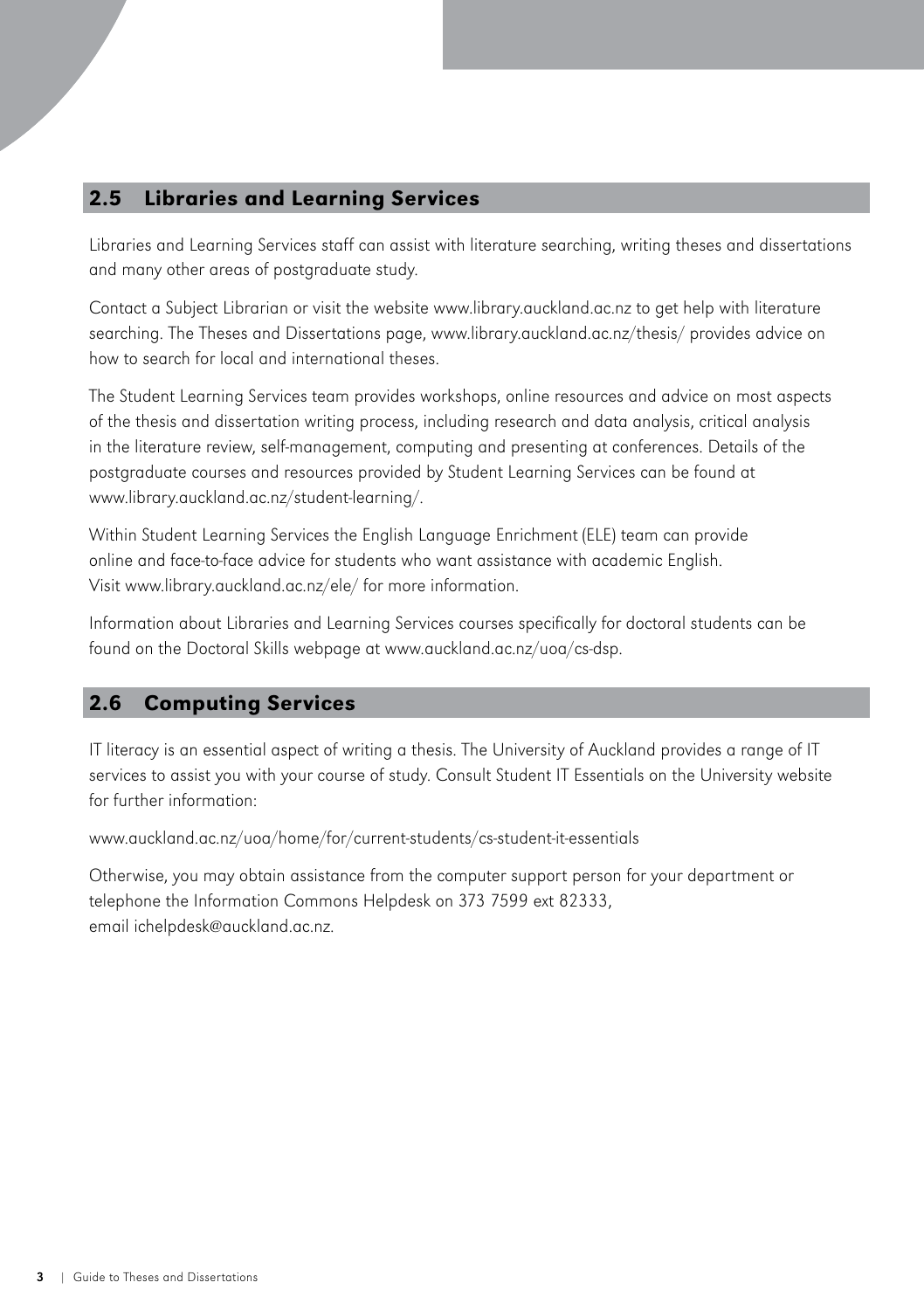# <span id="page-7-0"></span>3 Integrity in Research

# 3.1 Applying for Ethics Approvals

If your thesis research involves human participants or animals in any way, you must obtain ethics approval from t[he University of Auckland Human Participants Ethics Committee,](http://www.auckland.ac.nz/uoa/re-uahpec) the relevant [New](http://www.auckland.ac.nz/uoa/health-and-disability-researchethics-committees)  [Zealand Health and Disability Ethics Committee,](http://www.auckland.ac.nz/uoa/health-and-disability-researchethics-committees) or the [Animal Ethics Committees](https://www.staff.auckland.ac.nz/uoa/home/staff-intranet/research-36/research-integrity-ethics-and-biosafety/animal-ethics1). Discuss with your supervisor the appropriate way to document your ethics approval within your thesis. Guidelines can be downloaded from the University website: www.auckland.ac.nz/uoa/re-ethics.

# 3.2 Avoiding Plagiarism

In any thesis, dissertation, report or project, unacknowledged copying or plagiarism is not acceptable. Plagiarism is defined as follows:

Plagiarism means using the work of others in preparing an assignment and presenting it as your own without explicitly acknowledging — or referencing — where it came from. Plagiarism can also mean not acknowledging the full extent of indebtedness to a source. Work can be plagiarised from many sources including books, articles, the internet, and other students' assignments. Plagiarism can also occur unconsciously or inadvertently. Direct copying is definitely plagiarism. Paraphrasing of another work without attribution is also plagiarism. Submitting someone else's work or ideas without acknowledgement or attribution is not evidence of your own grasp of the material and cannot earn you marks.

Thesis and dissertation candidates are governed by the University's [Student Academic Conduct Statute,](https://policies.auckland.ac.nz/policy-display-register/student-academic-conduct-statute.pdf) which defines 'academic misconduct', explains the procedures for investigating claims of academic misconduct, and outlines the penalties for students found guilty of academic misconduct.

The [Academic Integrity Course](https://www.academicintegrity.auckland.ac.nz/) provides information about academic integrity at university, avoiding academic dishonesty, acknowledging the work of others, using copyrighted material correctly and the consequences of academic dishonesty at the University of Auckland. Further information can be found at [www.auckland.ac.nz/](http://www.auckland.ac.nz/uoa/home/about/teaching-learning/academic-integrity) [uoa/home/about/teaching-learning/academic-integrity i](http://www.auckland.ac.nz/uoa/home/about/teaching-learning/academic-integrity)ncluding a link to t[he University of Auckland Academic](https://www.academicintegrity.auckland.ac.nz/)  [Integrity Course.](https://www.academicintegrity.auckland.ac.nz/)

In addition, the Doctoral Skills Programme offers a session on Citing and Avoiding Plagiarism (www.auckland.ac.nz/uoa/cs-dsp). Students may also wish to submit a final draft of their thesis or dissertation through [Turnitin](www.turnitin.com) (see next section for further information).

# 3.3 [Turnitin](www.turnitin.com)

[Turnitin](www.turnitin.com) is a web-based originality checking service that is used by many universities worldwide. When a student's work is submitted to [Turnitin](www.turnitin.com) it is matched against millions of internet pages, electronic journals, books, and a database of all previously and concurrently submitted assignments. [Turnitin t](www.turnitin.com)hen generates an originality report providing a summary of matching or similar text found in the submitted work. [Turnitin](www.turnitin.com) can be used to check sources have been correctly acknowledged and cited. The student should ensure that, irrespective of the results of the [Turnitin](www.turnitin.com) originality report, all copyright requirements as well as the University's standard on avoiding plagiarism are met.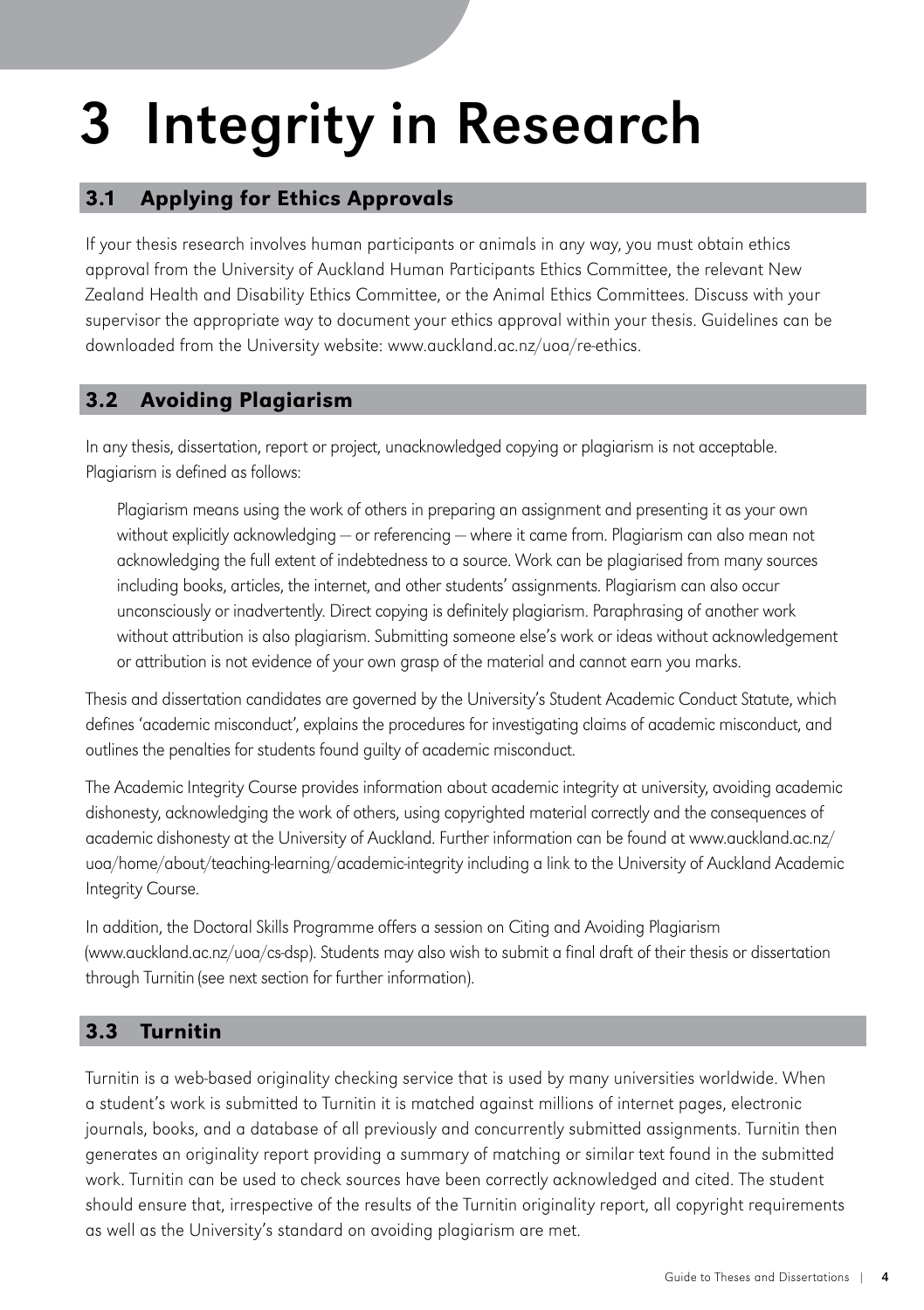<span id="page-8-0"></span>Masters and doctoral students who wish to submit a draft of their theses through [Turnitin](www.turnitin.com) can either arrange this through their supervisor, or contact the Graduate Centre (postgraduate@auckland.ac.nz). Students who use [Turnitin](www.turnitin.com) through the Graduate Centre will be sent the required course code and password and will have full access to the originality report for their work. The originality report will not be made available to anyone else and will not be used for any other purpose. Students may wish to discuss the originality report with their supervisor, or refer to the [Turnitin website f](www.turnitin.com)or information on understanding their originality report.

Additional information on [Turnitin i](www.turnitin.com)s available from:

www.auckland.ac.nz/uoa/home/about/teaching-learning/academic-integrity/tl-turnitin-for-students www.turnitin.com

### 3.4 Using copyright material other than your own

While you are permitted under the [Copyright Act 1994 t](http://www.legislation.govt.nz/act/public/1994/0143/latest/DLM345634.html)o copy another person's copyright work (third party copyright) and include this copy in a live, printed or digital format with your thesis for the purposes of examination, this exception does not apply if you "publish" or "communicate" your thesis to the public by way of the internet or live exhibition/performance.

If your thesis is to be deposited as a digital copy into ResearchSpace it becomes a "commercial publication"1 under [section 11](http://www.legislation.govt.nz/act/public/1994/0143/latest/DLM345912.html) of the Copyright Act because it has been posted on the internet and made "available to the public".

Prior written permission to allow your thesis to be made publicly available must be obtained from the copyright owners (this will include the publisher of your own work if you have assigned copyright to them or granted them an exclusive licence to publish) where:

- •. a "whole work" is copied a poem, diagram, chart, graphic or image is considered to be a "whole work" and is not just a part of the publication from which it has been taken; or
- $\bullet$  a substantial part of a work has been copied  $-$  a copy of a part of a work is considered substantial if it represents the essence or an important or significant part of that work; $^{\scriptscriptstyle 2}$  or
- •. you have collaborated with another person to create a copyright work which is jointly owned; or
- •. where you have permission to use a work for one purpose (for example, a performance) and you now wish to include a recording of that work in your thesis i.e. the permission does not cover the use of the work for another purpose.

Note that works on the internet are likewise protected by copyright.

You do not need the permission of the third party copyright owner if:

- 1. copyright has expired 50 years from the death of the author [\(section 22\);](http://www.legislation.govt.nz/act/public/1994/0143/latest/DLM345932.html)
- 2. the third party work copied or used is not protected by copyright see the paragraph headed "No Copyright" below for further details;

<sup>1</sup> "Commercial publication" in relation to a literary, dramatic, musical or artistic work, means the publication of the work consisting of…(b) Making the work available to the public by means of an electronic retrieval system;…(section 11)

<sup>2</sup> A substantial part does not necessarily relate to the amount copied but rather the quality: Vanilla Ice sampled less than 3 seconds of the most identifiable riffs from David Bowie and Queen's song Under Pressure without consent or licence which apparently resulted in an out of court financial settlement, see: http://www.benedict.com/Audio/Vanilla/Vanilla.aspx.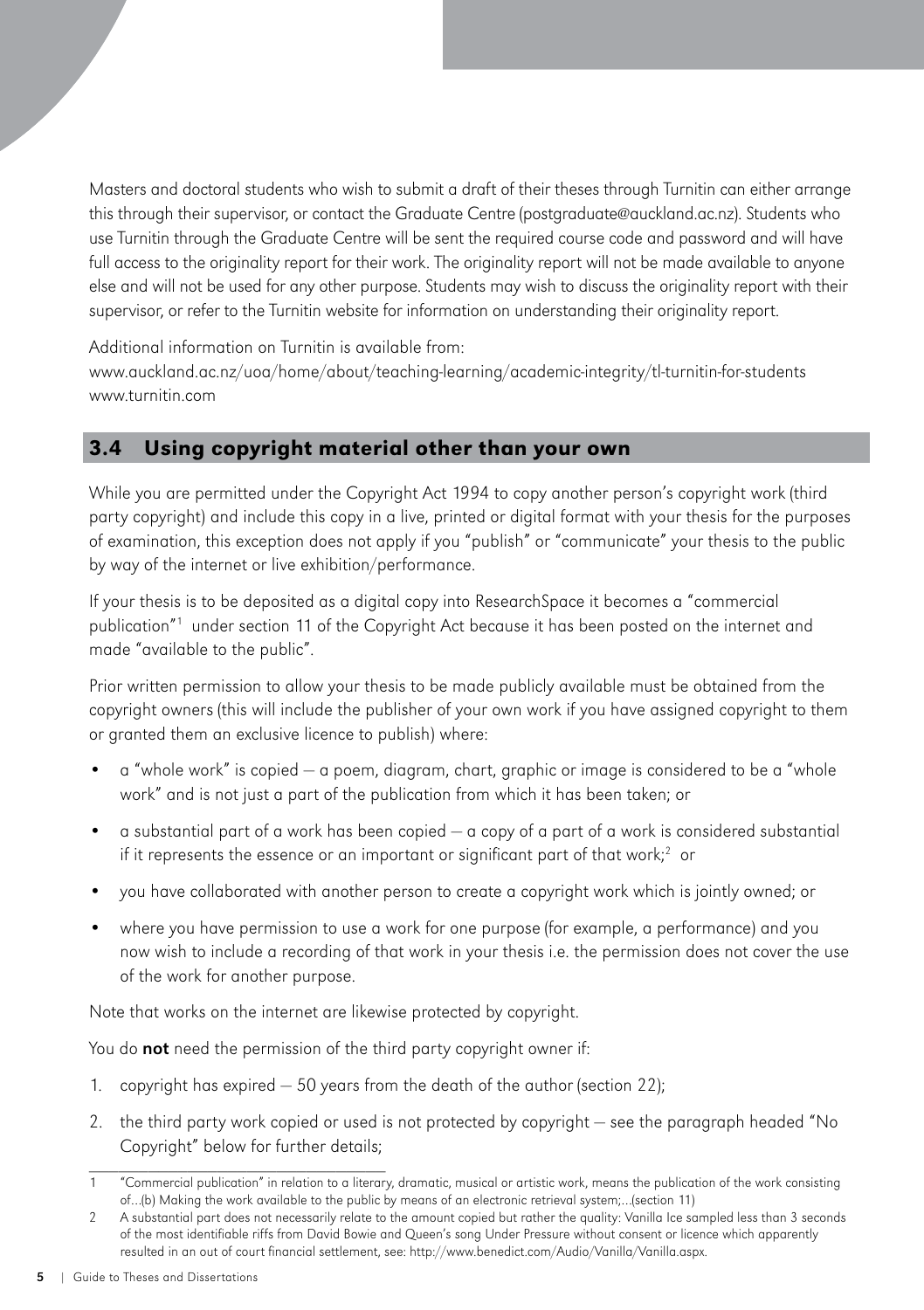- <span id="page-9-0"></span>3. copying is permitted under the Act  $-$  e.g. [abstracts of scientific and technical articles \(section 71\);](http://www.legislation.govt.nz/act/public/1994/0143/latest/DLM346213.html) [buildings and sculptures on public display \(section 73\)](http://www.legislation.govt.nz/act/public/1994/0143/latest/DLM346215.html); l[iterary or artistic works relating to medicines](http://www.legislation.govt.nz/act/public/1994/0143/latest/DLM346218.html)  [imported by the Crown \(section 76\);](http://www.legislation.govt.nz/act/public/1994/0143/latest/DLM346218.html)
- 4. use clearly falls under one of the fair dealing exceptions in the Act such as fair dealing for the purpose of [criticism and review \(section 42\)](http://www.legislation.govt.nz/act/public/1994/0143/latest/DLM345961.html);
- 5. the author has made the work available under a licence which permits the use you intend to make of the work.

Before you rely on any of these exceptions to copy a work without permission of the copyright owner, you must read a fuller explanation of permitted uses of the above which is set out below.

Note that where you are copying or using another person's work you must fully attribute those copyright works or you will be in breach of the original author's "moral rights" which are protected under the Copyright Act and the University's policies on plagiarism.

#### a Copyright has expired

Material in which copyright has expired may be copied in full and dealt with freely by the public. Under current New Zealand law, the duration of copyright varies depending on the type of work protected. Note that if you intend publishing articles or a book overseas based on your thesis you may need to get permission to use work which is in the public domain in New Zealand, as in many other countries including Australia, the United States and Europe, copyright expires 70 years following the death of the author.

The duration of the term of copyright is as follows:

- Literary<sup>3</sup>, dramatic<sup>4</sup>, musical<sup>5</sup> or artistic works<sup>6</sup> remain copyright protected until the end of the [period of 50 years from the end of the calendar year in which the author dies \(section 22\).](http://www.legislation.govt.nz/act/public/1994/0143/latest/DLM345932.html)
- Sound recordings and films remain protected for 50 years from the end of the calendar year in [which the film is made or made available to the public whichever is later \(section 23\).](http://www.legislation.govt.nz/act/public/1994/0143/latest/DLM345933.html)
- Communication works<sup>7</sup> remain protected for 50 years from the end of the calendar year in which the work is first communicated to the public (section 24).
- Typographical arrangement or copyright in the layout, typically a published book or journal, remains protected for 25 years from the end of the calendar year in which the work was first published. Thus, new copyright protection attaches to each new typographical arrangement of a work; so that material [contained within a new typographical arrangement of a book is subject to the copyright protection the](http://www.legislation.govt.nz/act/public/1994/0143/latest/DLM345935.html)  book enjoys. That work may not be copied or dealt with unless it is done so under a licence or with the express permission of the rights holder, normally the publisher (section 25).

\_\_\_\_\_\_\_\_\_\_\_\_\_\_\_\_\_\_\_\_\_\_\_\_\_\_\_\_\_\_ 3 "Literary work" means any work, other than a dramatic or musical work, that is written, spoken, or sung; and includes (a) a table or compilation; and (b) a computer programme.

 <sup>4</sup> "Dramatic work" includes (a) a work of dance or mime; and (b) a scenario or script for a film.

 <sup>5 &</sup>quot;Musical work" means a work consisting of music, exclusive of any words intended to be sung or spoken with the music or any actions intended to be performed with the music.

 <sup>6</sup> "Artistic work" means (a) (i) graphic work, photograph, painting, sculpture, collage, or model, irrespective of artistic quality; or (ii) a work of architecture, being a building or model for a building; or (iii) a work of artistic craftsmanship…

 <sup>7</sup> "Communication work" means a transmission of sounds, visual images, or other information, or a combination of any of those, for reception by members of the public, and includes a broadcast or a cable programme.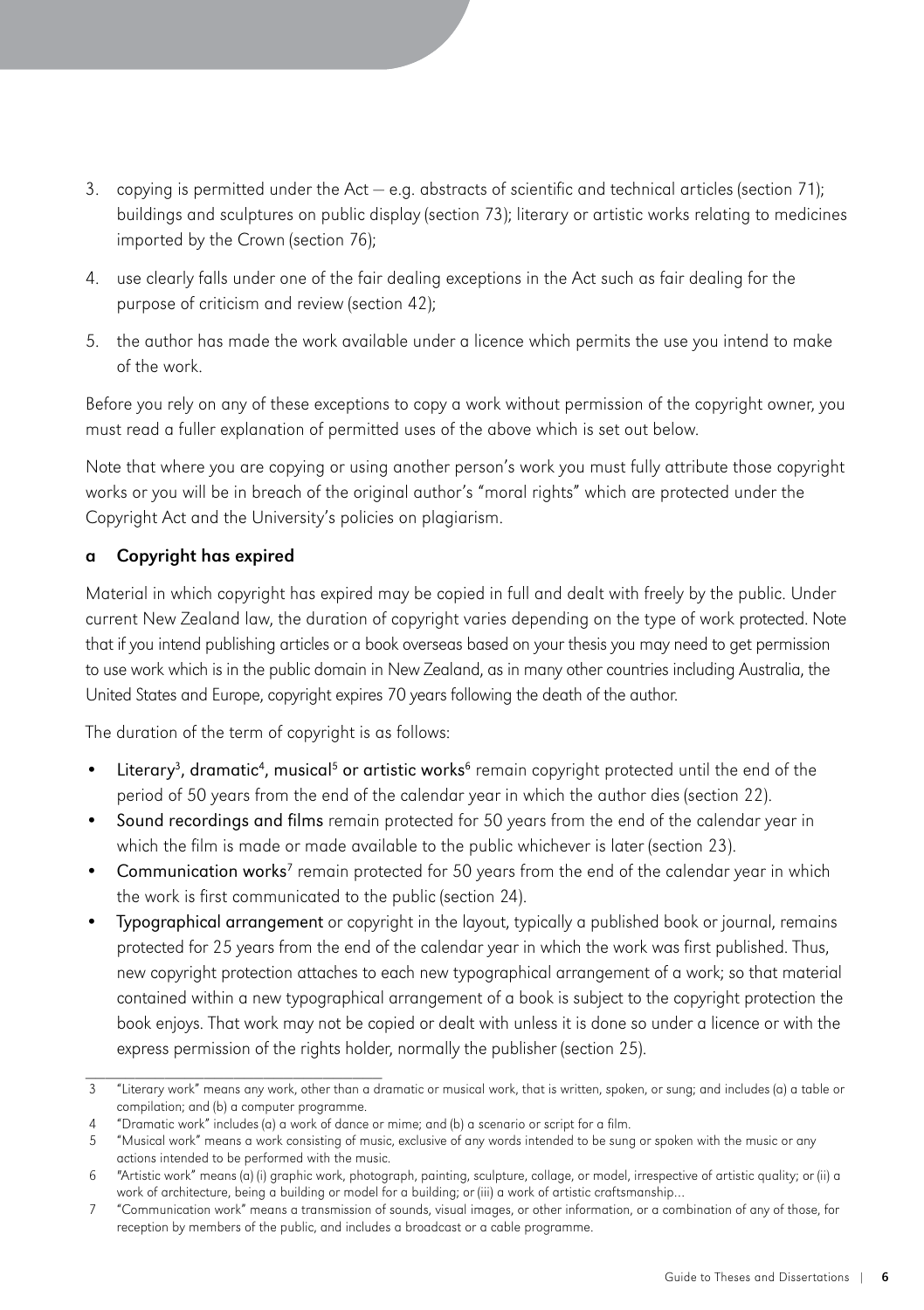<span id="page-10-0"></span>Works of unknown authorship  $-$  if it is not possible to ascertain the identity of the author by reasonable enquiry and it is reasonable to assume that the author has been dead for 50 years and copyright has expired, you may freely use the work.

[DigitalNZ h](http://www.digitalnz.org/)as created an easy reference guide ["Copyright terms and the public domain in New](http://www.digitalnz.org/make-it-digital/enabling-use-re-use/public-domain-guide) [Zealand"](http://www.digitalnz.org/make-it-digital/enabling-use-re-use/public-domain-guide) for anyone wanting to know what was out of copyright in New Zealand as of 1 January 2011. The guide is available on the DigitalNZ website at:

[http://makeit.digitalnz.org/guidelines/enabling-use-reuse/public-domain-guide/](http://www.digitalnz.org/make-it-digital/enabling-use-re-use/public-domain-guide) 

#### b Copying under licence

Works posted on the internet are protected by copyright. Unless the author has clearly stated that you are permitted to copy the work and post it on the internet then you may only copy that work to the extent permitted under the [Copyright Act 1994.](http://www.legislation.govt.nz/act/public/1994/0143/latest/DLM345634.html?search=ts_act%40bill%40regulation%40deemedreg_copyright+act+1994_resel_25_a&p=1)

The author may also make a work available under a licence such as a [Creative Commons licence](http://www.creativecommons.org.nz/licences/). [Creative Commons licences a](http://www.creativecommons.org.nz/licences/)llow creators (licensors) to retain copyright while allowing others to copy, distribute, and make some uses of their work providing they give the licensor credit for their work.

[Creative Commons o](http://www.creativecommons.org.nz/licences/)ffers 6 main licence types. Providing the licence permits you to copy the original work and distribute it online you may include that work in your thesis. More information about creative commons licences can be found at www.creativecommons.org.nz/licences/.

#### c Fair dealing for criticism and review

Fair dealing means a use which is reasonable. There is no clear formula for the amount which can be copied for the purpose of criticism and review. This will depend on the particular circumstances of the use. The courts have held that the following factors will determine whether or not a use is fair:

- the number and extent of quotations and extracts from the work copied too many quotes, and quotes which are too long, are unlikely to be considered fair;
- whether the proportion of the work quoted or the number of images copied is more than is necessary to criticise or review the work — long extracts and short comments will not be considered fair;
- the degree to which the use competes with the work copied, so, for example, if the use would reduce demand for and affect sales of the work copied;
- in some instances whole works may be copied for example if a work of art or a short poem was being criticised or reviewed;
- a court would be less likely to consider that copying for criticism or review is "fair" if a work is unpublished and not in the public domain or widely distributed;
- the copying must be for criticism, but need not be of the work criticised or reviewed. It may be permissible to copy a work for the purpose of illustrating certain points in relation to the work being criticised;
- criticism may extend to the ideas underlying the work.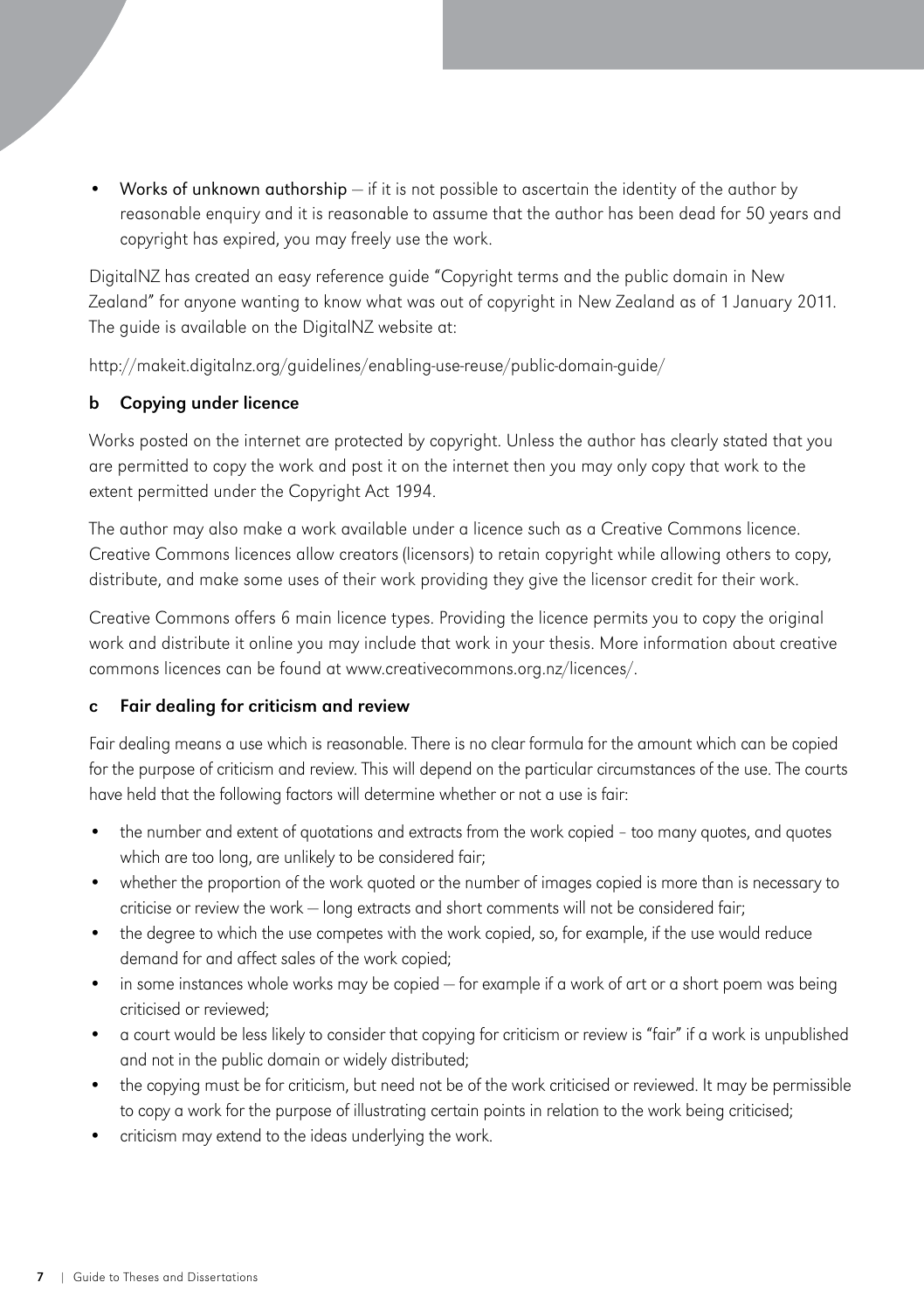<span id="page-11-0"></span>Any works copied under this provision of the Act must be accompanied by sufficient acknowledgment. This means the work must be identified by its title or other description and by its author unless the work has been published anonymously or it is not possible by reasonable enquiry to ascertain who the author is.

#### d No copyright

Unde[r section 27 of the Copyright Act](http://www.legislation.govt.nz/act/public/1994/0143/latest/DLM345939.html?search=ts_act%40bill%40regulation%40deemedreg_copyright+act+1994_resel_25_a&p=1) no copyright exists in any of the following New Zealand works which may be copied freely:

- Bills and Acts of Parliament
- Regulations and Bylaws
- Reports of Select Committees
- New Zealand Parliamentary Debates
- Judgments of any New Zealand court or tribunal. Note: Head notes are protected by copyright and may not be copied without permission
- Reports of New Zealand Royal Commissions, Commissions of Inquiry, Ministerial Inquiries or Statutory Inquiries.

Note: This does not extend to legislation, judgments or reports from outside New Zealand.

#### e Copying permitted

Under the Copyright Act the following works may be copied without infringing copyright:

- abstracts of scientific or technical articles accompanying an article in a periodical indicating the contents of the article [\(section 71\);](http://www.legislation.govt.nz/act/public/1994/0143/latest/DLM346213.html?search=ts_act%40bill%40regulation%40deemedreg_copyright+act+1994_resel_25_a&p=1)
- buildings and sculptures permanently on public display may be drawn, photographed or filmed [\(section 73\)](http://www.legislation.govt.nz/act/public/1994/0143/latest/DLM346215.html?search=ts_act%40bill%40regulation%40deemedreg_copyright+act+1994_resel_25_a&p=1) — this does not extend to copying someone else's graphic image, photograph or film of a sculpture or building on public display, as a separate copyright will exist in the graphic image, the photograph or film itself, which will belong to the artist, photographer or filmmaker;
- text or images relating to a medicine imported by the Crown and published overseas by the copyright owner [\(section 76\).](http://www.legislation.govt.nz/act/public/1994/0143/latest/DLM346218.html?search=ts_act%40bill%40regulation%40deemedreg_copyright+act+1994_resel_25_a&p=1) For example copying a photograph published overseas of a medicine imported by PHARMAC or a DHB would not breach copyright in the photograph.

# 3.5 Collaboration

If you are intending to include a video or a sound recording of a performance in your thesis there may be a number of different authors each of whom owns copyright in different aspects of the performance and the recording.

Copyright law protects not only the work of the traditional authors of literary, musical or artistic works, but authors such as:

- in the case of computer generated literary, dramatic, musical, or artistic works, the person who undertakes the necessary arrangements for the creation of the work;
- in the case of a sound or video recording, the person who undertakes the necessary arrangements for the making of the recording and the person who undertakes the editing or the compiling of recordings into a final output: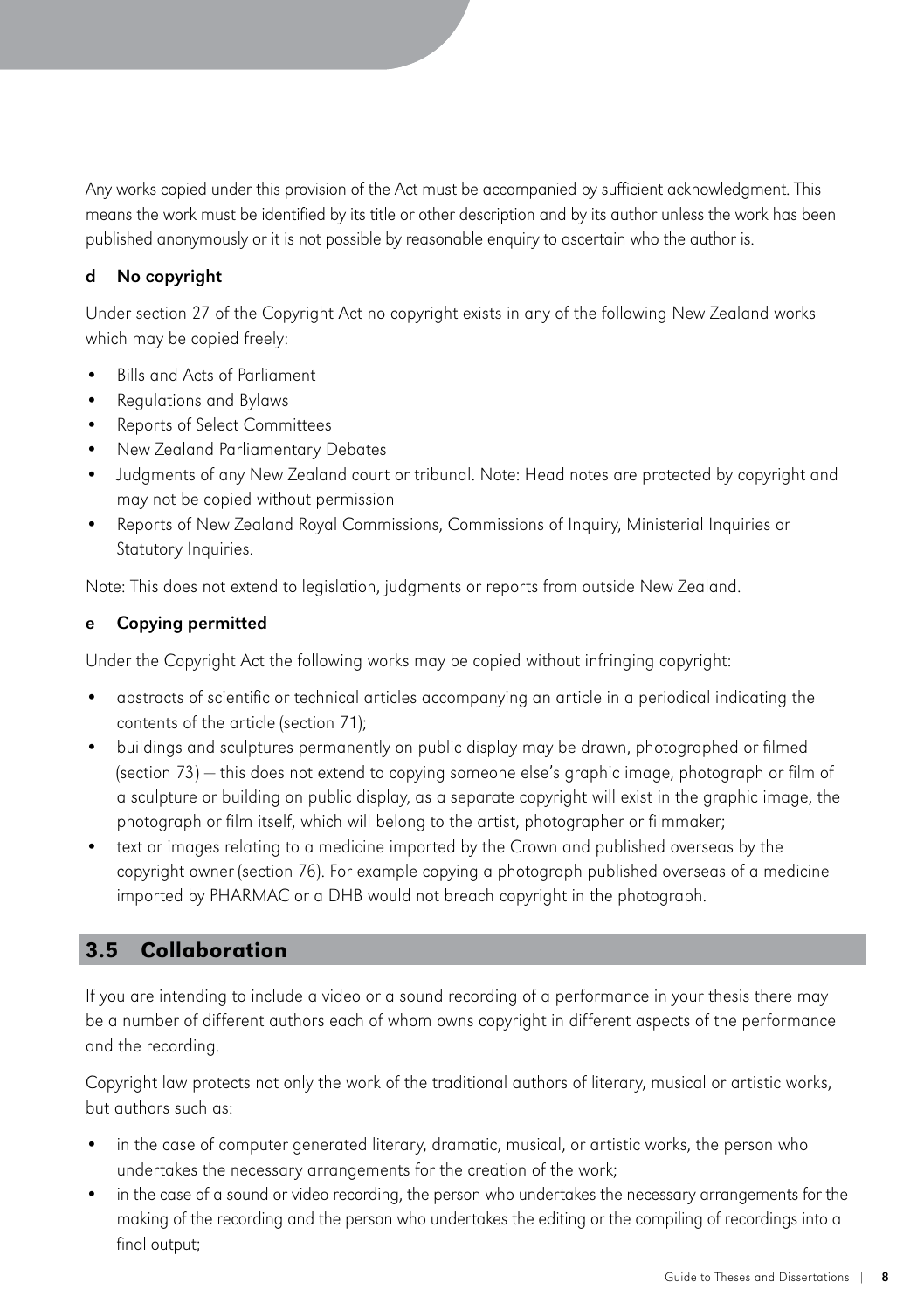- <span id="page-12-0"></span>• in the case of a "communication work" (communication works are a "transmission of sounds, visual images, or other information" made available on the internet or a broadcast or cable programme), the person who makes the communication work;
- performers, whether they be actors, musicians, dancers or others who have deliberately contributed through their presence within the performance/exhibition or recording;
- costume and set designers, choreographers, dramaturgs or others who have deliberately contributed concepts and conceptual materials to the performance/exhibition or recording.

If your thesis includes a film or a sound recording of a performance, you will need to have permission from each of the "authors" before the thesis is posted in ResearchSpace.

Each of the "authors" will also retain copyright in their own performance and that copyright will be infringed by a person who, without the author's consent, makes a recording of the whole or any substantial part of a performance and communicates that recording to the public. Posting your recording of a performance in ResearchSpace without the author's consent will be a breach of copyright. Specific contributions by individuals should be recorded in the [Co-Production Form.](http://www.auckland.ac.nz/webdav/site/central/shared/for/current-students/postgraduate-students/documents/policies-guidelines-forms/doctoral-forms/co-production-form.docx)

# 3.6 Commissioning

Under current New Zealand law, you are the owner of copyright of any work you produce and can use that work as you wish, unless there is an agreement to the contrary where you commission and pay, or agree to pay for, the taking of a photograph or the making of a computer programme, painting, drawing, diagram, map, chart, plan, engraving, model, sculpture, film or sound recording and the work is made as a result of that commission. If you are commissioning someone to create a work for you, you must check any written agreement you are asked to sign to ensure that you retain copyright.

Note that the commissioning rule does not apply to literary works or musical works, so if you have commissioned someone to produce music or text for inclusion in one of your works you will need to ensure that copyright in the work is either assigned to you in writing or is licensed to you to enable you to include it in your thesis and post it in the University's digital repository.

If you are not paying for the work and the creator is gifting the work to you, then to be an effective assignment, the work will have to be assigned by way of a deed. This means the assignment must be signed and the signature must be witnessed. A nominal sum is generally sufficient consideration.

In summary, where you are commissioning and paying another person to produce a work which will form part of your submitted thesis you will own the copyright in that work unless it is a musical work or a literary work. If you do not own copyright then you must ensure that you have a licence to use that work, or that the copyright in that work has either been assigned or licensed to you.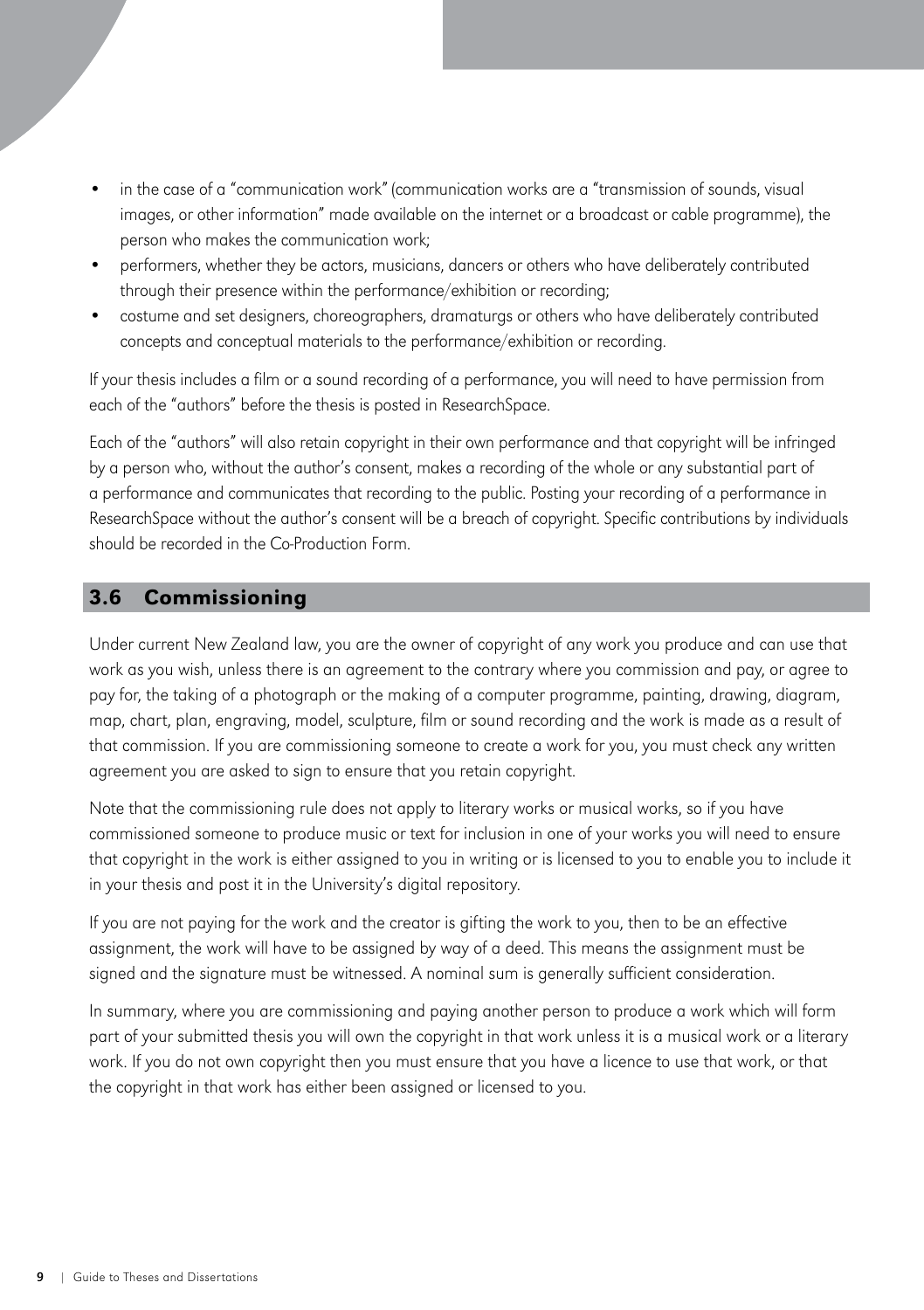# <span id="page-13-0"></span>3.7 Joint ownership

A work of joint authorship will arise if you have collaborated with one or more persons to jointly create a work. For it to be a work of joint authorship, the contribution of each author is not distinct from the other authors.

If the work is a work of joint authorship you will own the copyright in that work jointly with that person or persons. This means you cannot copy or publish that work without the written permission of your co-author(s). Specific contributions by individuals should be recorded in the [Co-Authorship Form.](http://www.auckland.ac.nz/webdav/site/central/shared/for/current-students/postgraduate-students/documents/policies-guidelines-forms/doctoral-forms/co-authorship-form.docx)

### 3.8 Obtaining permission

Obtaining permission to use a copyright work requires that you enter into an agreement with the rights owner(s) of that work. This agreement must give you the right or licence to use the work.

Getting permission requires you to undertake the following steps before your thesis or dissertation can be placed in ResearchSpace:

- 1. determine that the work is protected by copyright;
- 2. identify the rights owner(s);
- 3. contact the owner(s) and negotiate whether payment is needed; and
- 4. get each permission in writing.

If you are unsure whether you need to obtain written permission you will need to check with your [supervisor or Head of Department. A draft letter which can be used for approaching copyright holders](#page-14-0)  for permission is provided on page 11.

If you have been unable to obtain permission to reproduce material, you may consider placing that material in a separate section of your thesis which can then be suppressed from public view or the whole text of the thesis can be suppressed. These different access options can be selected on the online deposit form.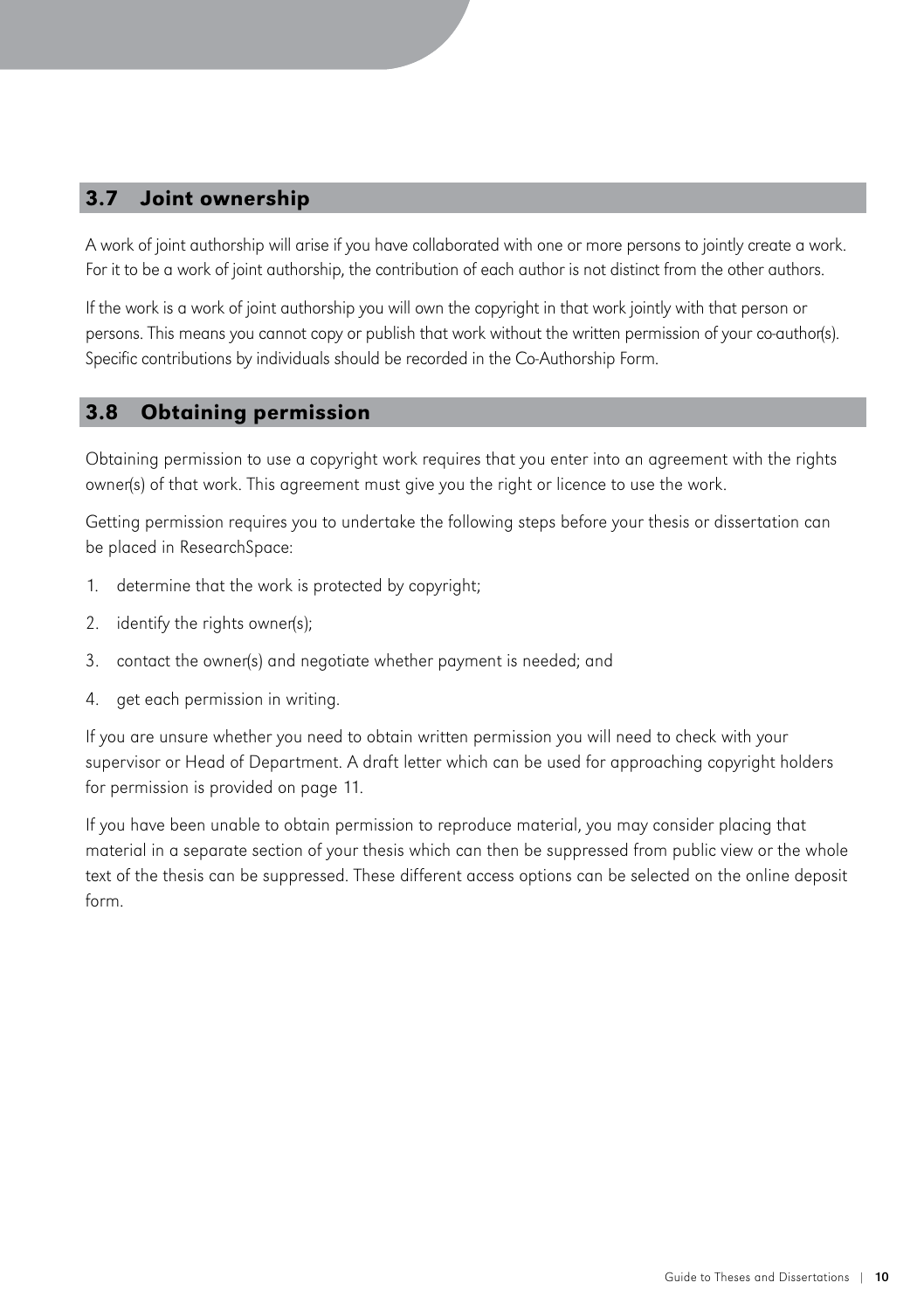#### <span id="page-14-0"></span>SAMPLE LETTER:

Dear [insert name of owner or authorising person]

I am a postgraduate research student in the Department of [name] at the University of Auckland. I am seeking permission to use the following copyright material in my [thesis/dissertation] entitled [title of thesis or dissertation] for the purposes of examination and subsequent deposit in the University of Auckland's publicly available digital repository, ResearchSpace:

• [Insert description and source of material for which permission is sought].

If you are happy to grant permission, please sign the authority at the bottom of this letter and return a copy to me. You may also add specific instructions regarding the attribution statement that I will include in my [thesis/dissertation], and any additional terms and conditions that you require.

If you wish to discuss the matter further, please contact me at [insert email address] or telephone [insert number].

Thank you for your consideration of this request.

Yours sincerely

[Name]

Permission

I, as Copyright Owner (or the person with authority to sign on behalf of the Copyright Owner) of the material described above, grant permission for [name of student] to copy the material as requested for the stated purposes, with no further action required.

Signed: ……………………………………….. Date: ………..…………..

Attribution statement

Please note any specific instructions you would like included in my acknowledgement of Copyright Ownership:

Terms and conditions

Please note any terms and conditions of the permission: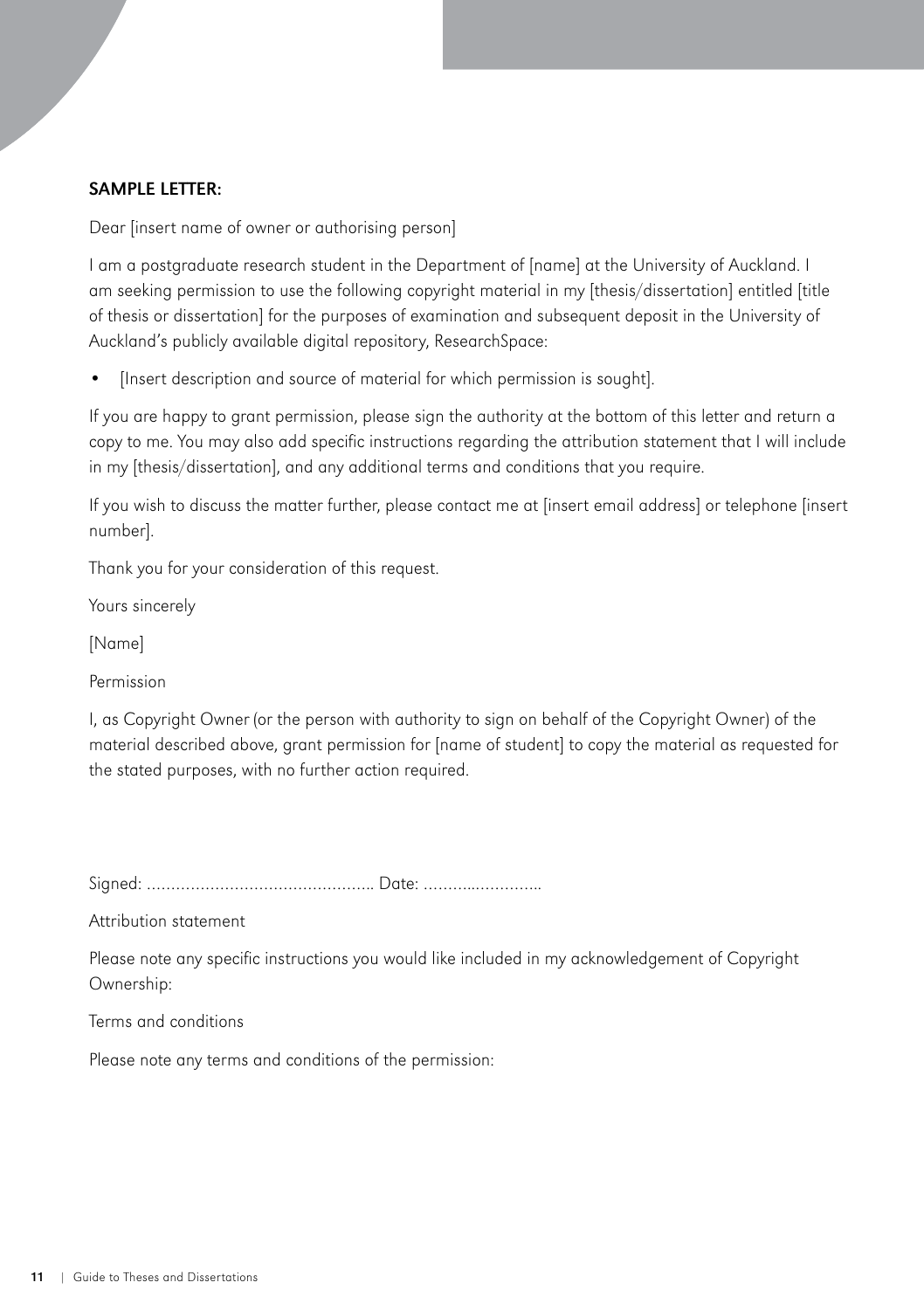# <span id="page-15-0"></span>3.9 Third party editing

Many masters and doctoral candidates have their theses or dissertations reviewed by third parties, including professional editors. Such third parties must make no contribution to the intellectual content of the thesis or dissertation, or be involved in rewriting text. Their role is confined to advice on editorial changes, as specified in the document [Third Party Editing and Proofreading of Theses and Dissertations](http://www.auckland.ac.nz/webdav/site/central/shared/for/current-students/postgraduate-students/documents/policies-guidelines-forms/doctoral-policies-guidelines/third-party-editing-and-proofreading-of-theses-and-dissertations.pdf)  (www.auckland.ac.nz/uoa/cs-pg-doc-theses-dissertations).

It is the candidate's duty to convey the policy and guidelines to third parties (including any professional editor) engaged in checking the final version of the thesis or dissertation. Candidates must acknowledge in their thesis or dissertation any contribution by a third party, in accordance with this document.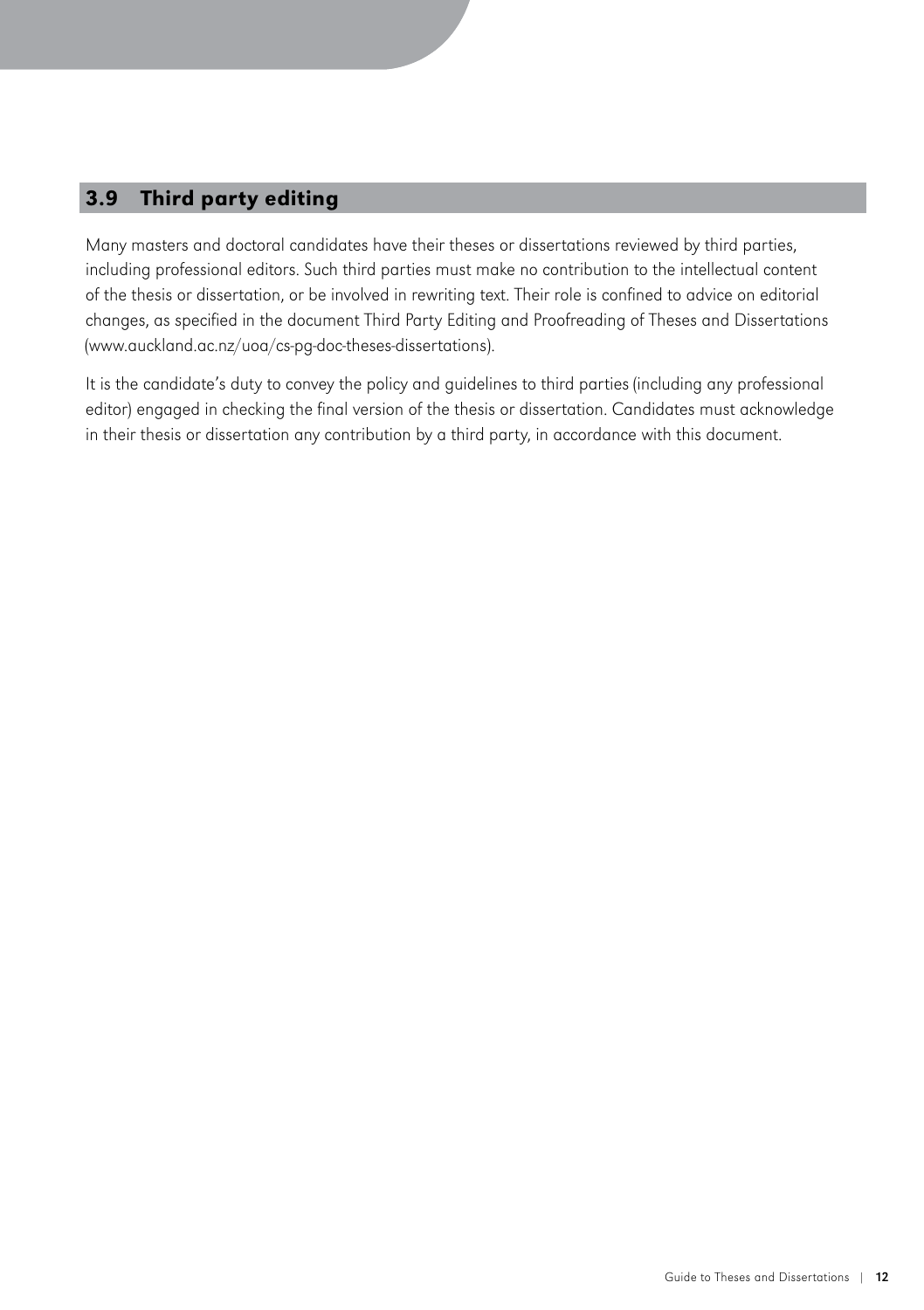# <span id="page-16-0"></span>4 Style and Format

The following are basic recommendations for setting up the text of your doctoral thesis. Many of the recommendations on style and format are also relevant to masters theses, dissertations and other research work; however you must consult your own departmental guidelines because these may vary.

# 4.1 Backing up your work

The importance of backing up your work cannot be over-emphasised. Back up your computer files regularly, name the different versions of your documents appropriately, and keep these copies in a separate safe location. It is also a good idea to retain copies of collected data, notes, drafts and any other material that might be necessary to reconstruct your thesis in the event that something goes wrong.

# 4.2 Proofreading

Careful proofreading for grammar, punctuation, spelling and general consistency is essential. Do not rely on the spellchecker in your programme to pick up errors. It is also a good idea to have someone else read through your work to pick up any mistakes that you may have overlooked (see section 3.9 on third party editing). A high standard of presentation is very important, so allow plenty of time for this before you submit your work. A practical guide to punctuation is Jenny Buxton, Susan Carter and Sean Sturm, Punc rocks: Foundation stones for precise punctuation, 2nd edn, Auckland: Pearson New Zealand, 2012.

# 4.3 Language

A doctoral thesis is to be presented in English unless otherwise approved by the Board of Graduate Studies at the time of registration. Candidates wishing to present and defend a thesis in Māori must, before applying to the Head of Department to be registered, obtain the permission of the Pro Vice-Chancellor (Māori). For detailed regulations governing the language of doctoral theses, refer to the [Statute and Guidelines for the Degree of Doctor of Philosophy \(PhD\),](http://www.auckland.ac.nz/uoa/cs-pg-doc-phd-statute) Clauses 4g(v), 4o and 8f (www.auckland.ac.nz/uoa/cs-pg-doc-phd-statute).

Applications to submit a masters thesis, honours dissertation, or other postgraduate research work in a language other than English or Māori must be made at the initial stage of enrolment, through the supervisor and Head of Department to the Board of Graduate Studies.

All applications will be considered on a case-by-case basis. Generally, an application will be granted only where the Board is satisfied that the field of study and topic make this essential, and that suitable examiners will be available for the examination. It is unlikely that permission would be granted merely on the grounds that a student's first language is not English.

# 4.4 Word length

One of the skills of completing a thesis or dissertation is writing within the word length. This is one of the factors that examiners consider as they mark your work. Examiners are reluctant to examine theses that exceed the maximum length, and are within their rights to refuse to examine those pages that exceed the agreed word limit. The word lengths stated below include appendices, footnotes and the reference list.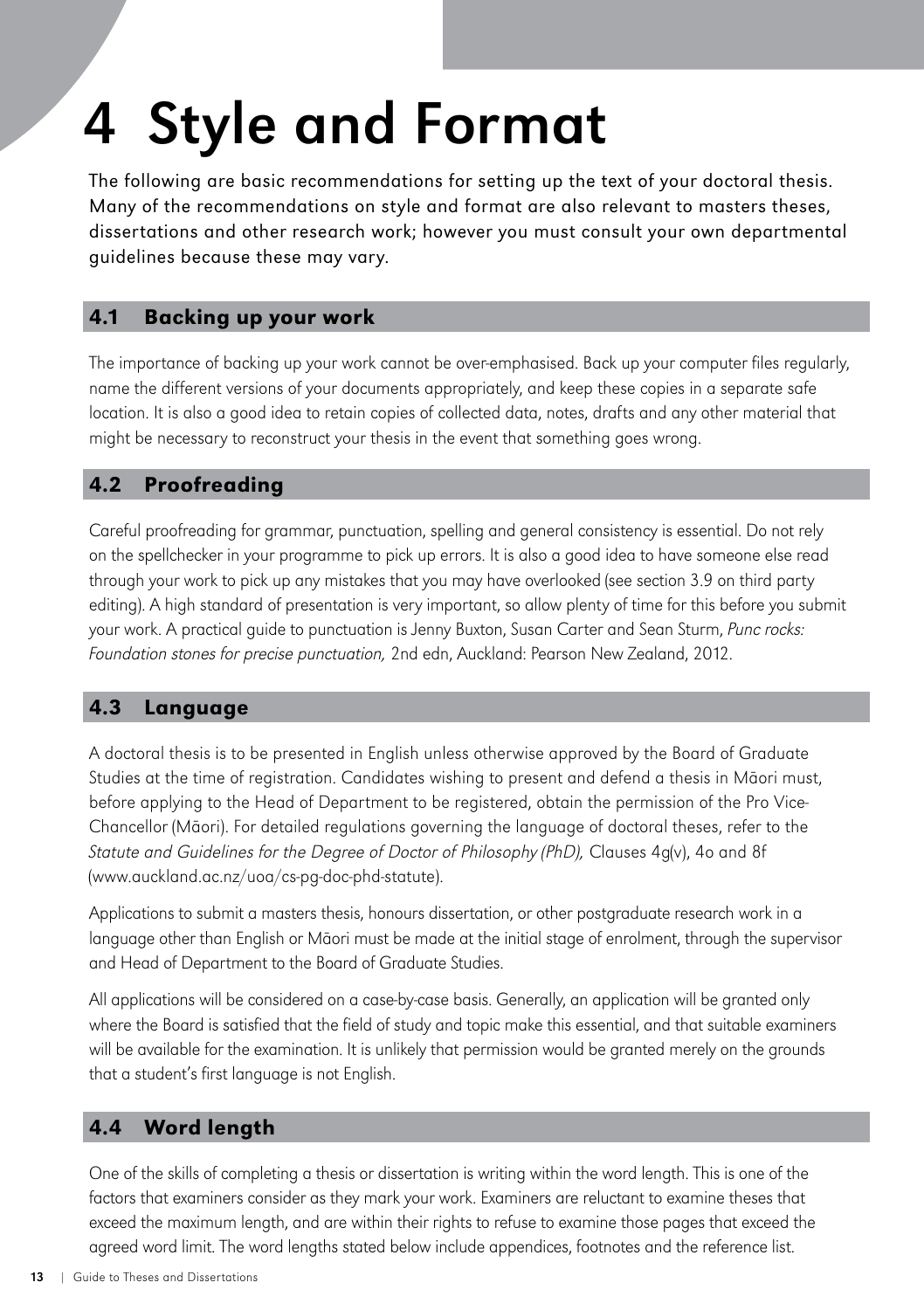<span id="page-17-0"></span>PhD theses may not, without the prior permission of the Board of Graduate Studies, exceed 100,000 words in total, or 60,000 words in total when accompanied by a corpus of creative work by a candidate enrolled in a creative arts or design discipline. The approximate number of words will vary considerably across disciplines, and according to the topic and the other means of conveying thought such as charts, formulae etc. Your supervisor will be able to advise you on what would be expected normally.

Where the core of the thesis comprises a series of published or unpublished research papers and/or case studies, the candidate must be the lead or sole author of each paper or case study and have written the text, and must provide a contextual framework and concluding discussion. The range and focus of this material shall generally correspond with the introductory and concluding chapters of a thesis. The thesis must be presented in a consistent format, citation style and typeface. See the [Guidelines for Including Publications in a](http://www.auckland.ac.nz/webdav/site/central/shared/for/current-students/postgraduate-students/documents/policies-guidelines-forms/doctoral-policies-guidelines/guidelines-fo-including-publications-in-a-thesis.pdf) [Thesis f](http://www.auckland.ac.nz/webdav/site/central/shared/for/current-students/postgraduate-students/documents/policies-guidelines-forms/doctoral-policies-guidelines/guidelines-fo-including-publications-in-a-thesis.pdf)or more information: http://www.auckland.ac.nz/uoa/cs-pg-doc-theses-dissertations.

The total length of a 120 point masters thesis is usually around 35,000–40,000 words including an abstract of 350 words. However it is important to check with your supervisor/departmental graduate adviser for individual departmental requirements, which may vary.

Departmental guidelines on the length of dissertations also vary and it is essential that you consult your supervisor/departmental graduate adviser. As a general guide, a 30 point dissertation is around 10,000– 12,000 words, and a 60 point dissertation around 15,000–20,000 words in length.

#### 4.5 Page size

The recommended page size is A4.

# 4.6 Margins

A binding margin of at least 19mm is required on the left for the spine, and at least 15mm margins on the three remaining sides. If printing double-sided, "mirror margins" must be used. All written and illustrative material, including headers, footers, footnotes and page numbers, must fall within these margins to allow for trimming during binding.

# 4.7 Typeface

Clear, easily readable, standard True Type fonts in black should be used (these fonts are used on both screen and printer). The recommended font styles are 12 point Times New Roman or 10 point Arial. Footnotes may be of a smaller font size.

# 4.8 Paragraphing and line spacing

Paragraph and line spacing, as well as some other specific details, are usually a department-specific requirement. First line indent or flush left aligned first line are both acceptable. Line spacing should be no less than 1½ line space and no more than double line space, with the exception of longer quotations, footnotes, material in tables/figures and the bibliography/list of references (which may be single line spaced).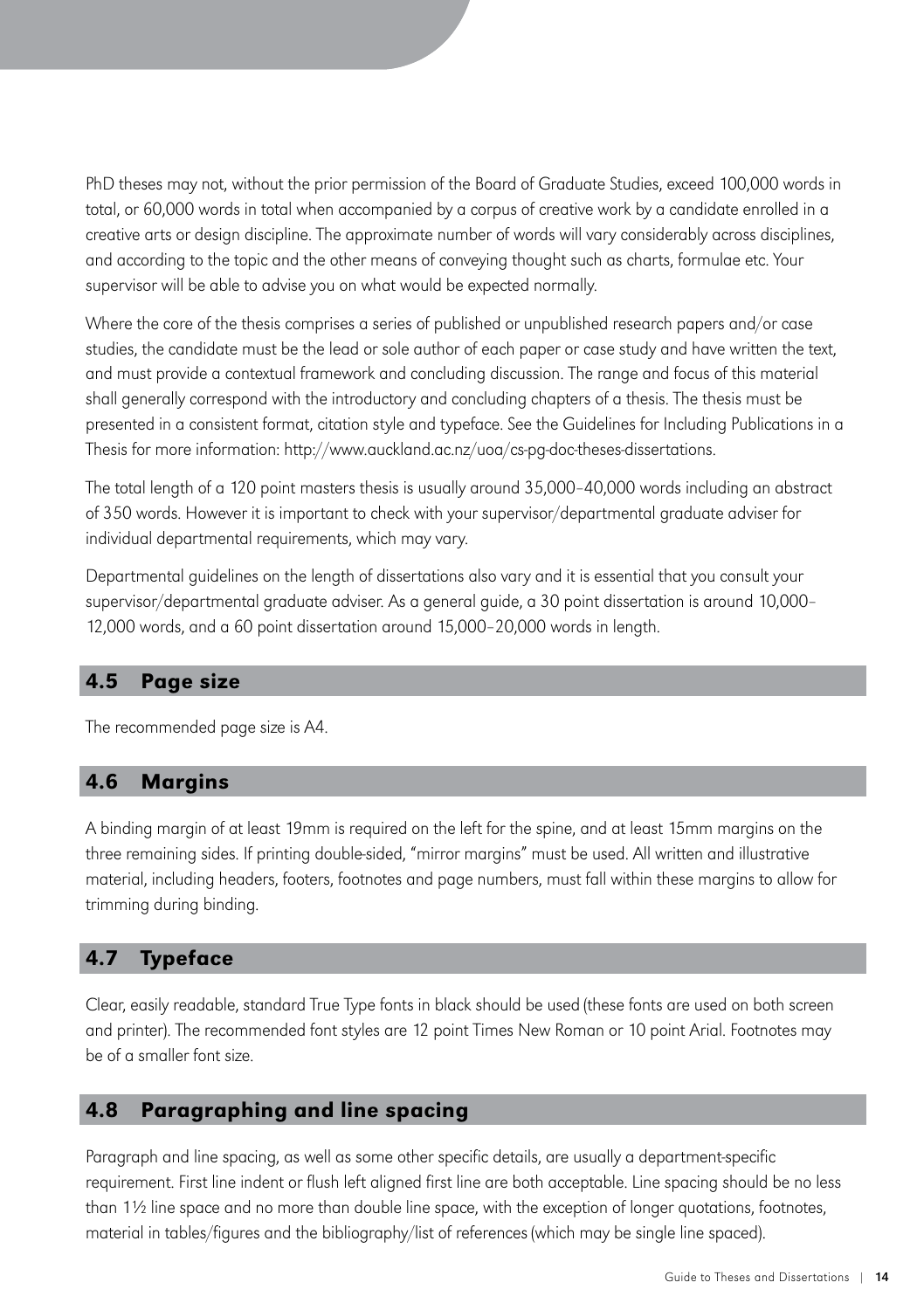# <span id="page-18-0"></span>4.9 Quotations

The format of quotations is usually a department-specific requirement. As a guide, in-text quotations of three lines or longer should appear as separate paragraphs, indented 10mm from the left-hand margin throughout the passage with quote-marks omitted.

# 4.10 Footnotes

For those who are using footnotes, Arabic numerals are used consecutively throughout a chapter, and should normally appear at the bottom of the relevant page, keyed to the same number following the word or phrase in the text to which it refers. If a footnote is too long for the relevant page, it may be continued on the following page preceding the footnotes for that page. If the number of footnotes is very large, numbers may be restarted with each chapter. The first reference to a work in a footnote should be given in full, but subsequent references may be abbreviated using "ibid.", "op.cit." and so on, as appropriate. This is dependent on the referencing style used and departmental requirements.

# 4.11 Page order and pagination

Page numbers should be located in a consistent position throughout the thesis (either bottom right-hand corner or centre is recommended). The recommended order of material in a thesis is as follows:

|    | <b>Elements of a thesis</b>                                    | Pagination                                |  |
|----|----------------------------------------------------------------|-------------------------------------------|--|
| a  | Library Thesis Consent Form                                    | Not counted and not numbered              |  |
| b  | Title page                                                     | Counted but not numbered                  |  |
| C. | Abstract                                                       |                                           |  |
| d  | Dedication (optional)                                          |                                           |  |
| e  | Preface and/or acknowledgements                                | Numbered in Roman numerals                |  |
| f  | Table of contents                                              |                                           |  |
| g  | Lists of tables, figures, etc (optional)                       |                                           |  |
| h  | Glossary (optional)                                            |                                           |  |
|    | Co-Authorship and/or Co-Production<br>Forms (for PhD students) |                                           |  |
|    | Main text of thesis or dissertation                            |                                           |  |
| k  | Appendices (optional)                                          | Numbered in Arabic numerals starting at 1 |  |
|    | Bibliography/List of references                                |                                           |  |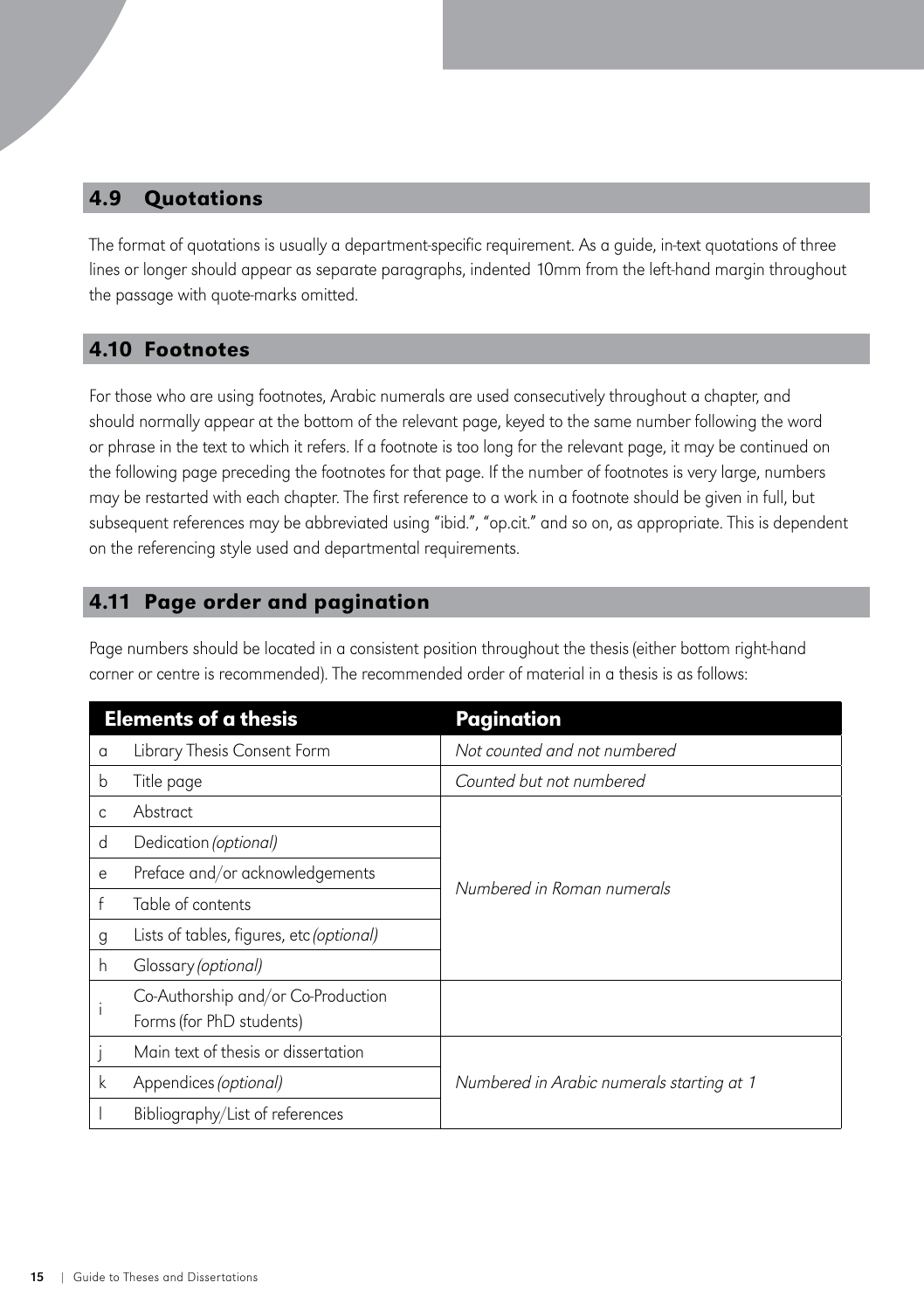# <span id="page-19-0"></span>4.12 Elements of a thesis or dissertation

Theses may take different forms:

#### Monograph

The thesis or dissertation may be written as a traditional monograph.

You may include published or unpublished research papers and/or case studies within your thesis, provided that you are the lead or sole author of each paper or case study and wrote the text. If you are not the sole author of any of the papers or case studies, a [Co-Authorship Form](http://www.auckland.ac.nz/webdav/site/central/shared/for/current-students/postgraduate-students/documents/policies-guidelines-forms/doctoral-forms/co-authorship-form.docx) must be completed.

In the case of published or unpublished research papers and/or case studies that you have contributed to but are not the sole or lead author of, you may report in your thesis your contribution to the research with due reference to the original paper and/or case study. These research papers and/or case studies should be listed in the bibliography and a [Co-Authorship Form](http://www.auckland.ac.nz/webdav/site/central/shared/for/current-students/postgraduate-students/documents/policies-guidelines-forms/doctoral-forms/co-authorship-form.docx) completed for each co-authored work referred to. The co-authorship forms should then be included in each copy of the thesis.

In both cases, the thesis must be presented in a consistent format, citation style and typeface.

#### Thesis with publications

PhD candidates registered under the 2011 Statute may choose to write a thesis with publications.

Where a thesis includes published or unpublished research papers and/or case studies, these must have been conducted under supervision for this degree; you must be the lead or sole author of each paper or case study and have written the text. The thesis must be presented in a consistent format, citation style and typeface.

If the core of the thesis comprises submitted papers or work published during PhD enrolment, you must provide a contextual framework and concluding discussion. The range and focus of this material shall generally correspond with the introductory and concluding chapters of a thesis.

When writing a thesis with publications that involves co-authorship candidates must complete coauthorship forms signed by all authors. These are best completed as soon as the paper is submitted. An example of a Co-Authorship Form is included on page 17 and can also be accessed at the following link: www.auckla[nd.ac.nz/uoa/cs-pg-do](http://www.auckland.ac.nz/webdav/site/central/shared/for/current-students/postgraduate-students/documents/policies-guidelines-forms/doctoral-forms/co-authorship-form.docx)ctoral-forms.

For more on the thesis with publications option see Guidelines for Including Publications in a Thesis: www.auckland.ac.nz/uoa/cs-pg-doc-theses-dissertat[ions.](http://www.auckland.ac.nz/webdav/site/central/shared/for/current-students/postgraduate-students/documents/policies-guidelines-forms/doctoral-policies-guidelines/guidelines-fo-including-publications-in-a-thesis.pdf) 

#### Thesis with creative practice

PhD candidates registered under the 2011 Statute may apply to undertake a thesis with creative practice. If the application is successful, the fin[al thesis may](http://www.auckland.ac.nz/webdav/site/central/shared/for/current-students/postgraduate-students/documents/policies-guidelines-forms/doctoral-policies-guidelines/2011-phd-statute-and-guidelines.pdf) not exceed 60,000 words in total plus a corpus of creative work. The thesis should be accompanied by a Co-Production Form signed by all those involved in each creative practice aspect of the thesis. These are b[est completed as so](http://www.auckland.ac.nz/webdav/site/central/shared/for/current-students/postgraduate-students/documents/policies-guidelines-forms/doctoral-forms/co-production-form.docx)on as the work is produced. An example of a Co-Production Form is included on page 18 and can also be accessed at the following link: www.aucklan[d.ac.nz/uoa/cs-pg-do](http://www.auckland.ac.nz/webdav/site/central/shared/for/current-students/postgraduate-students/documents/policies-guidelines-forms/doctoral-forms/co-production-form.docx)ctoral-forms.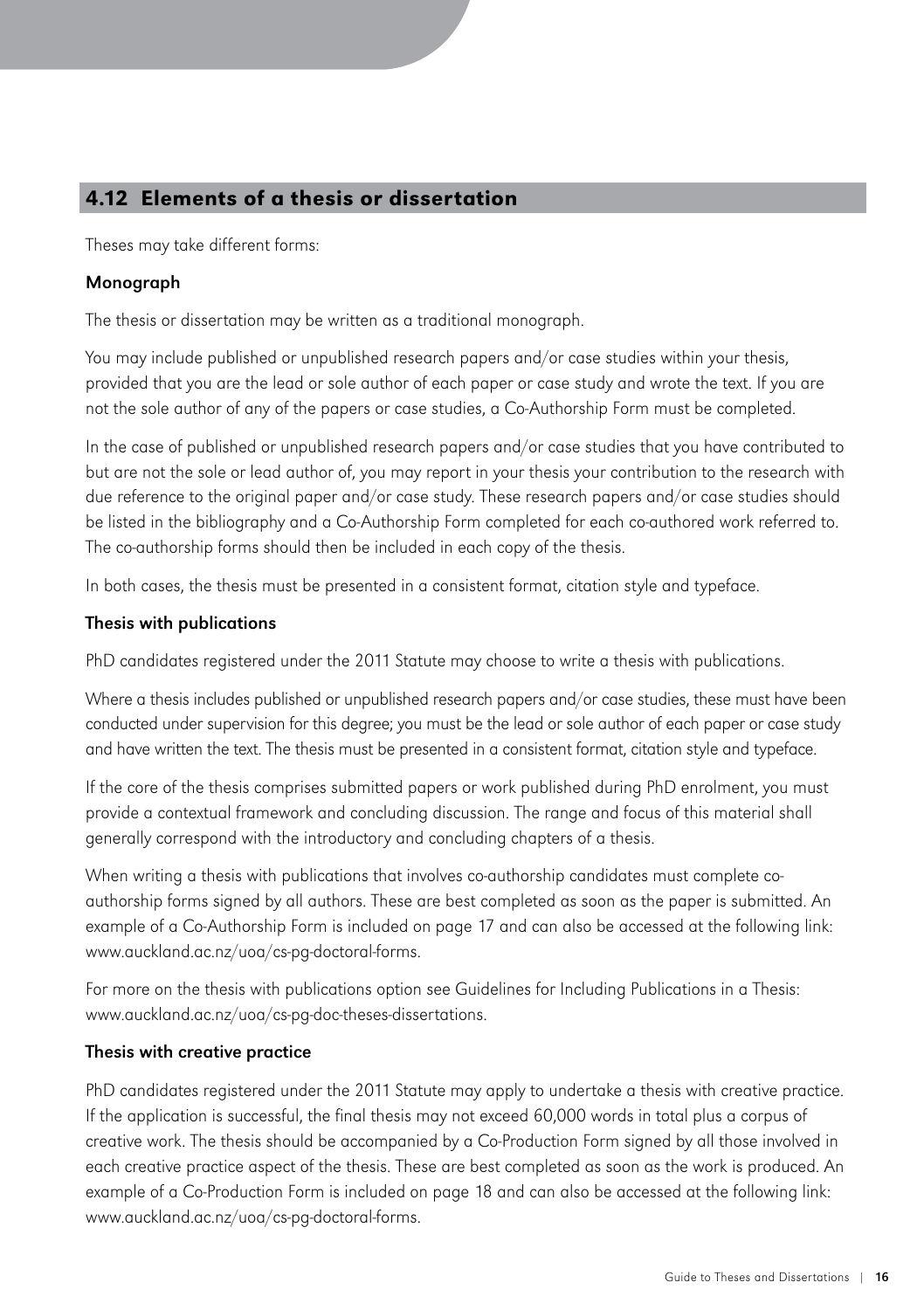

# **Co-Authorship Form**

Graduate Centre ClockTower-East Wing 22 Princes Street, Auckland<br>Phone: +64 9 373 7599 ext 81321 Fax: +64 9 373 7610 Email: postgraduate@auckland.ac.nz www.postgrad.auckland.ac.nz

This form is to accompany the submission of any PhD that contains research reported in published or unpublished co-authored work. Please include one copy of this form for each co-authored work. Completed forms should be included in all copies of your thesis submitted for examination and library deposit (including digital deposit), following your thesis Acknowledgements.

Please indicate the chapter/section/pages of this thesis that are extracted from a co-authored work and give the title and publication details or details of submission of the co-authored work.

Nature of contribution by PhD candidate

Extent of contribution by PhD candidate (%)

#### **CO-AUTHORS**

#### **Name**

#### **Nature of Contribution**

#### **Certification by Co-Authors**

The undersigned hereby certify that:

- In the above statement correctly reflects the nature and extent of the PhD candidate's contribution to this work, and the nature of the contribution of each of the co-authors; and
- \* in cases where the PhD candidate was the lead author of the work that the candidate wrote the text.

| Name | Signature | Date |
|------|-----------|------|
|      |           |      |
|      |           |      |
|      |           |      |
|      |           |      |
|      |           |      |
|      |           |      |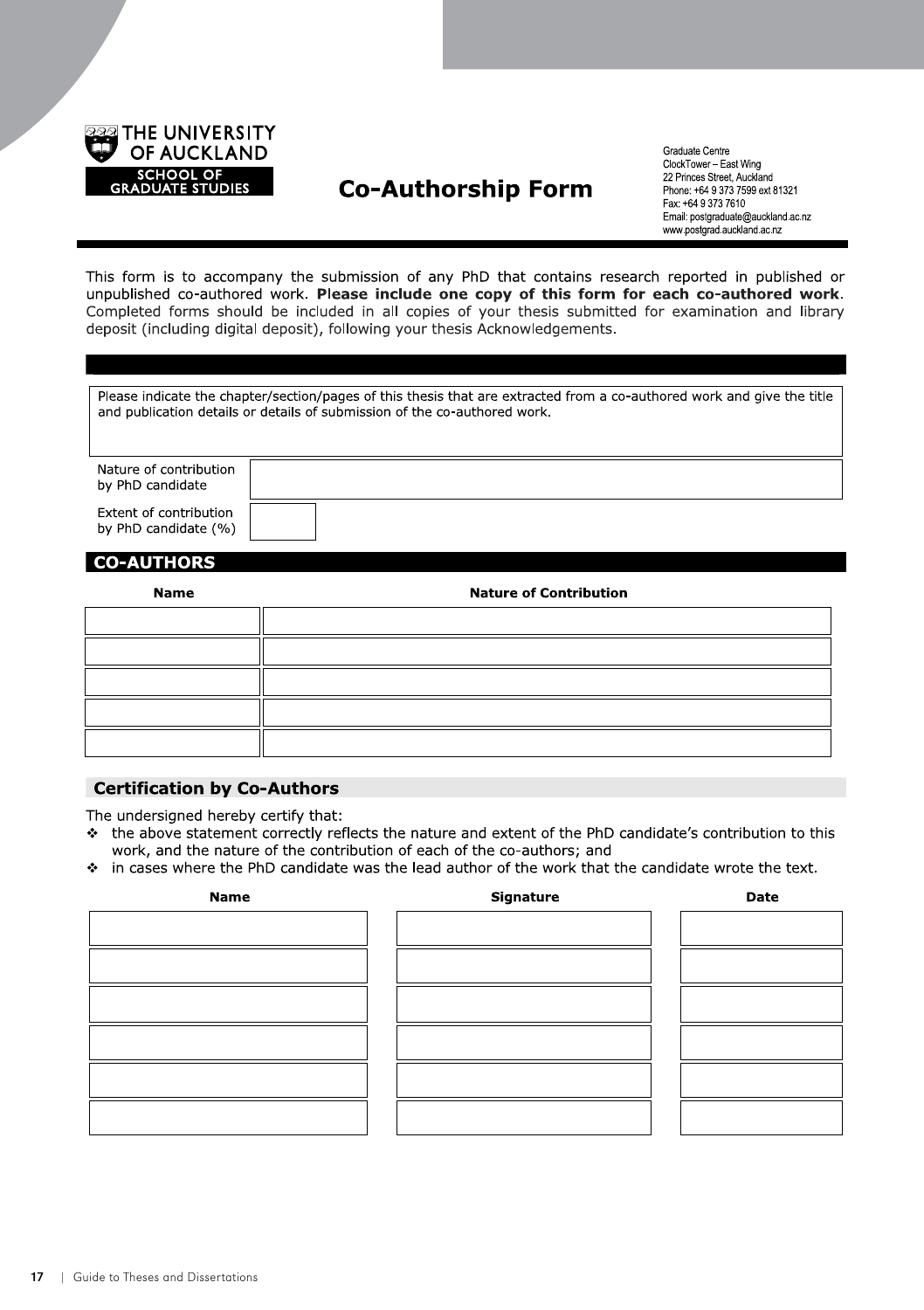

# **Co-Production Form**

Graduate Centre ClockTower-East Wing 22 Princes Street, Auckland Phone: +64 9 373 7599 ext 81321 Fax: +64 9 373 7610 Email: postgraduate@auckland.ac.nz www.postgrad.auckland.ac.nz

This form is to accompany the submission of any PhD that contains co-produced creative practice components. Please include one copy of this form for each part of this thesis that was coproduced. Forms should be included in all copies of your thesis submitted for examination and library deposit (including digital deposit), following your thesis Acknowledgements.

Please indicate the creative practice component of this thesis that has involved co-production or creative collaboration and the title and public presentation details of the co-produced work.

Nature of contribution by PhD candidate

#### **CO-PRODUCERS**

**Name** 

Nature of contribution and how it is expected to be attributed e.g. performed the choreography - attributed as "dancer"

#### **Certification by Co-Producers**

The undersigned hereby certify that:

❖ the above statement correctly reflects the nature and extent of the PhD candidate's contribution to this work, and the nature of the contribution of each of the co-producers

| Name | Signature | Date |
|------|-----------|------|
|      |           |      |
|      |           |      |
|      |           |      |
|      |           |      |
|      |           |      |
|      |           |      |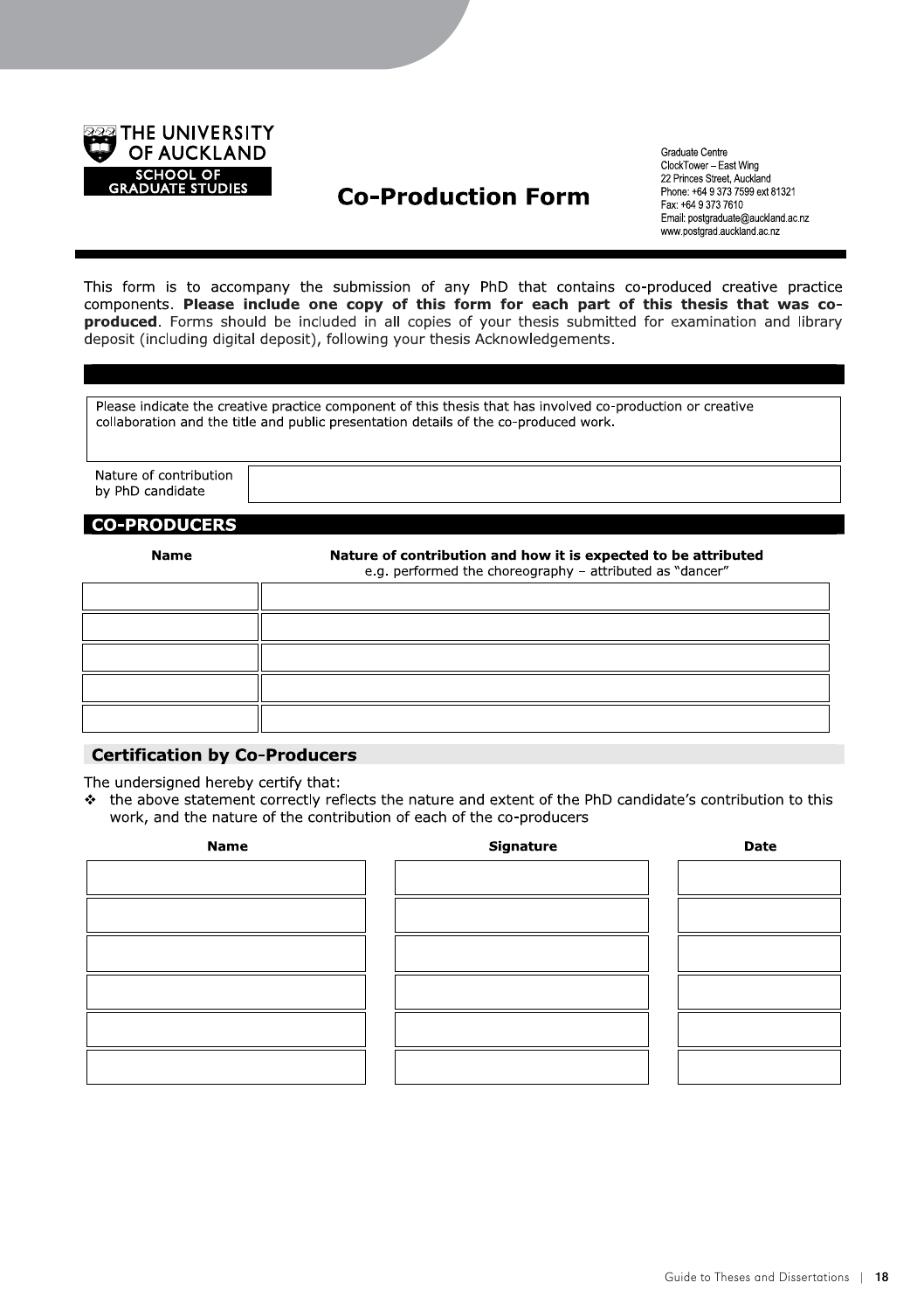#### <span id="page-22-0"></span>a Library Thesis Consent Form

[This is provided to protect your rights a](https://researchspace.auckland.ac.nz/docs/uoa-docs/thesisconsent.pdf)s the author. Consent forms can be obtained from the Library website at http://researchspace.auckland.ac.nz/docs/uoa-docs/thesisconsent.pdf, the University of Auckland website, or from the Graduate Centre.

#### b Title page

Your thesis title should be centred in the top third of the title page, and should describe the content of your thesis accurately and precisely. Your full name should be centred in the middle of the title page. Information regarding the degree, subject, university, and date is centred in the lower third of the page. The preferred form of wording for the examination copies is "A thesis submitted in [partial] fulfilment of the requirements for the degree of [name of your degree] in [subject area], the University of Auckland, [year of completion]. This thesis is for examination purposes only and is confidential to the examination process". The final copies (hard and digital) that are deposited in the Library should not have the words "This thesis is for examination purposes only and is confidential to the examination process."

Where a degree consists only of a thesis (and no other coursework), the word 'partial' should be omitted. It is not usual to use the logo of the University on the title page of your thesis, as the thesis represents your own views which may not be the views of the University. For the same reason you do not name your supervisors or advisers on the title page of your thesis.

#### **Abstract**

An abstract is obligatory for a thesis and should follow the title page. The abstract should be a succinct summary (no more than 350 words) of the aim, methods, findings and conclusions of your research. Your department may have specific guidelines on writing an abstract.

#### d Dedication

This is optional.

#### e Preface and/or acknowledgments

The preface may set out briefly the scope and purpose of the study, though the wording of the abstract may make this redundant. This section may include acknowledgments. However, if it is only acknowledgments, head the section as "Acknowledgments". You should acknowledge people or institutions that have contributed to the content of your thesis. You must acknowledge third party editors if you engage them in accordance with the University of Auckland document [Third Party Editing and](http://www.auckland.ac.nz/webdav/site/central/shared/for/current-students/postgraduate-students/documents/policies-guidelines-forms/doctoral-policies-guidelines/third-party-editing-and-proofreading-of-theses-and-dissertations.pdf)  [Proofreading of Theses and Dissertations](http://www.auckland.ac.nz/webdav/site/central/shared/for/current-students/postgraduate-students/documents/policies-guidelines-forms/doctoral-policies-guidelines/third-party-editing-and-proofreading-of-theses-and-dissertations.pdf) (www.auckland.ac.nz/uoa/cs-pg-doc-theses-dissertations).

#### f Table of contents

This should list chapter titles, normally in upper case, preceded by their numbers in Roman or Arabic numerals; any subheadings should be in lower case except as required for initial letters. It is recommended that no more than four levels of subheadings are included in the Table of Contents (chapter names are level 1 headings, subheadings of a chapter are level 2 headings, subheadings of subheadings are level 3, etc). Subsections of chapters may be numbered with Arabic numerals, or with letters in either upper or lower case.

If a thesis consists of more than one volume, the contents of the whole thesis should be shown in the first volume, and the contents of subsequent volumes in separate tables of contents in the relevant volumes.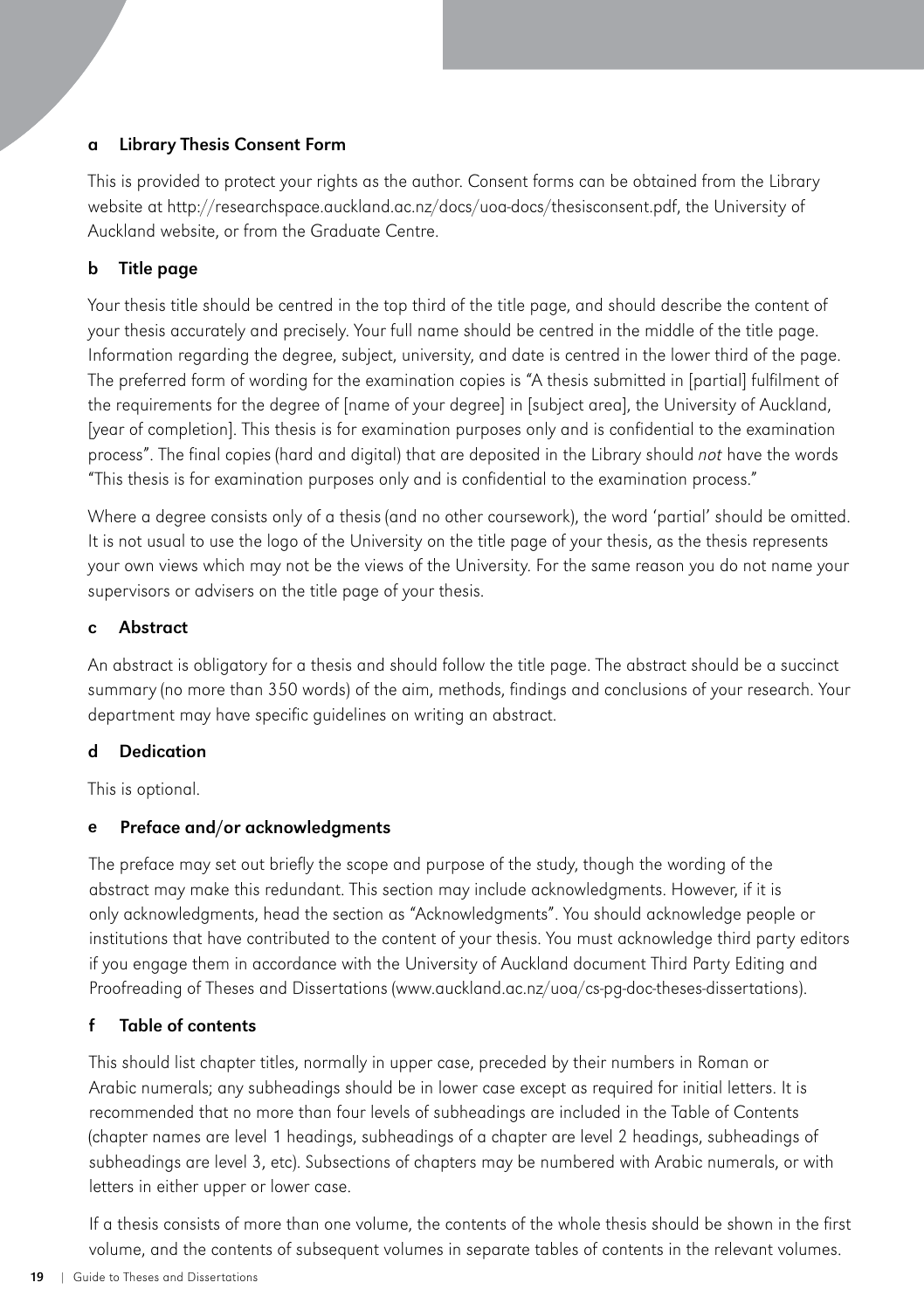#### <span id="page-23-0"></span>Lists of tables, figures, etc

This is optional. Lists of tables, figures, photographs, maps and illustrations should be numbered in Arabic numerals (1, 2, 3, etc). In each entry, the first letter of the first and all other significant words is capitalised.

#### h Glossary

This is optional. A glossary defines or explains specialised terms, symbols and abbreviations.

Any abbreviations or glossary/symbols used should be separately listed in this section, the abbreviated form starting from the left-hand margin, with the full form to its right, e.g.

A JHR Appendices to the Journals of the House of Representatives

ATL Alexander Turnbull Library, Wellington

#### NZPD New Zealand Parliamentary Debates

Any abbreviations used should conform to standards appropriate to the field or discipline of the thesis or dissertation; check with your supervisor or a librarian for the appropriate abbreviations in your discipline. Unless a particular title or name is cited repeatedly, it is preferable to use the full form rather than an abbreviation.

#### i Co-Authorship/Co-Production Forms

A [Co-Authorship Form](http://www.auckland.ac.nz/webdav/site/central/shared/for/current-students/postgraduate-students/documents/policies-guidelines-forms/doctoral-forms/co-authorship-form.docx) must accompany the submission of any PhD that contains co-authored work and include the names of any co-authors, as well as the nature of their contribution. Each co-author is required to sign the [Co-Authorship Form.](http://www.auckland.ac.nz/webdav/site/central/shared/for/current-students/postgraduate-students/documents/policies-guidelines-forms/doctoral-forms/co-authorship-form.docx) The [Co-Authorship Form](http://www.auckland.ac.nz/webdav/site/central/shared/for/current-students/postgraduate-students/documents/policies-guidelines-forms/doctoral-forms/co-authorship-form.docx) is available at the following link: www.auckland.ac.nz/uoa/cs-pg-doctoral-forms.

A [Co-Production Form m](http://www.auckland.ac.nz/webdav/site/central/shared/for/current-students/postgraduate-students/documents/policies-guidelines-forms/doctoral-forms/co-production-form.docx)ust accompany the submission of any PhD that contains co-produced creative practice components and include the names of any co-producers, as well as the nature of the contribution. Each co-producer is required to sign the [Co-Production Form](http://www.auckland.ac.nz/webdav/site/central/shared/for/current-students/postgraduate-students/documents/policies-guidelines-forms/doctoral-forms/co-production-form.docx). The [Co-Production Form](http://www.auckland.ac.nz/webdav/site/central/shared/for/current-students/postgraduate-students/documents/policies-guidelines-forms/doctoral-forms/co-production-form.docx) is available at the following link: www.auckland.ac.nz/uoa/cs-pg-doctoral-forms.

Signed consent should be obtained as early as possible in your PhD to ensure that the material can be used and while co-authors/co-producers are available. At the time of submission, the consent forms are required to be bound into the soft-bound copies of the thesis for the examiner, as well as into the final hardbound copies.

#### Main text of thesis or dissertation

The main text must be divided into a logical scheme that is followed consistently throughout the work. Chapters with subsections are the most common form of division. Any logical system of subdivision within chapters or sections appropriate to the field or discipline may be used, but the scheme must be consistent throughout the manuscript.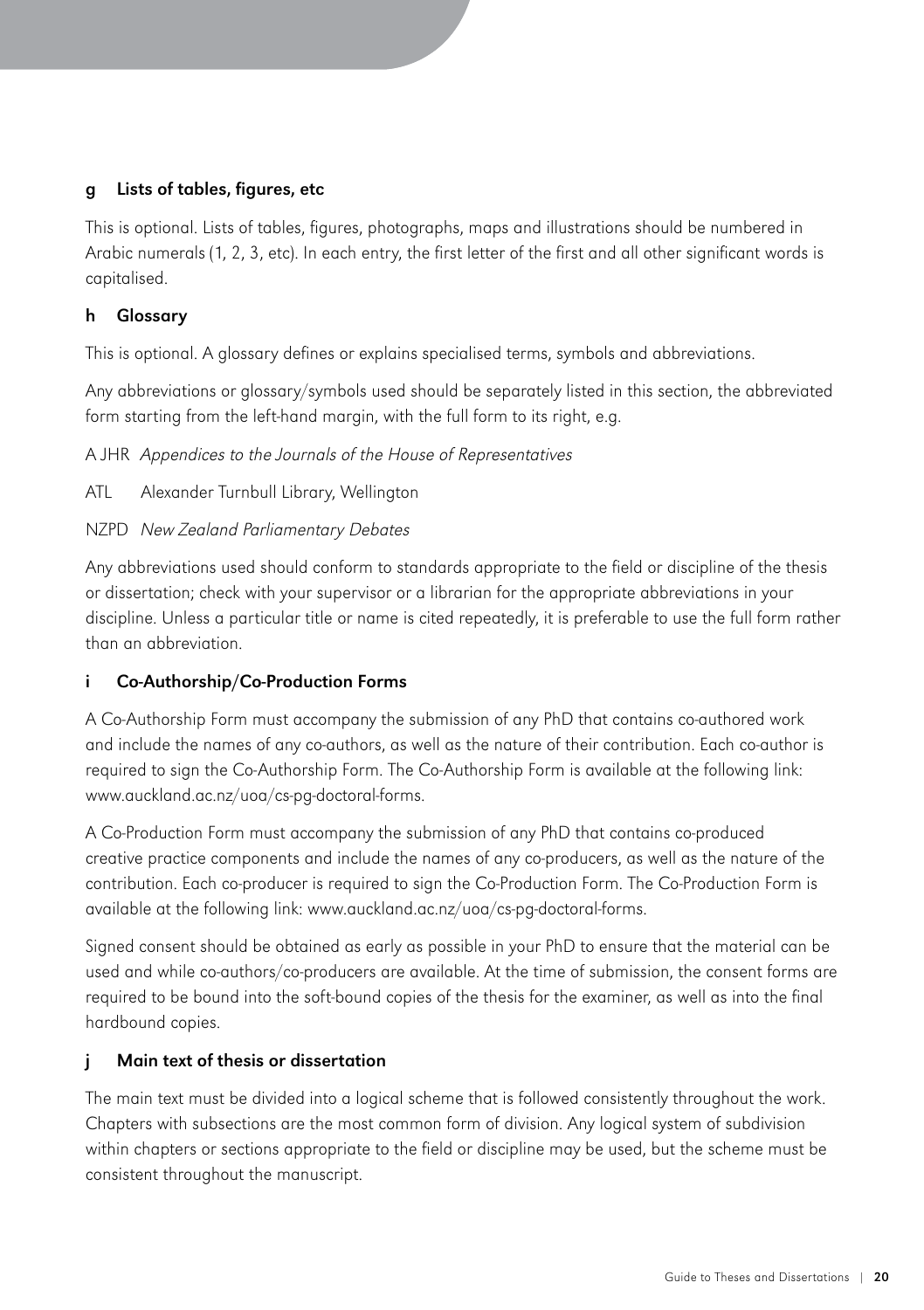#### <span id="page-24-0"></span>k Appendices

This is an optional section for any additional material that does not fit conveniently or appropriately in the body of the text. It is a good idea to include any confidential information required for the thesis into appendices where possible. Each appendix should be labelled in sequence, either with capital letters or with numerals.

#### l Bibliography/list of references

It is important that citations be consistent in style, though the system chosen will depend on your subject field and departmental requirements. Information on reference styles used at the University of Auckland can be found o[n Referen©ite,](http://www.cite.auckland.ac.nz/) an academic referencing resource at www.cite.auckland.ac.nz.

Assistance with referencing and programmes for bibliographical references can be obtained from the [Libraries and Learning Services \(see section 2.5\).](#page-6-0)

While a bibliography may list unpublished material separately from published material, in some disciplines it may be a single alphabetical list. It is often used to include not only sources cited in the thesis itself, but all important/relevant works consulted during the research, and which the author thinks that readers might wish to go on to consult. If it is likely to prove more helpful, such a bibliography may be divided into sections according to the type of material; primary sources preceding secondary, monographs preceding periodical articles, works by a particular author (if the subject of the thesis) followed by works about that author, and finally, studies relating to the topic in general.

A list of references should comprise a straight list of material cited in the text, arranged alphabetically by author.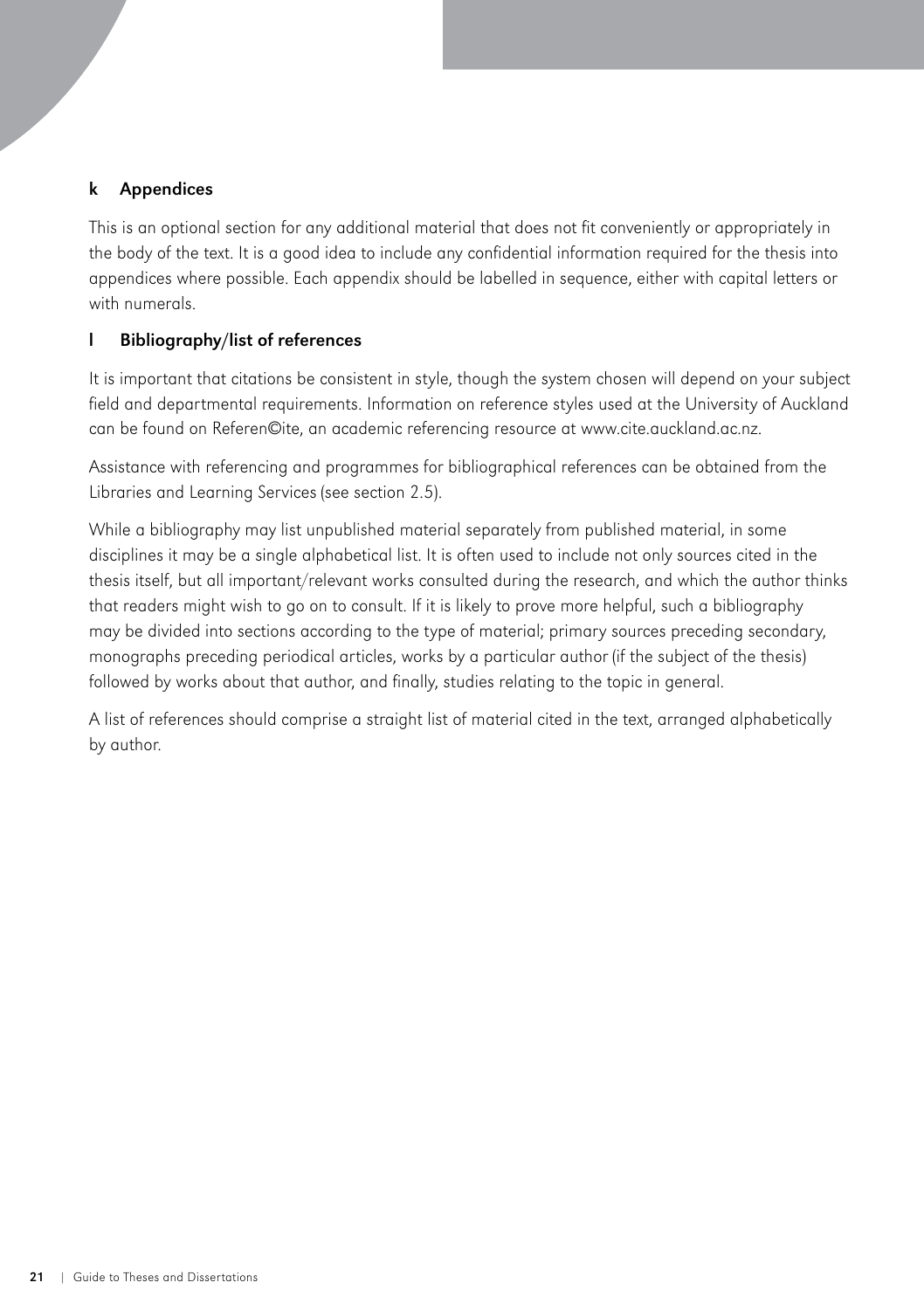# <span id="page-25-0"></span>5 Binding

The following are recommendations for the binding of masters and doctoral theses. Refer to your department's own guidelines for the binding of research portfolios, dissertations and other research work.

# 5.1 Paper

This must be of good quality, and of a suitable texture and weight for printing. Standard 80gsm A4 printing/photocopying paper is recommended. It is essential that all the contents of your thesis (text, photographs, maps, charts, diagrams, etc) fit within an A4 frame. Larger material may be folded, or contained in folders.

# 5.2 Images

Illustrations and diagrams should be scanned and incorporated into the electronic version of the document before printing wherever possible. If this is not possible, illustrations and diagrams should be produced on paper of a similar size and quality to the main text. When this is also not possible, they should be mounted on a heavier grade of paper than is used for the text to avoid wrinkling.

IMPORTANT: If you are using a diagram, chart, graphic or image from another publication, please refer to section 3.4 on third party copyright.

# 5.3 Folded Maps or Charts

These should be folded in one direction only, concertina fashion, so that they conform to the accepted page size. The fold should be no closer than 13mm to the edge of the typed page, since all edges are cut during the binding process (it is essential to point out all folded material to the binder). Special material of this type may also be included either as appendices, or in folders contained within the volume. In such cases, candidates should consult with their supervisor and their binder.

# 5.4 Additional Material

\_\_\_\_\_\_\_\_\_\_\_\_\_\_\_\_\_\_\_\_\_\_\_\_\_\_\_\_\_\_

The submission of DVDs or other forms of media supporting your thesis may be permitted. Check with your supervisor or the Graduate Centre.

# 5.5 General Binding Requirements

A complete set of pages for all copies, with the pages in correct order, must be supplied to the binder. The maximum size for binding as one volume is 7cm or approximately 600 sheets.

For durability, the University Library prefers lumbecking<sup>8</sup> in which the pages are bound with an adhesive, and not stapled. Binding margins of 19mm on the left-hand side are generally sufficient for lumbecked work, but this may vary with the thickness of the thesis and the type of binding used. If in doubt, consult your binder. The top, bottom and right side margins should be at least 15mm.

<sup>8</sup> Lumbecking is a durable binding system used for brochures, books and other printing materials. The process is named after the bookbinder Emil Lumbeck (1886-1979).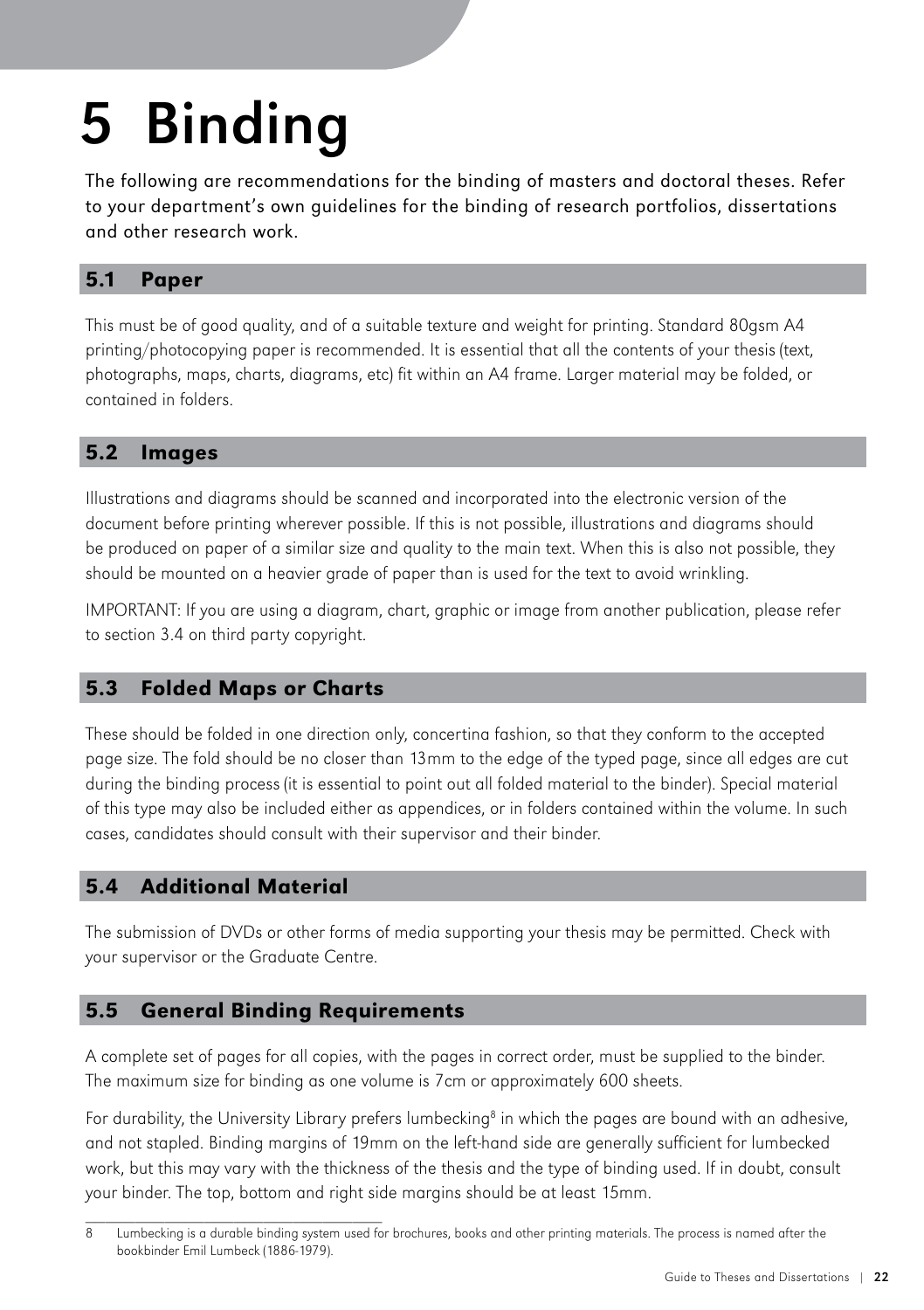<span id="page-26-0"></span>The University requires the author's name and thesis title on the spine. It does not require a title or name on the front, although many students choose to include this. If the title needs to be abbreviated on the spine, give the binder instructions as to the exact wording required.

The University Bindery rates may be obtained from the Bindery, the Lending Desk in the General Library, [or from the Bindery's w](http://www.library.auckland.ac.nz/bindery)ebsite (www.library.auckland.ac.nz/bindery).

### Three worki[ng days are need](http://www.library.auckland.ac.nz/bindery)ed to bind a thesis, if the thesis is delivered to the University Bindery. Candidates should check in advance with their binder to ensure that adequate time is allowed, particularly if it is very close to the final submission date.

The University Bindery is located at 4 Neilpark Drive, Highbrook, East Tamaki (phone 09 278 2456; hou[rs 8am to 4pm Mo](http://www.library.auckland.ac.nz/bindery)nday to Friday). Non-urgent theses may be left with the Lending Desk in the General Library. Allow 3-4 working days for transport to and from the Bindery (i.e. a turnaround time of at least 7 working days) or considerably longer in the run-up to graduation ceremonies when all binderies experience heavy demand.

# 5.6 Binding a Masters Thesis

#### a Initial submission

All masters candidates are initially required to submit three copies of their thesis for examination in temporary binding. Submissions are made to the candidate's [Faculty Student Centre.](http://www.auckland.ac.nz/uoa/faculty-student-centres) The preferred type of temporary binding is 'limp bound' (lumbecked, flexible cover, spine covered with binding cloth), but other temporary binding, such as spiral, may be acceptable. Candidates are also required to provide a digital copy of their thesis. The first page of these examination copies requires the following statement to the examiners:

"This thesis is for examination purposes only and is confidential to the examination process."

#### b Final submission

Within one month of being advised of the outcome of the examination, successful candidates must deposit a digital and a hard-bound copy of the thesis. The digital copy must be deposited in ResearchSpace as described in the following link: [https://researchspace.auckland.ac.nz/docs/uoa-docs/](https://researchspace.auckland.ac.nz/docs/uoa-docs/depositmasters.pdf) [depositmasters.pdf. W](https://researchspace.auckland.ac.nz/docs/uoa-docs/depositmasters.pdf)hen submitting the hard-bound copy, the student must provide the Faculty Student Centre with a copy of the email from ResearchSpace confirming that the digital copy has been deposited. The thesis must be hardbound in full library buckram<sup>9</sup> with the candidate's name and the thesis title on the spine.

The [Faculty Student Centre i](http://www.auckland.ac.nz/uoa/faculty-student-centres)s responsible for depositing the hard-bound copy with the University Library.

It is advisable to discuss with your binder any special requirements, particularly regarding overlays, binding material, and lettering.

\_\_\_\_\_\_\_\_\_\_\_\_\_\_\_\_\_\_\_\_\_\_\_\_\_\_\_\_\_\_

<sup>9</sup> Buckram is a stiff cloth used to cover and protect books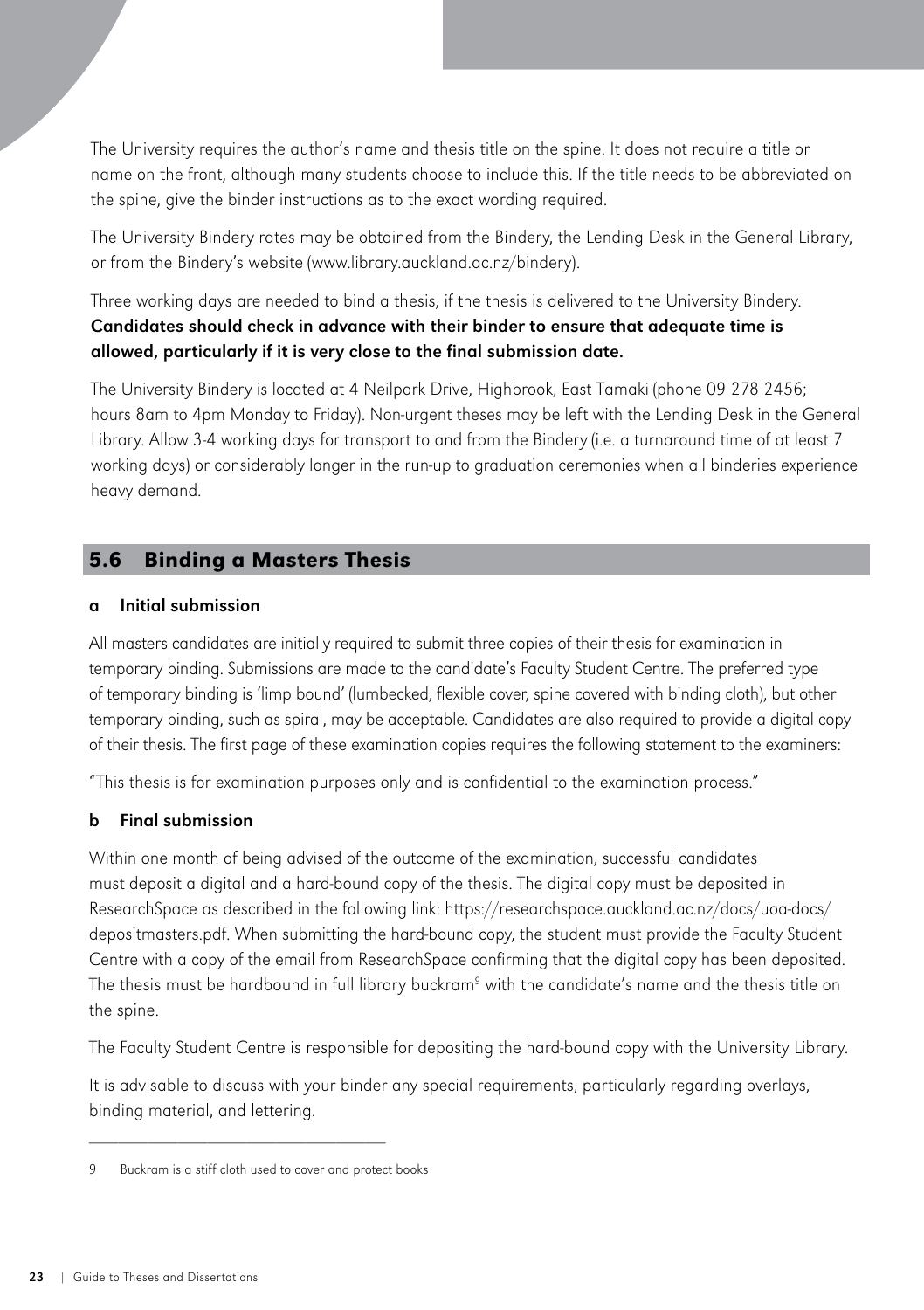# <span id="page-27-0"></span>5.7 Binding a Doctoral Thesis

#### Initial submission

All doctoral candidates are initially required to submit three copies of their thesis for examination in temporary binding. The preferred type of temporary binding is 'limp bound' (lumbecked, flexible cover, spine covered with binding cloth), but other temporary binding, such as spiral, may be acceptable. The first page of these examination copies requires the following statement to the examiners:

"This thesis is for examination purposes only and is confidential to the examination process."

#### b Final submission

On successful completion of the examination process, candidates who first registered in a PhD programme on or after 1 January 2007 are required to deposit two hardbound copies of the thesis (in full library buckram) and one digital copy, corrected as may be required. Students who first registered in a PhD programme prior to 1 January 2007 are required to deposit three hardbound copies of the thesis (in full library buckram), or two hardbound copies and one digital copy of the thesis, corrected as may be required. Print copies are to be bound in accordance with section 5.5.

The hardbound copies should be submitted to the Graduate Centre and the digital copy should be deposited in ResearchSpace using the online thesis deposit form found on https://researchspace.auckland.ac.nz/.

#### 5.8 Binding Dissertations, Research Portfolios, etc

Binding and presentation requirements for dissertations, research portfolios, and other research work are specified by individual departments. These works are not normally deposited in the University Library. Please consult with your supervisor or department as to the binding and presentation requirements in your discipline.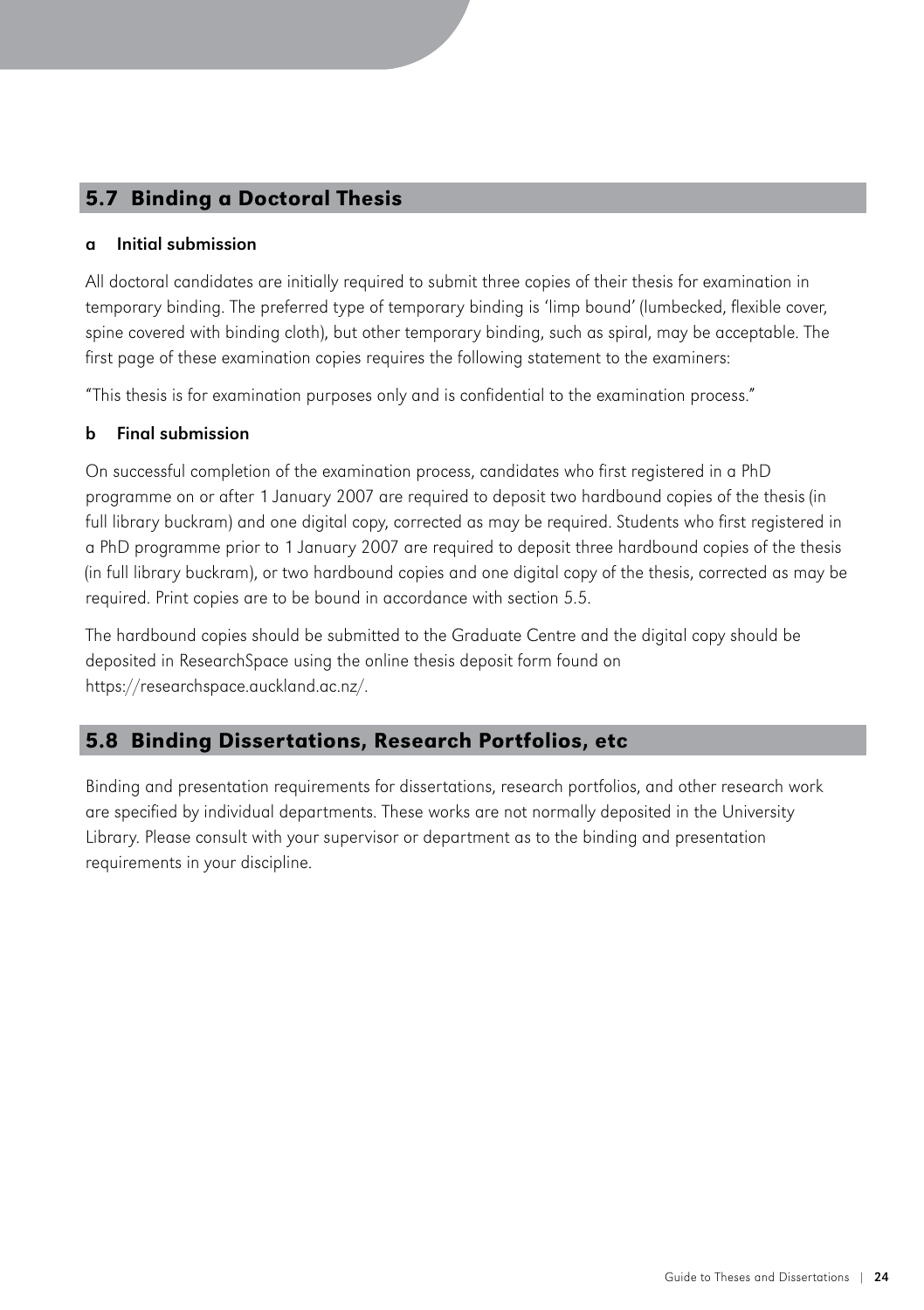# <span id="page-28-0"></span>6 Digital copies and ResearchSpace

For information on how to format your digital copy see Guidelines for Formatting a Digital Thesis at http://researchspace.auckland.ac.nz/docs/uoa-docs/guidelines.pdf (and FAQs).

ResearchSpace is an open access digital archive or institutional repository, managed by the Library, which promotes the research outputs of the University of Auckland. Doctoral and masters theses are deposited here, and the full text or, in some cases, abstract only can be searched directly at http://researchspace.auckland.ac.nz/. Doctoral theses deposited in ResearchSpace can also be accessed via a link from the record in the catalogue, are indexed worldwide by search engines such as Google, and are available directly via a permanent URL. Masters theses are normally only accessible to authenticated University of Auckland users.

Providing a digital copy of your thesis means that you can create a fully searchable and potentially media-rich digital document. Your doctoral research receives international exposure which may be beneficial for your future career.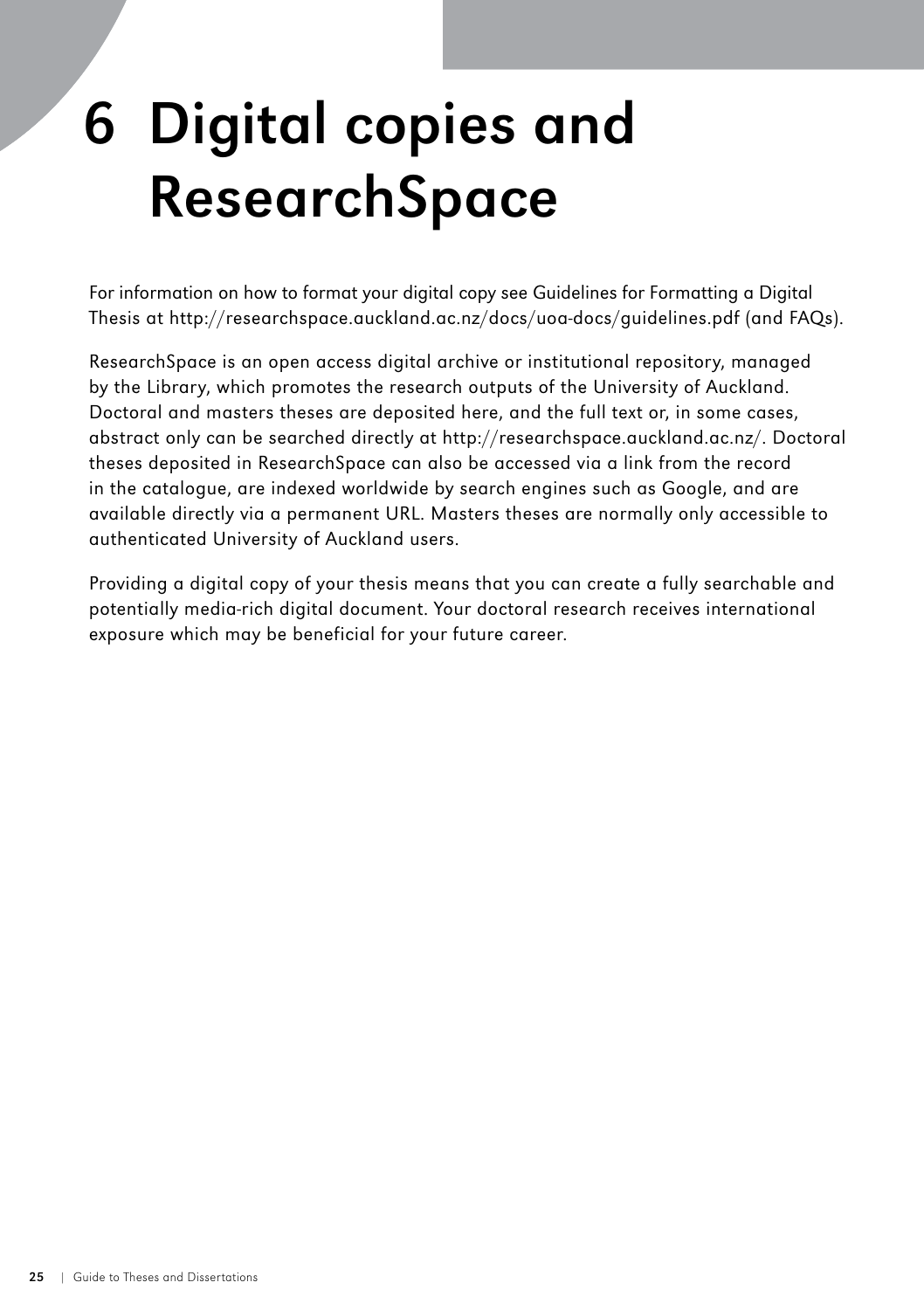# <span id="page-29-0"></span>7 Submission

It is highly desirable that your supervisor(s) have seen the final copy of your thesis/ dissertation prior to submission and agree that you are ready to submit your work.<sup>10</sup> Remember to allow sufficient time for your supervisor(s) to review the thesis/dissertation before your planned submission date.

# 7.1 Masters Thesis, Research Portfolio or Dissertation

#### a Deadlines for submission of a masters thesis, research portfolio or dissertation

Please refer to the [University of Auckland Calendar](http://www.calendar.auckland.ac.nz/) for information regarding applicable submission dates.

#### b Submitting a masters thesis or research portfolio

Three temporary-bound copies and a digital copy of your thesis or research portfolio should be submitted for examination to the appropriate [Faculty Student Centre](http://www.auckland.ac.nz/uoa/faculty-student-centres). The digital thesis shall be formatted as specified in th[e Guidelines for Formatting a Digital Thesis at](https://researchspace.auckland.ac.nz/docs/uoa-docs/guidelines.pdf) the University of Auckland.

At the end of the examination, you will complete any required minor corrections to the thesis (not applicable to research portfolios) to the satisfaction of your supervisor. Substantive revision of the thesis is not permitted. Completion of corrections (and submission of digital and hard-bound thesis to the Library) is required in order to be eligible to graduate, but does not affect the grade already allocated to the thesis.

You need to deposit a digital copy of the final thesis (not applicable to research portfolios) to ResearchSpace as described in the following link: [https://researchspace.auckland.ac.nz/docs/uoa-docs/](https://researchspace.auckland.ac.nz/docs/uoa-docs/depositmasters.pdf) [depositmasters.pdf a](https://researchspace.auckland.ac.nz/docs/uoa-docs/depositmasters.pdf)nd submit a hard-bound copy of that thesis to the [Faculty Student Centre.](http://www.auckland.ac.nz/uoa/faculty-student-centres) When submitting the hard-bound copy, you must provide the [Faculty Student Centre](http://www.auckland.ac.nz/uoa/faculty-student-centres) with a copy of the email from ResearchSpace confirming that the digital copy has been deposited. The [Faculty Student Centre](http://www.auckland.ac.nz/uoa/faculty-student-centres) will forward the print copy to the Library.

You must have a signed [Library Thesis Consent Form](https://researchspace.auckland.ac.nz/docs/uoa-docs/thesisconsent.pdf) bound into each copy of your hardbound thesis. The form can be obtained from http://researchspace.auckland.ac.nz/docs/uoa-docs/thesisconsent.pdf or the Graduate Centre.

#### c Deposit of digital copy

At the same time as submitting the examined, hard-bound print copy of your thesis, you are required to deposit a digital copy of the thesis, using the online form found at [https://researchspace.auckland.](https://researchspace.auckland.ac.nz/) [ac.nz/. D](https://researchspace.auckland.ac.nz/)igital theses should be converted to pdf if possible before deposit.

Instructions for depositing your digital copy are located at: [https://researchspace.auckland.ac.nz/docs/](https://researchspace.auckland.ac.nz/docs/uoa-docs/depositmasters.pdf) [uoa-docs/depositmasters.pdf.](https://researchspace.auckland.ac.nz/docs/uoa-docs/depositmasters.pdf)

Note that digital copies of masters theses are normally only accessible to authenticated members of the University.

\_\_\_\_\_\_\_\_\_\_\_\_\_\_\_\_\_\_\_\_\_\_\_\_\_\_\_\_\_\_ 10 Doctoral candidates enrolled prior to 1 January 2011 and submitting their theses for examination within 48 months from their date of first registration must have the endorsement/approval of their supervisor in order to be eligible for a [Doctoral Completion Award.](http://www.auckland.ac.nz/uoa/current-students/cs-scholarships-and-awards/cs-search-for-scholarships-and-awards?form=details&detailCode=802387)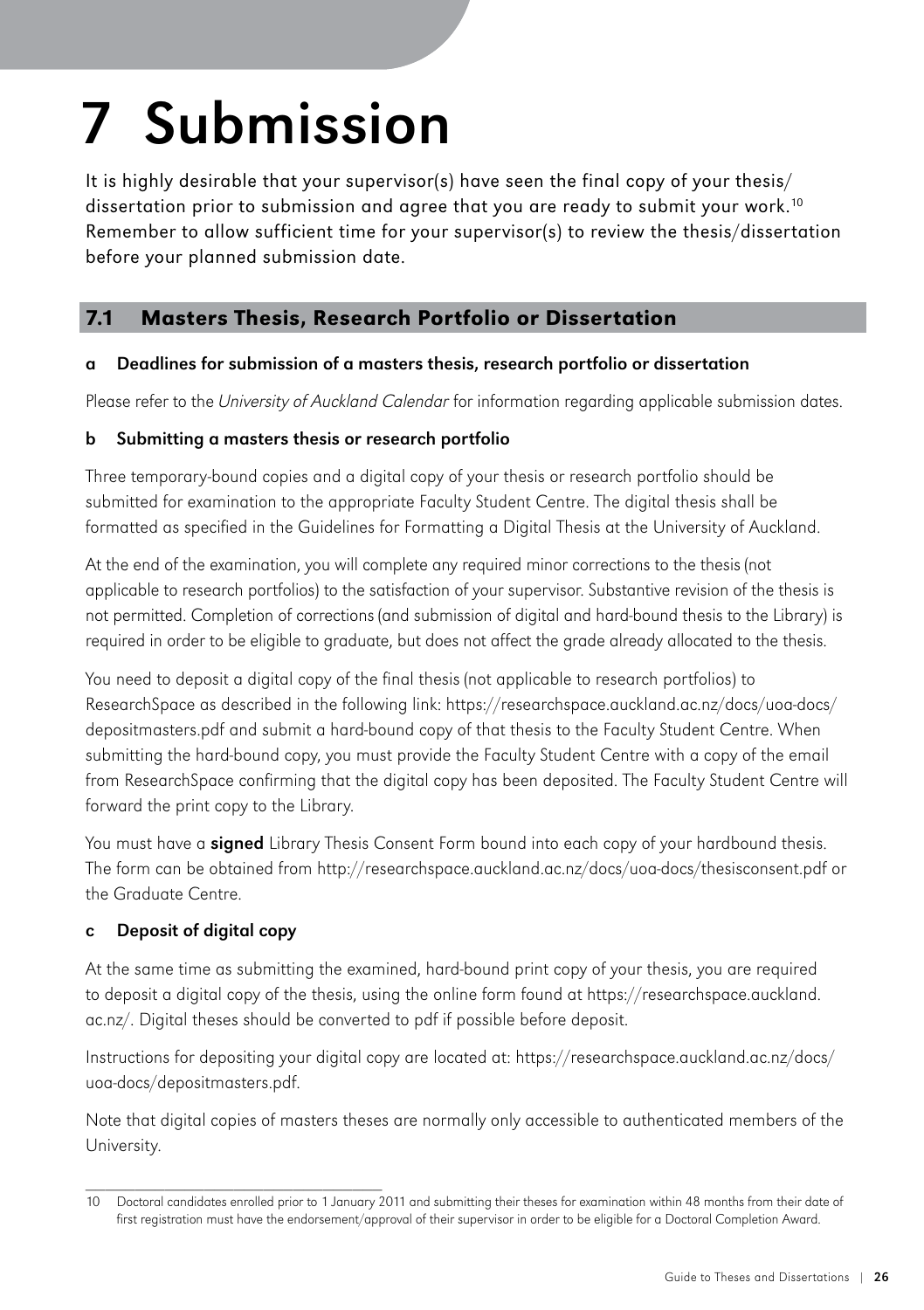#### <span id="page-30-0"></span>d Submitting a dissertation

Dissertations should be submitted directly to the relevant departmental office for examination. Binding and presentation requirements for dissertations are specified by individual departments. Dissertations are not normally deposited in the University Library.

# 7.2 Doctor of Philosophy, Doctor of Medicine and Doctor of Education

This is a brief outline of important information that PhD, MD and EdD candidates need to consider before submitting their thesis for examination. Specific regulation requirements for submission of a PhD thesis are set out in Clause 8 of the [Statute and Guidelines for the Degree of Doctor of Philosophy \(PhD\).](http://www.auckland.ac.nz/uoa/cs-pg-doc-phd-statute) MD and EdD candidates follow the same procedures as PhD candidates for submission and examination.

#### a Make an appointment

You should consult with your supervisor(s) about the most suitable time to submit your thesis and notify the Graduate Centre three months in advance. You will then need to make an appointment with a student adviser at the Graduate Centre to come in and submit your thesis. Make the appointment a few days prior to your actual submission date. Submission takes around twenty minutes, during which time procedural checks are completed and you'll be advised about the examination process.

#### b Copies for examination

You are initially required to submit three hard copies of your thesis in temporary binding to the Graduate Centre. You may wish to consider providing your supervisor with a further copy of your thesis. You will also be asked to provide a digital copy for examination purposes.

#### c Statutory declaration as to originality

You must complete a [Statutory Declaration form,](http://www.auckland.ac.nz/uoa/cs-pg-doctoral-forms) witnessed by a Justice of the Peace, stating that this is your own work. This form is available from the University of Auckland website, or from the Graduate Centre, and must be submitted with your thesis.

You will normally be permitted to submit additional material, such as a DVD, provided that you acknowledge such material in the [Statutory Declaration a](http://www.auckland.ac.nz/uoa/cs-pg-doctoral-forms)nd that the declaration form is endorsed by your supervisor and Head of Department.

Where your thesis contains jointly authored research papers, case studies or any other work or production published or unpublished, th[e Statutory Declaration](http://www.auckland.ac.nz/uoa/cs-pg-doctoral-forms) should state the extent to which the jointly authored or produced material is your own work. To satisfy copyright laws, you must supply evidence that all co-authors or co-producers have approved the inclusion of joint work through the inclusion of [co-authorship](http://www.auckland.ac.nz/webdav/site/central/shared/for/current-students/postgraduate-students/documents/policies-guidelines-forms/doctoral-forms/co-authorship-form.docx) or [co-production](http://www.auckland.ac.nz/webdav/site/central/shared/for/current-students/postgraduate-students/documents/policies-guidelines-forms/doctoral-forms/co-production-form.docx) forms.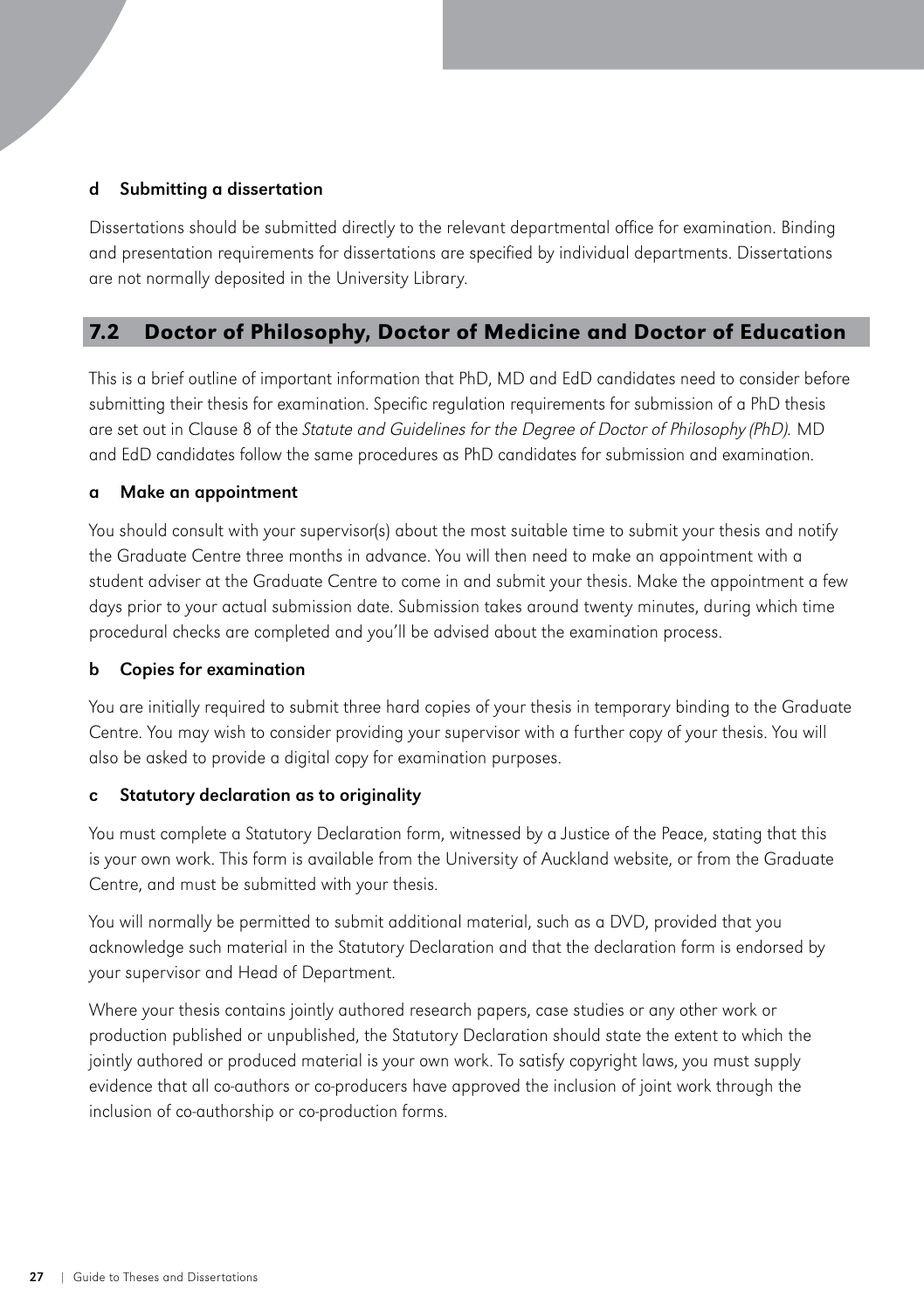#### <span id="page-31-0"></span>d Hardbound copies

On advice from the Graduate Centre of the successful completion of your oral examination, you must deposit either three hardbound copies of your thesis with the Graduate Centre, or two hardbound copies with the Graduate Centre and a digital copy to [ResearchSpace](https://researchspace.auckland.ac.nz/) before a conferment of degree form will be issued (see section 5.7b). See http://researchspace.auckland.ac.nz/ for instructions on the digital submission.

The Graduate Centre sends one of the hardbound copies of your thesis to your Head of Department. You may wish to consider providing your supervisor with a final copy of your thesis.

The final copies do not require the statement to the examiners to be included in them, but do require the inclusion of signed [co-authorship](http://www.auckland.ac.nz/webdav/site/central/shared/for/current-students/postgraduate-students/documents/policies-guidelines-forms/doctoral-forms/co-authorship-form.docx) or [co-production](http://www.auckland.ac.nz/webdav/site/central/shared/for/current-students/postgraduate-students/documents/policies-guidelines-forms/doctoral-forms/co-production-form.docx) forms.

Make sure you have a signed [Library Thesis Consent Form b](https://researchspace.auckland.ac.nz/docs/uoa-docs/thesisconsent.pdf)ound into each copy of your hardbound thesis. This form can be obtained from [http://researchspace.auckland.ac.nz/docs/uoa-docs/](https://researchspace.auckland.ac.nz/docs/uoa-docs/thesisconsent.pdf) [thesisconsent.pdf, o](https://researchspace.auckland.ac.nz/docs/uoa-docs/thesisconsent.pdf)r from the Graduate Centre.

#### e Deposit of digital copy

You will need to deposit a digital copy of your thesis using the online form found on: http://researchspace.auckland.ac.nz/.

Digital theses should be converted to pdf if possible before deposit. Full instructions, including information on alternative deposit options, are available at: [http://researchspace.auckland.ac.nz/docs/](https://researchspace.auckland.ac.nz/docs/uoa-docs/submission.pdf) [uoa-docs/submission.pdf.](https://researchspace.auckland.ac.nz/docs/uoa-docs/submission.pdf) 

The thesis will be stored in [ResearchSpace.](https://researchspace.auckland.ac.nz/) Note that ResearchSpace is an Open Access repository and that generally material will be freely available to other researchers. If you are intending to publish your thesis as a book or article in a scholarly journal and have concerns about your material being accessible before publication, during the deposit process you may wish to choose Campus Access Only.

If your thesis contains confidential or sensitive material it may be appropriate to apply for it to be embargoed. Both the Campus Access Only and Embargo options are for a limited period of time. Further details may be found on the Library website at the following link: [https://researchspace.](https://researchspace.auckland.ac.nz/docs/uoa-docs/thesesfaqs.htm) [auckland.ac.nz/docs/uoa-docs/thesesfaqs.htm#thesesfaqs5.](https://researchspace.auckland.ac.nz/docs/uoa-docs/thesesfaqs.htm) In the event you would like to request an embargo on your thesis, please se[e section 8.2c](#page-33-0) for further information.

Submission of the two hardbound copies and digital copy of the doctoral thesis, must be accompanied by a [Statutory Declaration form, w](http://www.auckland.ac.nz/uoa/cs-pg-doctoral-forms)itnessed by a Justice of the Peace, stating that the hardbound copies and the digital copy are the same. This form is available from t[he University of Auckland website,](www.auckland.ac.nz) or from the Graduate Centre, and must be submitted with your thesis.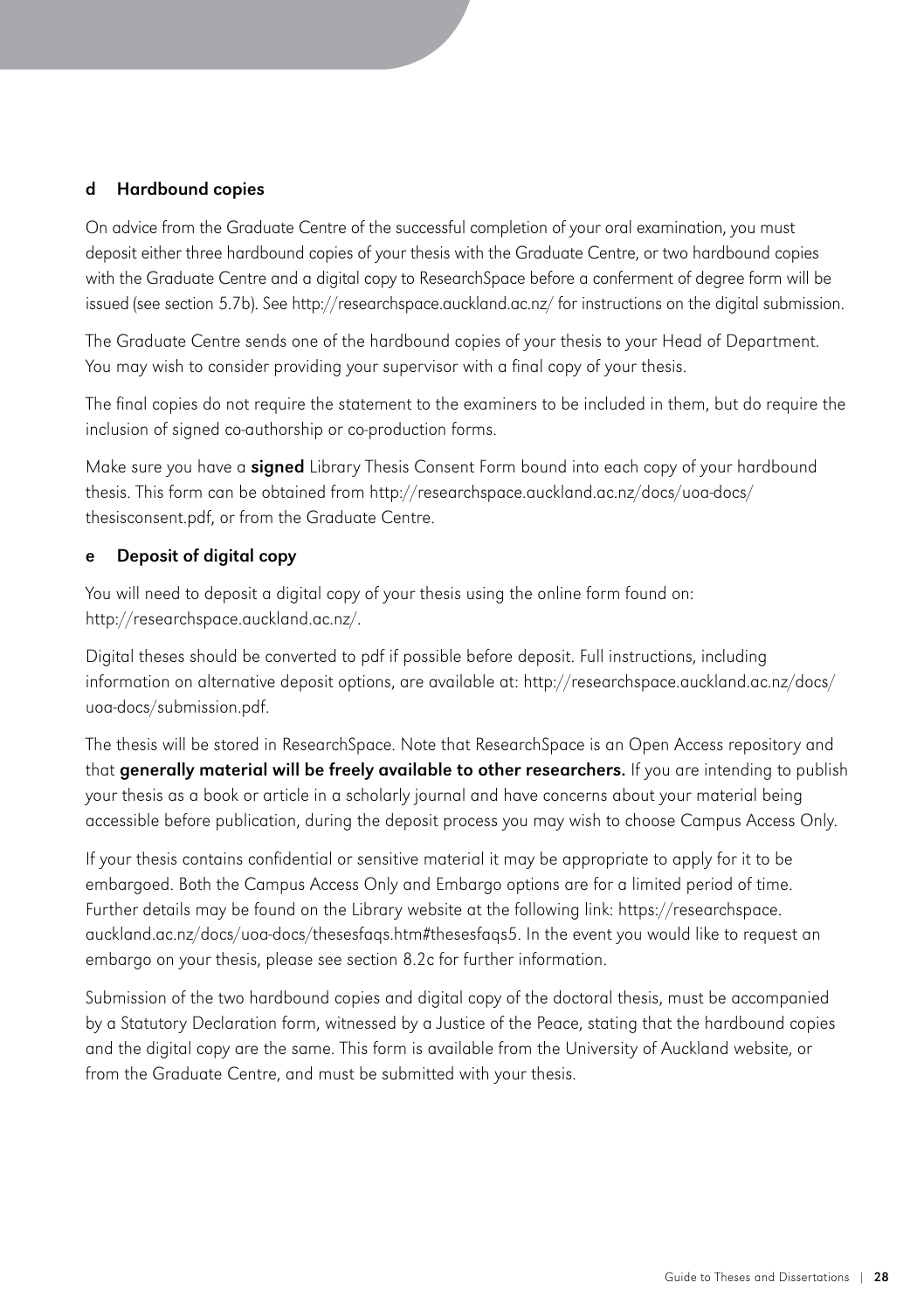### <span id="page-32-0"></span>7.3 Doctor of Clinical Psychology

The thesis requirements for the DClinPsy are the same as those for the Doctor of Philosophy with the following exception. Three copies of the Portfolio of Clinical Research are submitted for examination, as separate items, with the three copies of the thesis in temporary binding. For further information, candidates are advised to consult the [University of Auckland Calendar](http://www.calendar.auckland.ac.nz/) regulations, their supervisor, the Psychology graduate adviser or the Graduate Centre, email postgraduate@auckland.ac.nz, or telephone 373 7599 ext 81321.

# 7.4 Doctor of Fine Arts, Doctor of Music and Doctor of Musical Arts

DocFA, DMus and DMA candidates have special submission requirements. Candidates are advised to consult the [University of Auckland Calendar](http://www.calendar.auckland.ac.nz/) regulations for the particular degree for which they are being examined. Further information can be obtained from your supervisor, departmental graduate adviser or the Graduate Centre, email postgraduate@auckland.ac.nz, or telephone 373 7599 ext 81321.

### 7.5 Higher Doctorates

The University offers doctorates in Literature (LittD), Science (DSc), Law (LLD), and Engineering (DEng). As at other universities, these are primarily designed for graduates of the University who have subsequently published original work that has, over a period of time, given them authoritative international standing in their field. Higher doctorates are awarded rarely and only after rigorous examination of a substantial and significant body of material. Candidates are advised to consult the University of Auckland Calendar regulations of the particular degree for which they are applying to be examined. [Guidelines for](http://www.auckland.ac.nz/uoa/cs-pg-higher-doctorates)  [Candidates of Higher Doctorates c](http://www.auckland.ac.nz/uoa/cs-pg-higher-doctorates)an be found at: www.auckland.ac.nz/uoa/cs-pg-higher-doctorates. For further information please email the Graduate Centre at postgraduate@auckland.ac.nz, or telephone 373 7599 ext 81321.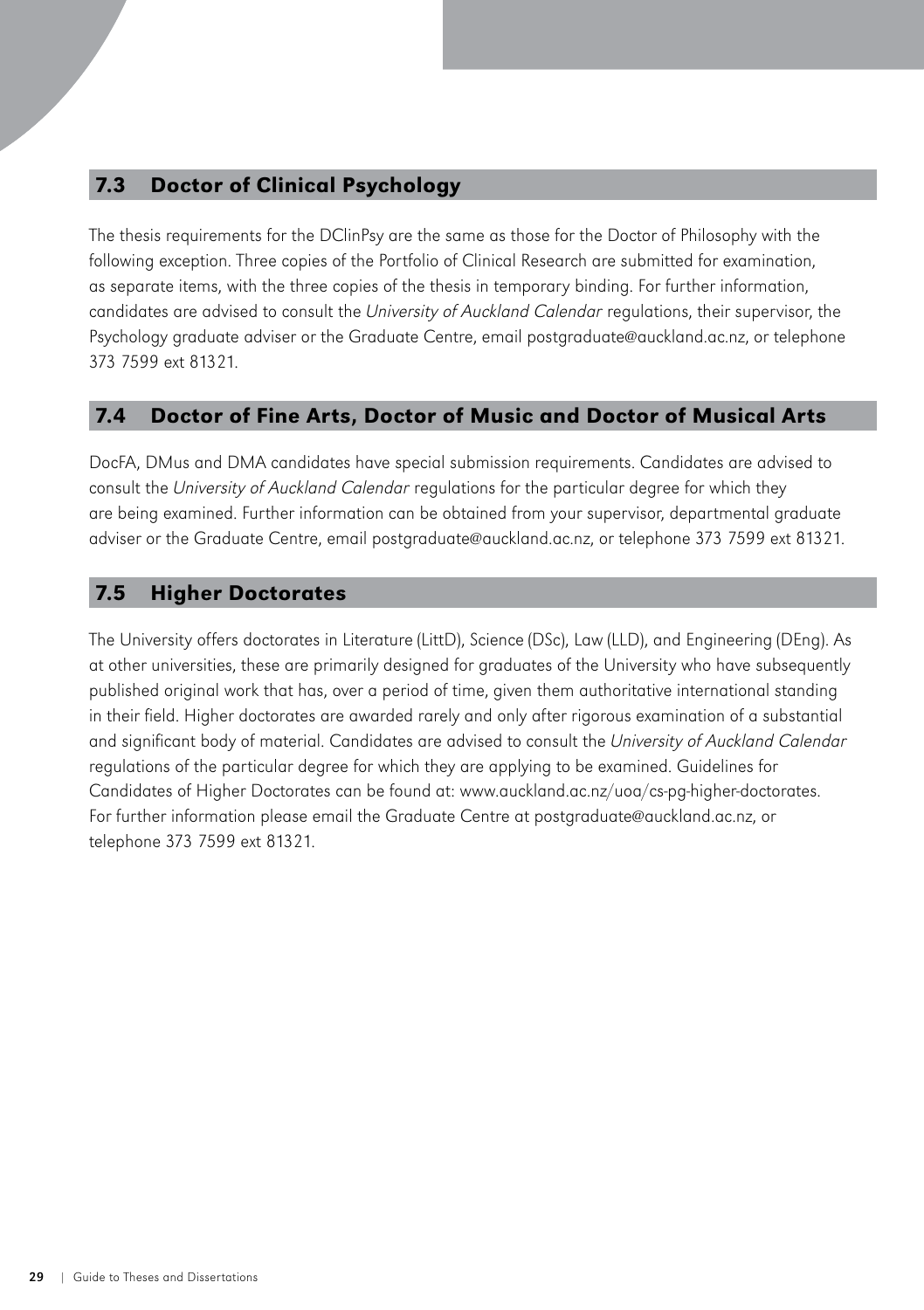# <span id="page-33-0"></span>8 Library Matters

# 8.1 Deposit of Theses in the Library

On successful completion of the examination of your thesis one copy will be deposited in the University Library by the relevant [Faculty Student Centre](http://www.auckland.ac.nz/uoa/faculty-student-centres) for masters students, and one or two copies by the Graduate Centre for doctoral candidates. The first hardbound copy remains in the Library for reference purposes; the second copy (if hardbound) may be borrowed by members of the Library, or may be sent to other libraries on inter-library loan. If the second copy is digital, then this will be freely accessible online for doctoral theses unless you have requested restrictions on access; masters theses are normally only accessible to authenticated members of the University.

# 8.2 Author's Rights

#### a Reproduction

As the author of your thesis you have a right to impose conditions restricting the reproduction of your work using the [Library Thesis Consent Form.](https://researchspace.auckland.ac.nz/docs/uoa-docs/thesisconsent.pdf) Unless you specify otherwise, the University Librarian has the right to make and supply copies in terms of [section 56 of the Copyright Act 1994.](http://www.legislation.govt.nz/act/public/1994/0143/latest/DLM345989.html)

#### b Copyright

In general, matters of copyright are governed by the provisions of the [Copyright Act 1994.](http://www.legislation.govt.nz/act/public/1994/0143/latest/DLM345634.html) Copyright of your thesis normally belongs to you, as the author, though in some circumstances this may be varied. Refer to:

https://policies.auckland.ac.nz/policy-display-register/intellectual-property-created-by-staff-and-studentspolicy.pdf

Third party copyright: If you have received permission to use third party copyright material (i.e. copyright material other than your own) you will need to have included copies of permissions when you deposit your digital copy.

#### c Restrictions on access (embargoes)

A thesis will normally be available for public consultation unless there are compelling reasons for restricting access to it. A period of embargo may apply to theses that contain material that is confidential or sensitive, but will normally be limited to a maximum of 2 years. Applications for embargoes are to be made through the Supervisor and Head of Department to the Dean of Graduate Studies using the [Thesis Embargo Form](http://www.auckland.ac.nz/webdav/site/central/shared/for/current-students/postgraduate-students/documents/policies-guidelines-forms/doctoral-forms/thesis-embargo.docx) (www.auckland.ac.nz/uoa/cs-pg-doctoral-forms). Neither digital nor hard copies will be accessible during the period of the embargo. Other access options for digital PhD theses may be requested as part of the deposit process (see section 7.2e).

# 8.3 Failed Works

Where a thesis or dissertation has failed the examination, that thesis or dissertation is not deposited in the University Library. Note also that where a thesis or dissertation has passed, but all requirements for the degree have not been met, the thesis or dissertation is not deposited in the University Library.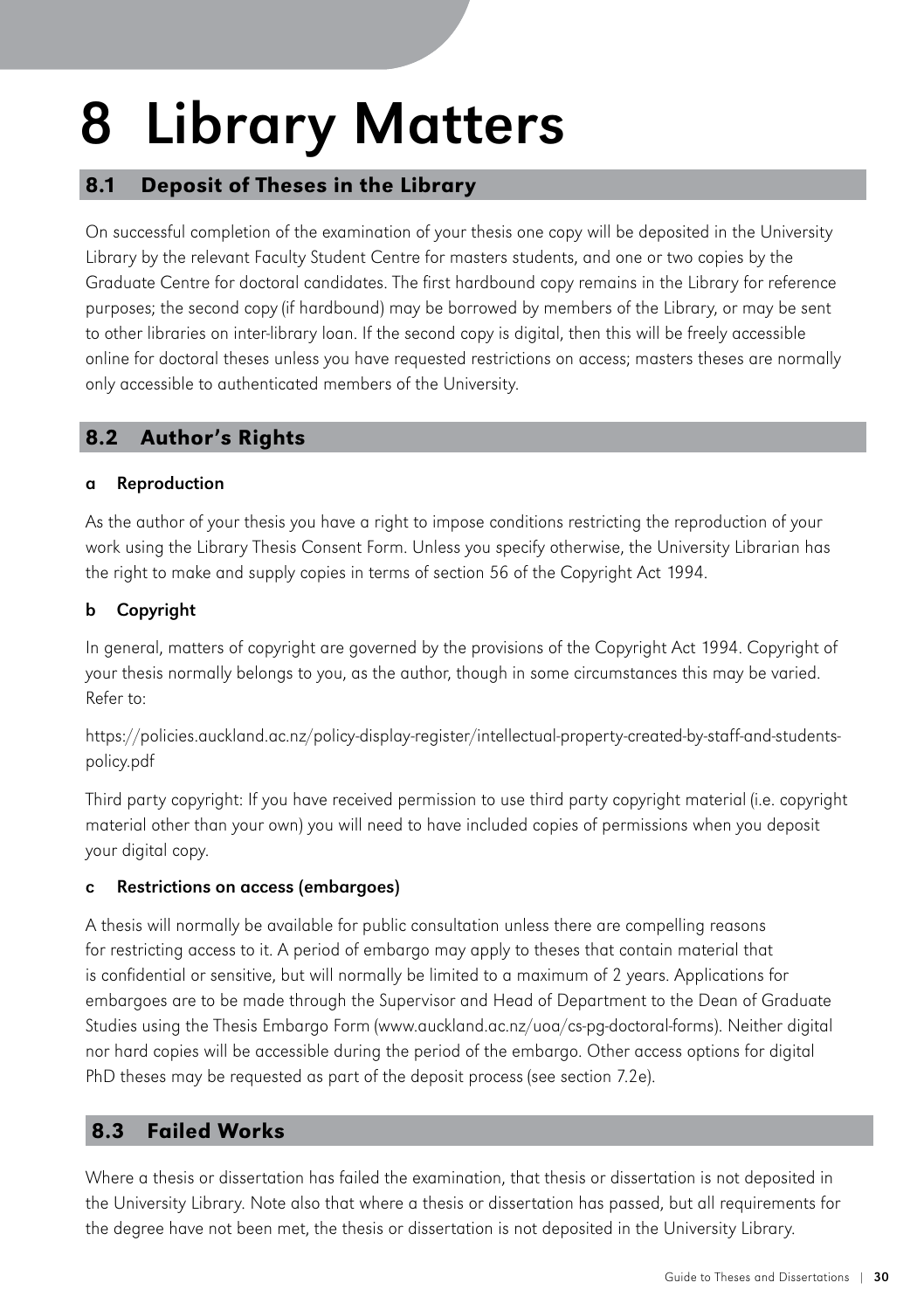# <span id="page-34-0"></span>9 Selected Bibliography

The titles listed below are all held in the University Library; specific locations and call numbers are available on Library Search.

For advice on succeeding with your thesis, these books are recommended:

Evans, D. G. and Paul Gruba. How to write a better thesis. 2nd edn, Carlton: Melbourne University Press, 2002.

Manalo, Emmanuel, and Julie Trafford. Thinking to thesis: a guide to graduate success at all levels. Auckland: Pearson Longman, 2004.

Rudestam, Kjell Erik, and Rae R. Newton. Surviving your dissertation: a comprehensive guide to content and process. 3rd edn, Los Angeles: Sage Publications, 2007.

#### These books will help you with style and formatting:

Buxton, Jenny, Susan Carter, and Sean Sturm. Punc rocks: Foundation stones for precise punctuation. 2nd edn, Auckland: Pearson New Zealand, 2012.

The Chicago manual of style. 16th edn, Chicago: University of Chicago Press, 2010.

Publication manual of the American Psychological Association. 6th edn, Washington, DC: American Psychological Association, 2010.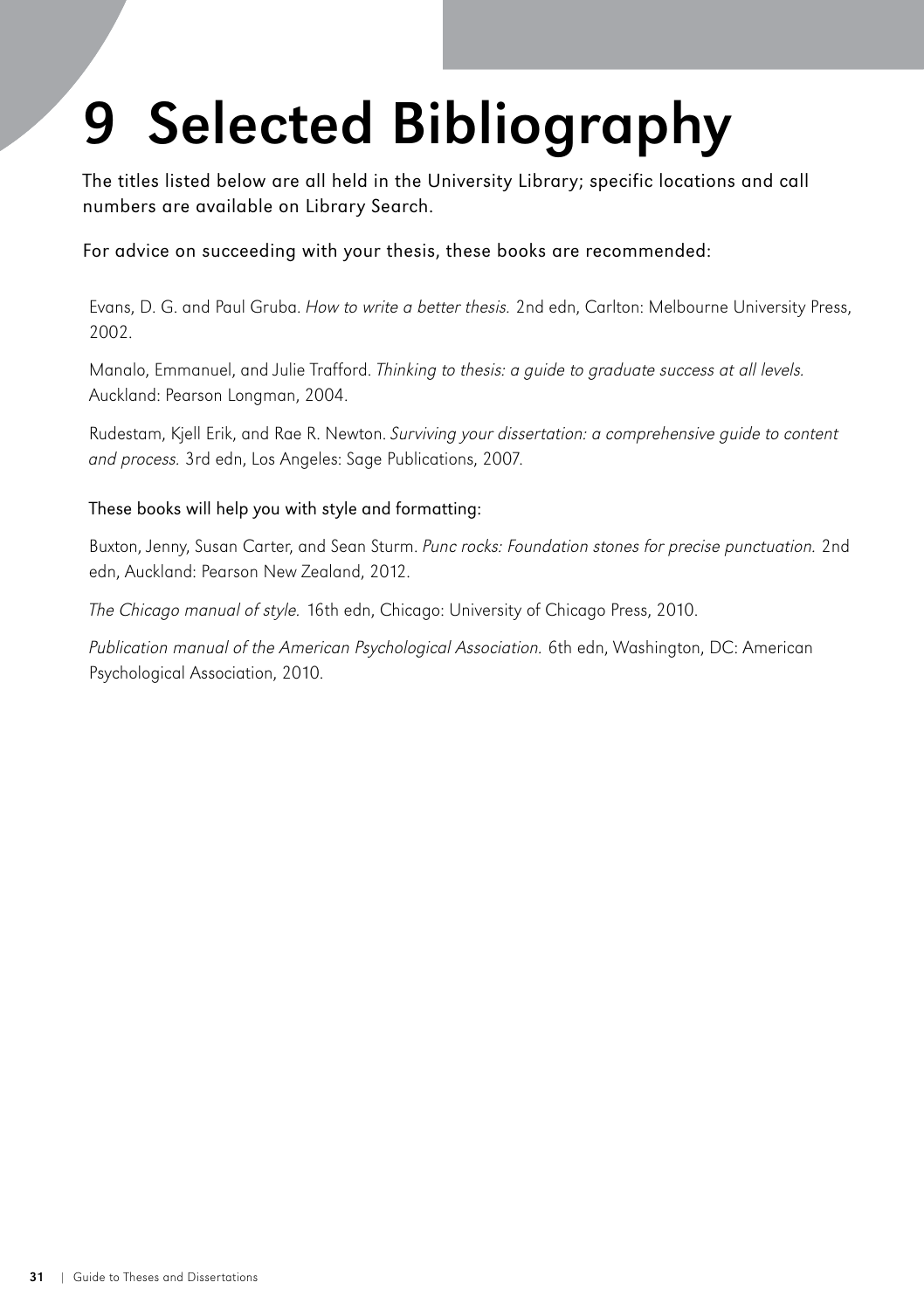# <span id="page-35-0"></span>10 Useful Websites

| The University of Auckland                       | www.auckland.ac.nz                                                                                                                                                                                                                                                                            |  |
|--------------------------------------------------|-----------------------------------------------------------------------------------------------------------------------------------------------------------------------------------------------------------------------------------------------------------------------------------------------|--|
| <b>School of Graduate Studies</b>                | www.postgrad.auckland.ac.nz<br>Information for current postgraduate students. Policies, guidelines<br>and forms used by students and staff are found on this website, as<br>well as contact details for School of Graduate Studies' staff located at<br>the Graduate Centre.                  |  |
| <b>Doctoral Skills Programme</b>                 | www.auckland.ac.nz/uoa/home/for/current-students/cs-<br>current-pg/cs-dsp<br>Courses can be booked at:<br>www.library.auckland.ac.nz/booking/doctoral/index.asp                                                                                                                               |  |
| <b>IT Services and Resources</b>                 | www.auckland.ac.nz/uoa/home/for/current-students/cs-<br>student-it-essentials<br>This site provides information and access to the range of student<br>information technology services and support at the University.                                                                          |  |
| <b>Libraries and Learning</b><br><b>Services</b> | www.library.auckland.ac.nz<br>The Library homepage provides access to the University Library's<br>electronic resources including Library Search, databases, and<br>information about services, including the very useful page Tutorials<br>and Guides at www.library.auckland.ac.nz/instruct/ |  |
| Referen©ite                                      | www.cite.auckland.ac.nz<br>Referen©ite is an academic referencing resource which guides<br>students through the reference styles used at the University of<br>Auckland.                                                                                                                       |  |
| <b>ResearchSpace</b>                             | http://researchspace.auckland.ac.nz<br>Home page for ResearchSpace, the digital repository or archive for<br>University of Auckland digital theses and research materials.                                                                                                                    |  |
| The University Bindery                           | www.library.auckland.ac.nz/bindery<br>Contact details, bindery services, prices and more.                                                                                                                                                                                                     |  |
| <b>University Calendar</b>                       | www.calendar.auckland.ac.nz                                                                                                                                                                                                                                                                   |  |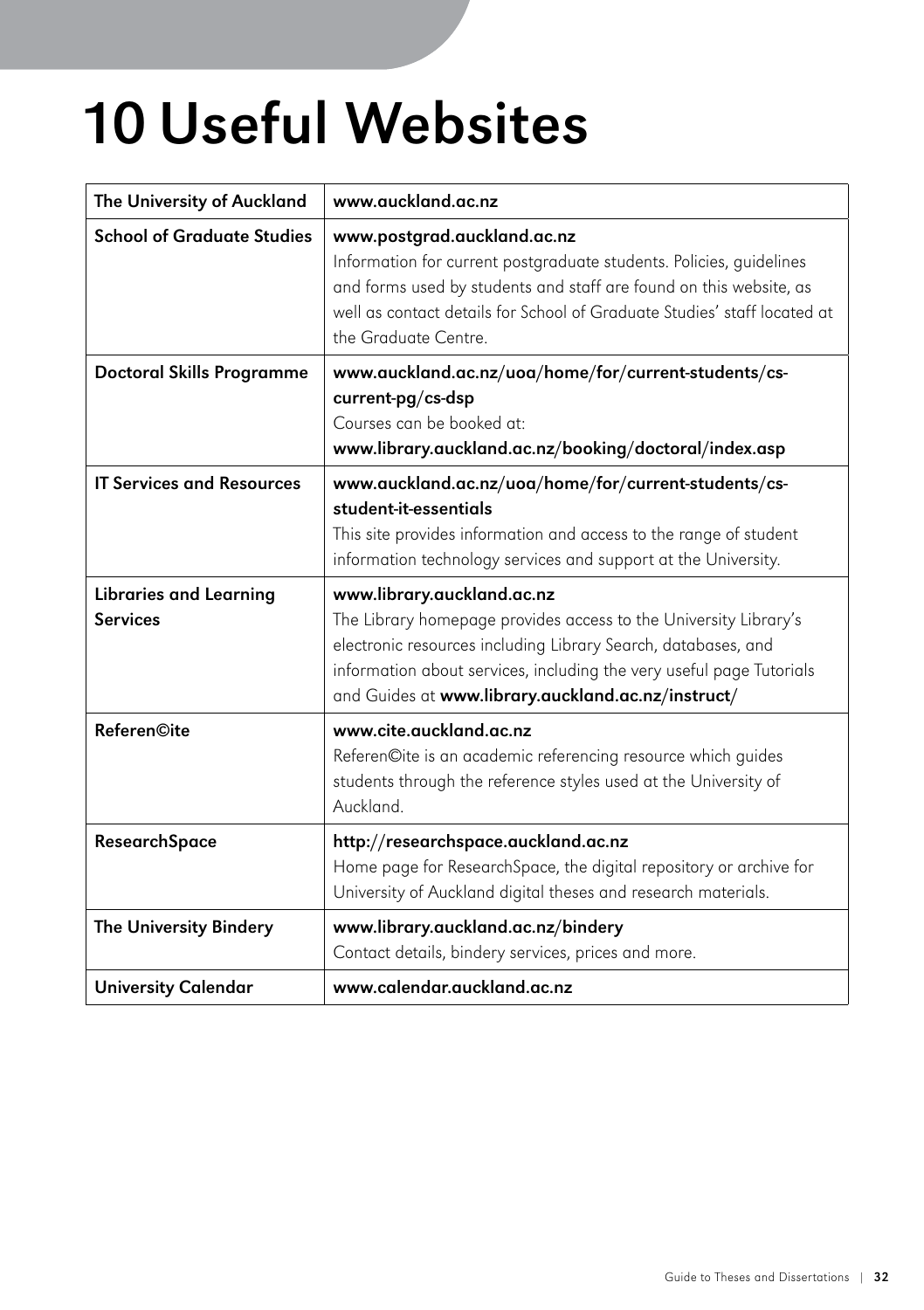# <span id="page-36-0"></span>Thesis Submission Checklist for Students

- Doctoral candidates: Have you advised the Graduate Centre 3 months in advance that you will be submitting your doctoral thesis?
- $\Box$  Have you provided a final draft for your supervisor's feedback?
- $\Box$  Have you received your supervisor's feedback?
- $\Box$  Have you included an abstract of not more than 350 words?
- $\Box$  Is the word length of your thesis within the allowable limit?
- $\Box$  Have you proofread your thesis carefully for spelling and typographical errors (and ideally had someone else proofread it for you)?
- $\Box$  Have you checked that the presentation of your thesis meets departmental or University style and format guidelines? [\(See section 4\)](#page-16-0)
- $\Box$  Is your referencing system appropriate for your discipline? [\(See section 4.12l\)](#page-24-0)
- $\Box$  Are the page numbers in sequence? ([See section 4.11\)](#page-18-0)
- $\Box$  Have you backed up the final version of your thesis?
- $\Box$  Have you left at least three working days for binding (or up to 7 days allowing for transport to and from the University Bindery)? [\(See section 5.5\)](#page-25-0)
- $\Box$  Is there a signed Library Thesis Consent Form included with the copies for binding (masters and doctoral final submissions)? [\(See section 4.12a\)](#page-22-0)
- $\Box$  Have you read through the binding requirements? [\(See section 5\)](#page-25-0)
- Is your title page set out correctly? (See section  $4.12b$ )
- $\Box$  Is any additional material such as maps or DVDs adequately affixed to the thesis?
- $\Box$  Is your name and thesis title printed on the spine? [\(See section 5.5\)](#page-25-0)

#### Masters Thesis

- $\Box$  Are you submitting three temporary bound copies of your thesis and a digital copy to your Faculty Student Centre by the due date? [\(See section 7.1\)](#page-29-0)
- Have you deposited your final hard-bound print copy with your Faculty Student Centre and a digital copy in ResearchSpace within a month of being awarded a passing grade? [\(See section 7.1b and c\)](#page-29-0)

#### Doctoral Thesis

- Have you arranged an appointment with a Student Adviser at the Graduate Centre to submit your thesis? [\(See section 7.2a\)](#page-30-0)
- $\Box$  Are you submitting three temporary bound copies of your thesis with the statement to examiners on the first page? [\(See section 5.7\)](#page-27-0)
- $\Box$  Have you bound the co-authorship/co-production forms (where applicable) into your thesis? (See [section 4.12i](#page-23-0))
- $\Box$  Have you completed a Statutory Declaration as to originality, witnessed by a JP? [\(See section 7.2c](#page-30-0))
- If you are submitting a digital copy, have you completed a Statutory Declaration witnessed by a JP stating that the hardbound copies and the digital copy are the same? [\(See section 7.2e\)](#page-31-0)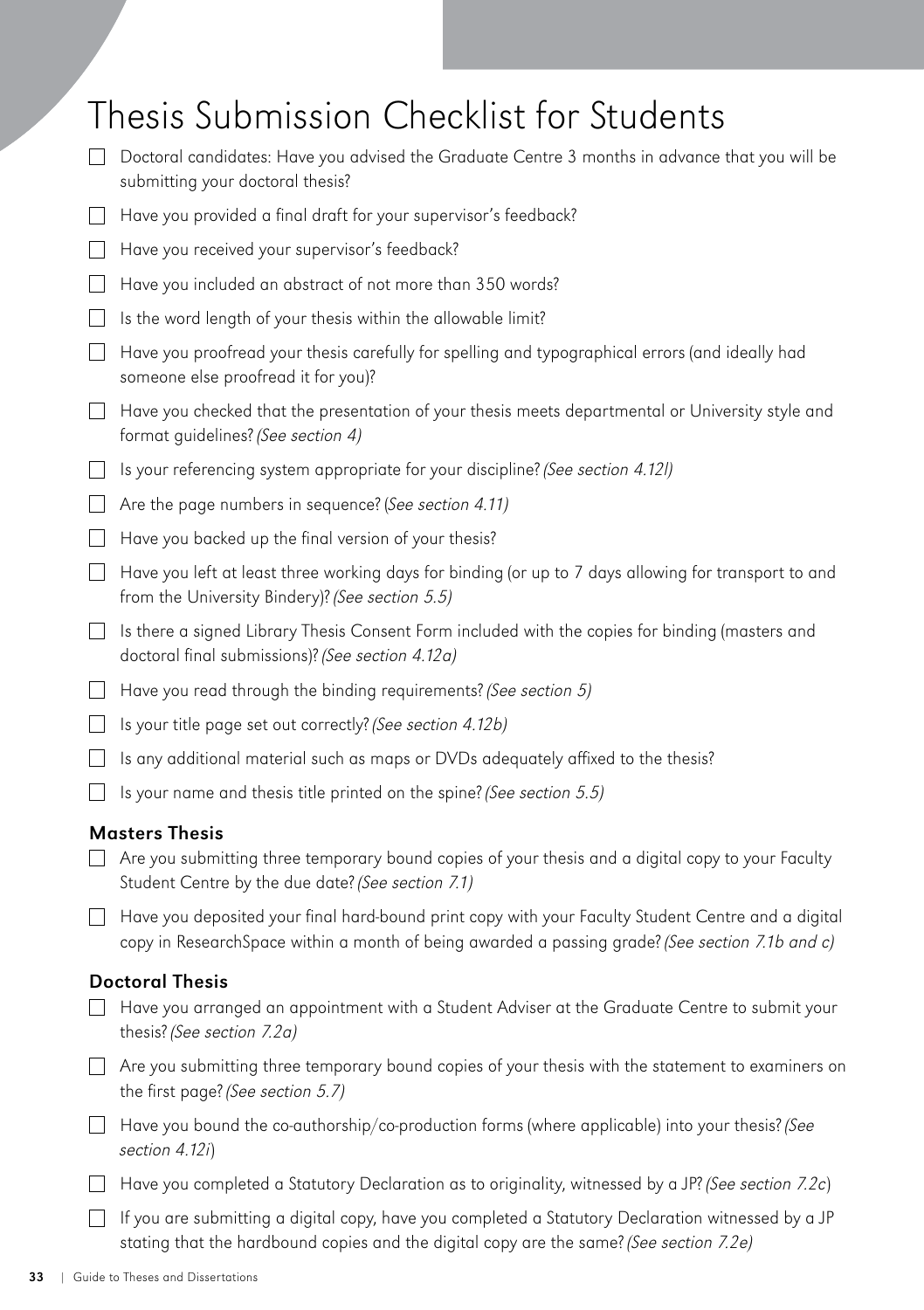# <span id="page-37-0"></span>Checklist for Supervisors/Heads of Department

#### Before Submission

 $\Box$  Advise the student on deadlines for submission or make arrangements for an extension, if appropriate.

 $\Box$  Advise the student on the correct referencing/bibliography style and format conforming to University guidelines.

Ask if the student has performed all necessary checks, including word length, before submitting the final draft for printing.

#### Nomination of Examiners

 $\Box$  Organise the nomination of examiners well in advance of the submission deadline.

Obtain Head of Department and faculty approval.

Ensure that the appointment of examiners meets the University guidelines. Please refer to the [Guidelines for the Appointment of Examiners of Doctoral Theses and Masters Theses/Research](http://www.auckland.ac.nz/webdav/site/central/shared/for/current-students/postgraduate-students/documents/policies-guidelines-forms/guidelines-for-the-appointment-of-examiners.pdf)  Portfolios (of 90 points or more).

#### Thesis Examination

For masters theses, ensure the grades are submitted on a [GC-512 form,](http://www.auckland.ac.nz/uoa/cs-pg-non-doctoral-forms) via the Associate Dean (Postgraduate) of the faculty, once the thesis has been marked.

#### Library Deposit

Upon successful completion of a masters thesis examination, the Faculty Student Centre is responsible for the deposit of one print copy with the University Library, and for checking that a digital copy has been deposited in ResearchSpace.